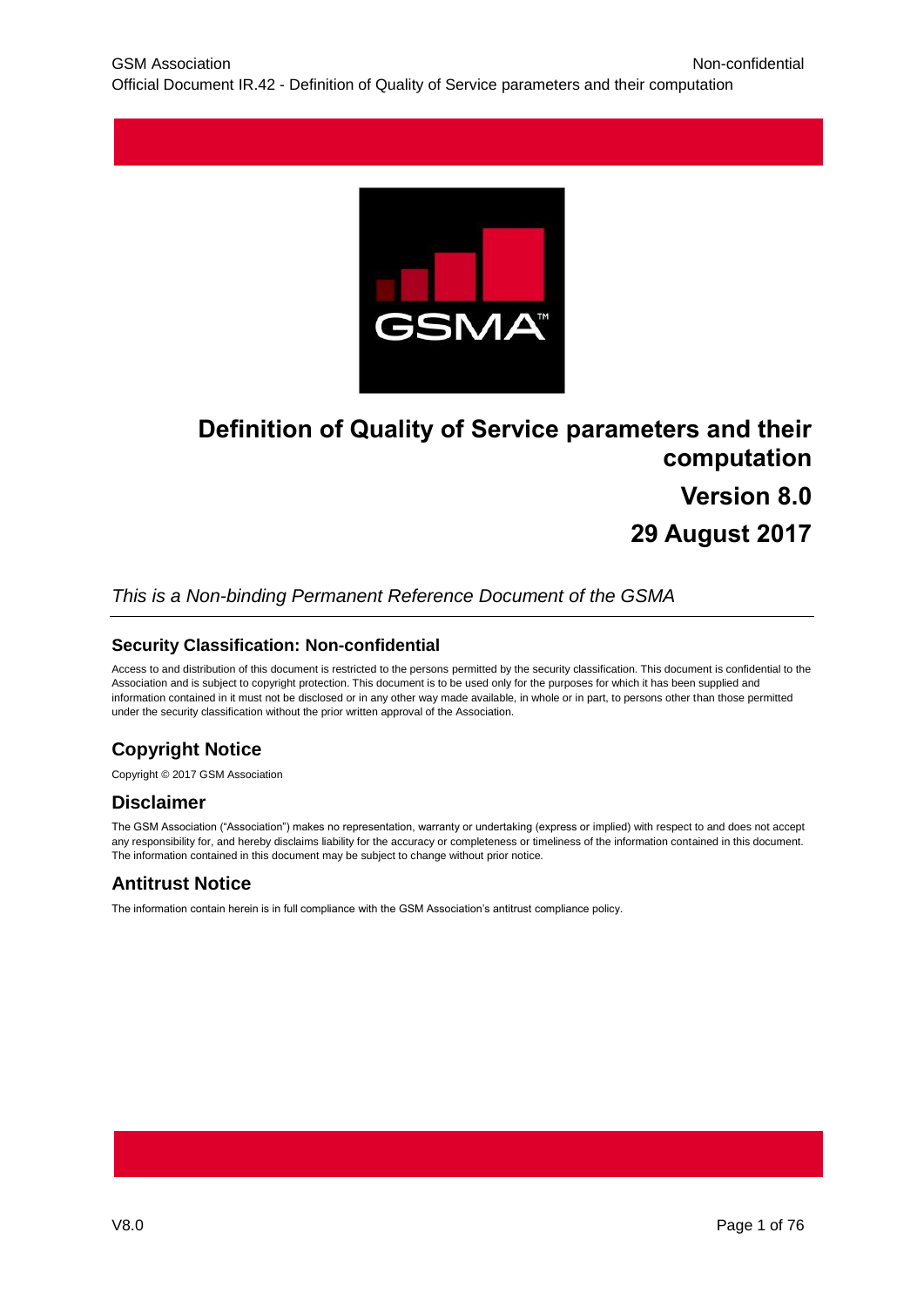# **Table of Contents**

| 1            |                | <b>Introduction</b>                                         | $\mathbf{3}$            |
|--------------|----------------|-------------------------------------------------------------|-------------------------|
|              | 1.1            | Scope of document                                           | $\sqrt{3}$              |
|              | 1.2            | General considerations                                      | 3                       |
|              | 1.3            | <b>Definition of Terms</b>                                  | 4                       |
|              | $1.4^{\circ}$  | <b>Document Cross-References</b>                            | $\mathbf 5$             |
| $\mathbf{2}$ |                | <b>QoS Parameters</b>                                       | $\overline{\mathbf{7}}$ |
|              | 2.1            | <b>QoS Parameters Model</b>                                 | $\overline{7}$          |
|              | 2.2            | Service-independent QoS parameters                          | 8                       |
|              | 2.3            | <b>Telephony Service</b>                                    | 21                      |
|              | 2.4            | <b>Short Message Service</b>                                | 30                      |
|              | 2.5            | <b>Circuit Switched Data Service</b>                        | 34                      |
|              | 2.6            | Packet Switched Data Service (General Packet Radio Service) | 35                      |
|              | 2.7            | Data Service Class Definitions and Measurements             | 40                      |
|              | 2.8            | <b>FTP QoS Parameters</b>                                   | 43                      |
|              | 2.9            | WEB Browsing (HTTP / HTTPS) QoS Parameters                  | 47                      |
|              |                | 2.10 PING QoS Parameters                                    | 51                      |
| 3            |                | <b>QoS Parameters for Interconnection</b>                   | 52                      |
|              | 3.1            | ASR = (Answer Seizure Ratio)                                | 52                      |
|              | 3.2            | ABR = (Answer BID Ratio)                                    | 52                      |
|              | 3.3            | CLI = (Calling Line Identification)                         | 52                      |
|              | 3.4            | $NER = (Network Efficiency Ratio)$                          | 53                      |
|              | 3.5            | PGAD = (Post Gateway Delay)                                 | 53                      |
|              | 3.6            | PDD = (Post Dial Delay)                                     | 53                      |
|              | 3.7            | ALOC = (Average Length of Conversation)                     | 53                      |
|              | 3.8            | Speech Quality on Sample Basis.                             | 53                      |
| 4            |                | <b>VoLTE / ViLTE Quality Parameters</b>                     | 53                      |
|              | 4.1            | VoLTE / ViLTE Service Quality Parameters                    | 54                      |
| 5.1          | 4.2            | VoLTE / ViLTE Networks & Transport QoS Parameters           | 62                      |
|              |                | Single Service Indicator and Single Quality Indicator       | 71                      |
|              |                | Single Service Indicator                                    | 71                      |
|              | 5.25.1.1       | Purpose of SSI                                              | 71                      |
|              | 5.1.2          | <b>SSI Calculation</b>                                      | 71                      |
|              |                | <b>Single Quality Indicator</b>                             | 72                      |
|              | 5.2.1          | <b>SQI</b> calculation                                      | 73                      |
|              | <b>Annex A</b> | <b>Examples for measuring trigger points</b>                | 74                      |
|              | A.1            | SMS-Service:                                                | 74                      |
|              | A.1.1          | Layer 3 Messages:                                           | 74                      |
|              | <b>Annex B</b> | <b>Document Management</b>                                  | 75                      |
|              | B.1            | <b>Document History</b>                                     | 75                      |
|              | B.2            | Other Information                                           | 76                      |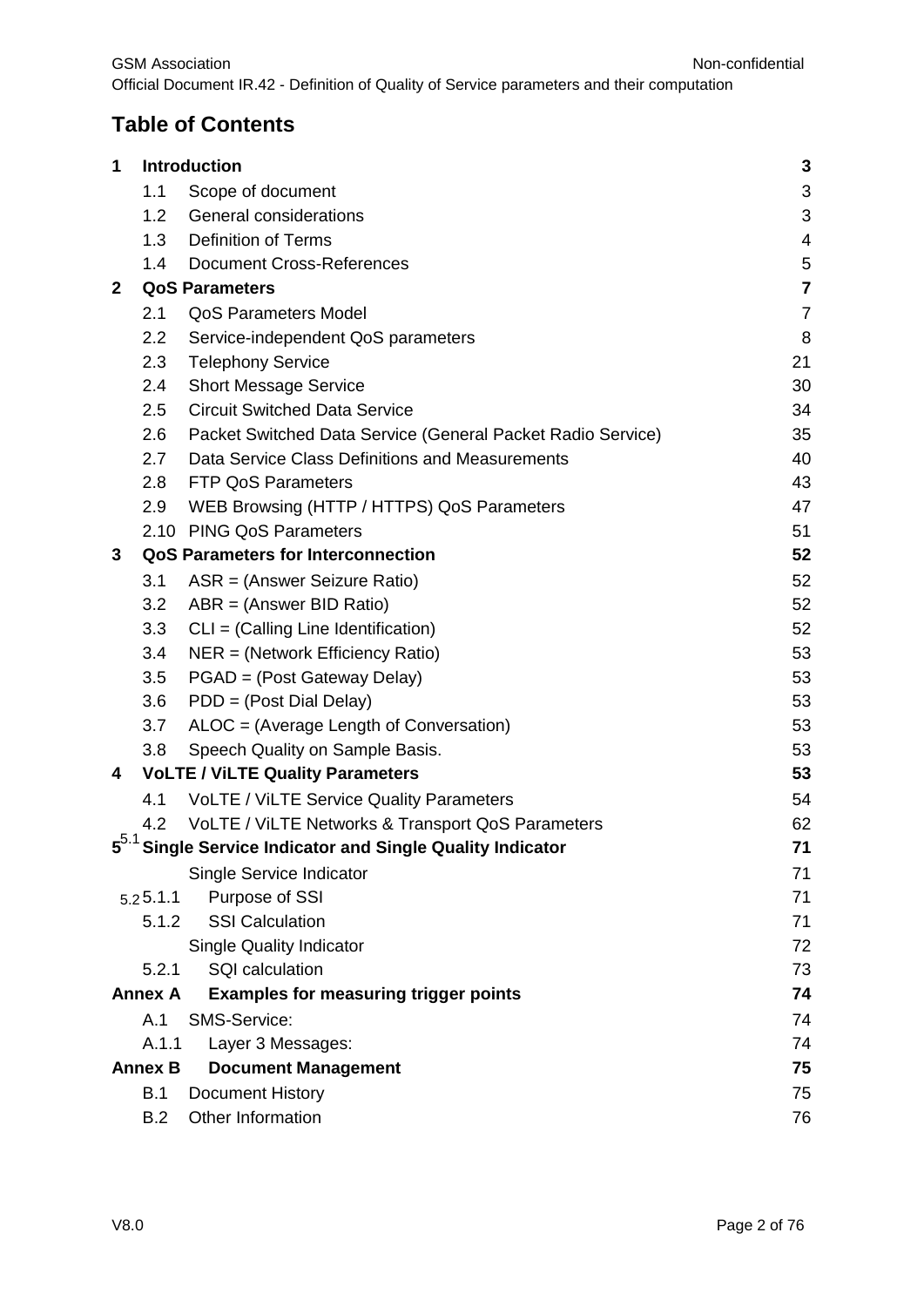# <span id="page-2-1"></span><span id="page-2-0"></span>**1 Introduction**

## **Scope of document**

**1.1** definitions themselves are generic the scope of this document underlines the roaming This document defines quality of service (QoS) parameters and their computation. A QoS parameter is also called quality Key Performance Indicator (KPI). Although the QoS deployment of those QoS parameters.

The parameter definition is split into two parts: the abstract definition and the generic description of the measurement method with the respective trigger points.

Consistent use of the definitions in this document will allow independent parties to compare QoS measurements and results. Figure 1 shows the relationship to the other QoS-related PRDs.



#### **Figure 1: Relationship between GSMA QoS documents 1.2**

## **General considerations**

<span id="page-2-2"></span>All the defined QoS parameters and their computations are based on field measurements. That indicates that the measurements were made from user's point of view (full end-to-end perspective, taking into account the needs of testing).

It is assumed that the mobile and the desired service can be operated correctly by the end user, as operability is not evaluated in this document. For the purpose of measurement it is assumed that:

- the service is available and not barred for any reason;
- routing is defined correctly without errors and;
- the target subscriber equipment is ready to answer the call.

Only voice quality values measured for calls ended successfully must be used for statistical analysis. However, measured values from calls ended unsuccessfully (for example, calls that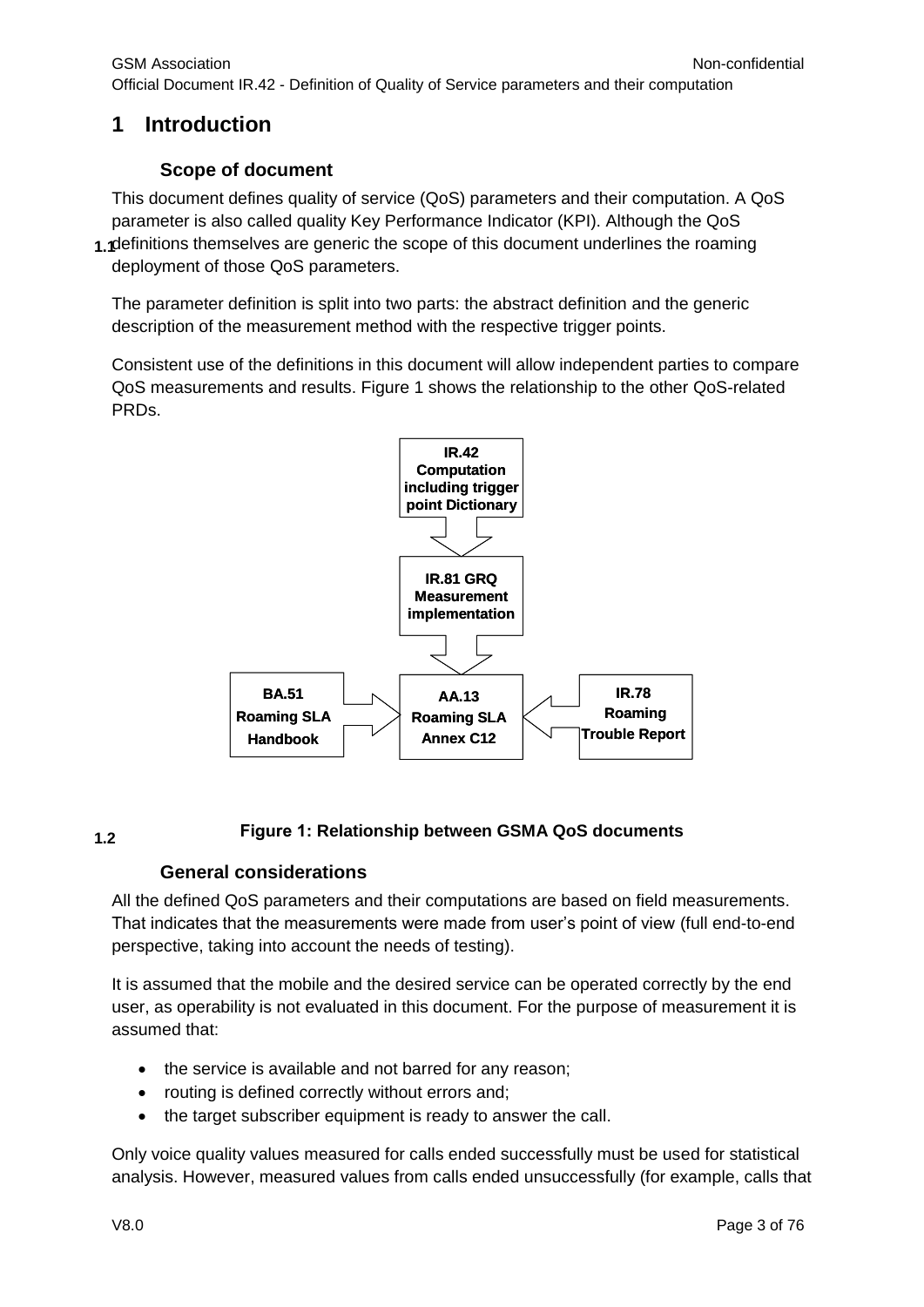are dropped) should be available for additional evaluation if required, and therefore must be stored. Further preconditions will apply when reasonable.

Monitoring of services using the parameters defined in this document could impact the traffic and load on the networks involved, including the home public mobile network (HPMN), the visited public mobile network (VPMN), and intermediary networks. Due consideration must therefore be given to the monitoring regime to avoid unnecessary or adverse impacts on these networks.

<span id="page-3-0"></span>

|     | <b>Term</b> | <b>Meaning</b>                          |
|-----|-------------|-----------------------------------------|
| 1.3 | <b>APN</b>  | <b>Access Point Name</b>                |
|     | <b>CS</b>   | <b>Circuit Switched</b>                 |
|     | <b>CSFB</b> | <b>Circuit Switched Fall Back</b>       |
|     | <b>DNS</b>  | Domain Name System                      |
|     | <b>EPC</b>  | <b>Evolved Packet Core</b>              |
|     | <b>FTP</b>  | <b>File Transfer Protocol</b>           |
|     | <b>GBR</b>  | <b>Guaranteed Bit Rate</b>              |
|     | <b>HLR</b>  | Home Location Register                  |
|     | <b>HPMN</b> | Home Public Mobile Network              |
|     | <b>HSS</b>  | Home Subscriber Server                  |
|     | <b>HTTP</b> | <b>Hypertext Transport Protocol</b>     |
|     | <b>IMS</b>  | Internet Protocol Multimedia Subsystem  |
|     | <b>IPX</b>  | Internet Protocol Exchange              |
|     | <b>ISUP</b> | <b>ISDN User Part</b>                   |
|     | <b>KPI</b>  | Key Performance Indicator               |
|     | <b>LQO</b>  | <b>Listening Quality Objective</b>      |
|     | <b>LTE</b>  | Long Term Evolution (Radio)             |
|     | <b>MME</b>  | <b>Mobility Management Entity</b>       |
|     | MT          | Mobile Terminated                       |
|     | <b>NER</b>  | Network Efficiency Ratio                |
|     | <b>MS</b>   | <b>Mobile Station</b>                   |
|     | <b>MSC</b>  | <b>Mobile Switching Centre</b>          |
|     | <b>OCN</b>  | <b>Original Called Number</b>           |
|     | <b>PCEF</b> | Policy & Charging Enforcement Function  |
|     | <b>PCRF</b> | Policy & Charging Rule Function         |
|     | P-CSCF      | Proxy - Call Session Control Function   |
|     | <b>PESQ</b> | Perceptual Evaluation of Speech Quality |
|     | <b>PEVQ</b> | Perceptual Evaluation of Video Quality  |
|     | <b>PING</b> | Packet Internet Groper                  |

## **Definition of Terms**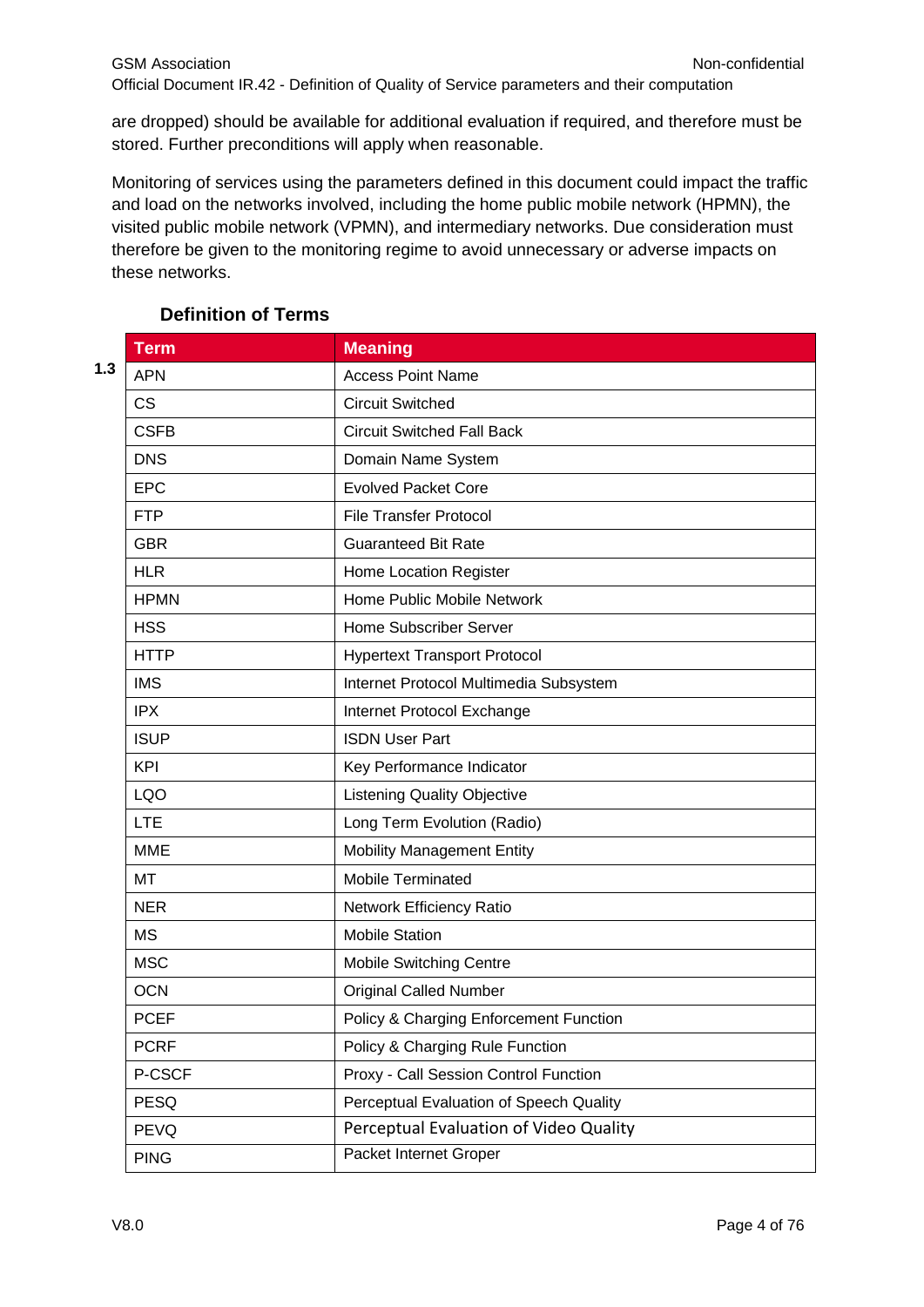| <b>Term</b>    | <b>Meaning</b>                                  |
|----------------|-------------------------------------------------|
| <b>POLQA</b>   | Perceptual Objective Listening Quality Analysis |
| <b>PRD</b>     | <b>Permanent Reference Document</b>             |
| QCI            | QoS Class Indicator                             |
| QoS            | Quality of Service                              |
| <b>RDN</b>     | <b>Redirecting Number</b>                       |
| <b>RTCP</b>    | <b>RTP Control Protocol</b>                     |
| <b>RTP</b>     | Real-time Transport Protocol                    |
| <b>SGSN</b>    | <b>Serving GPRS Support Node</b>                |
| <b>SIP</b>     | <b>Session Initiation Protocol</b>              |
| <b>SLA</b>     | Service Level Agreement                         |
| <b>SMS MO</b>  | <b>Mobile Originated SMS</b>                    |
| <b>SMS MT</b>  | <b>Mobile Terminated SMS</b>                    |
| <b>SMSoSGs</b> | <b>SMS over SGs</b>                             |
| SS7            | Signalling System 7                             |
| SQI            | Service Quality Indicator                       |
| <b>SRVCC</b>   | Single Radio Voice Call Continuity              |
| SSI            | Single Service Indicator                        |
| <b>ViLTE</b>   | (conversational) Video over LTE                 |
| <b>VoLTE</b>   | Voice over Long Term Evolution                  |
| <b>VPMN</b>    | Visited Public Mobile Network                   |

# <span id="page-4-0"></span>**Document Cross-References 1.4**

The following documents contain provisions which, through references in this text, constitute provisions of the present document.

References are non-specific, i.e. refer to the latest version of the document.

| No.   | <b>Document</b>     | <b>Description</b>                                                                                                                                                                                     |
|-------|---------------------|--------------------------------------------------------------------------------------------------------------------------------------------------------------------------------------------------------|
| $[1]$ | ETSI TS 102 250-3   | "Speech Processing, Transmission and Quality Aspects (STQ);<br>QoS aspects for popular services in GSM and 3G networks; Part 3:<br>Typical procedures for Quality of Service measurement equipment".   |
| $[2]$ | ETSI TS 102 250-2   | "Speech Processing, Transmission and Quality Aspects (STQ);<br>QoS aspects for popular services in GSM and 3G networks; Part 2:<br>Definition of Quality of Service parameters and their computation". |
| $[3]$ | GSMA PRD IR.88      | LTE and EPC Roaming Guidelines                                                                                                                                                                         |
| $[4]$ | <b>ITU-T-E.437</b>  | "Comparative metrics for network performance Management"                                                                                                                                               |
| [5]   | ETSI EN 300 089     | "Integrated Services Digital Network (ISDN); Calling Line<br>Identification Presentation (CLIP) supplementary service; Service<br>description".                                                        |
| [6]   | <b>ITU-T-Y.1540</b> | "IP packet transfer and availability performance parameters"; IPLR<br>- IP Packet Loss Ratio                                                                                                           |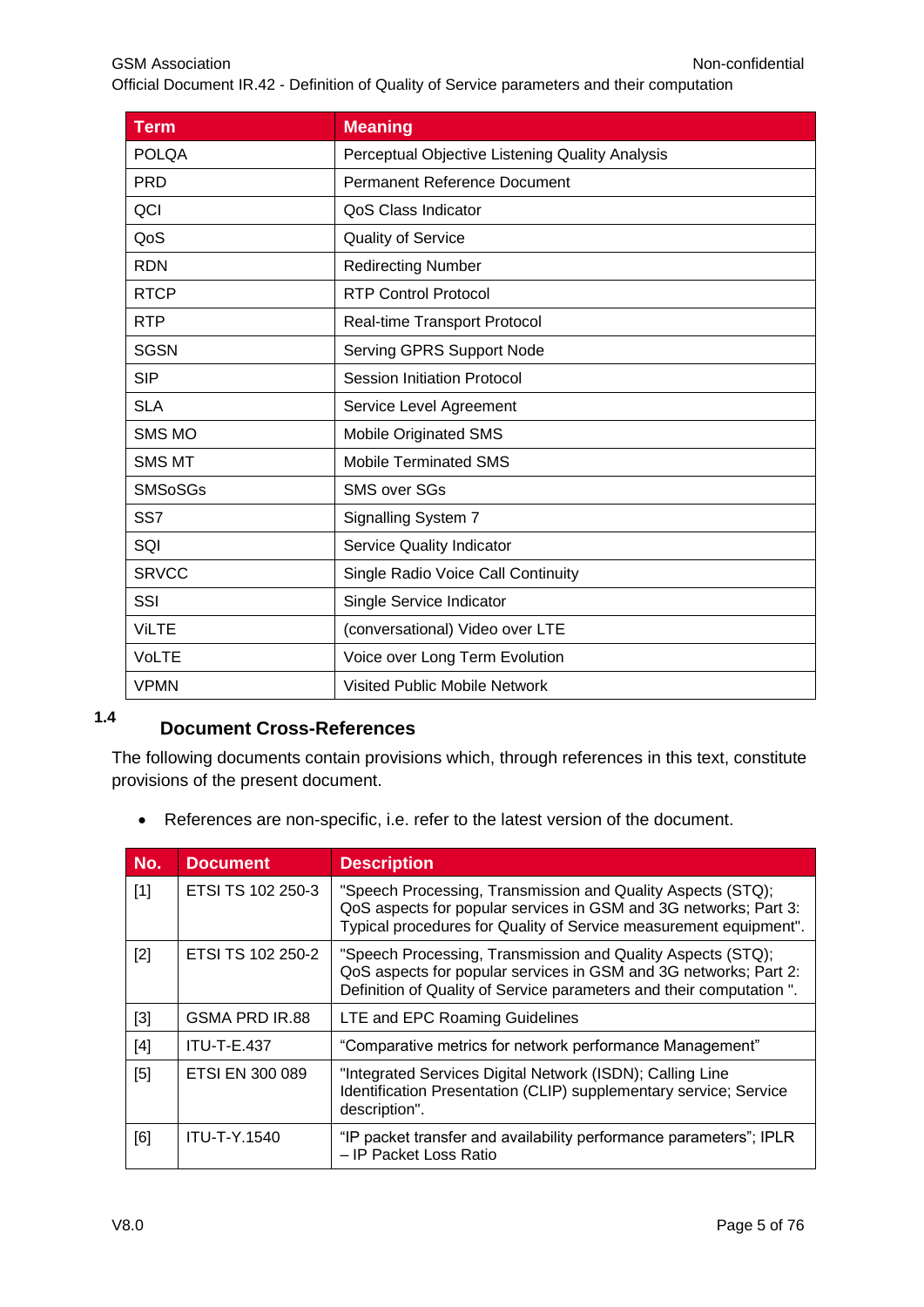Official Document IR.42 - Definition of Quality of Service parameters and their computation

| No.    | <b>Document</b>       | <b>Description</b>                                                                                                                                                                                                                                                                                                                                     |  |
|--------|-----------------------|--------------------------------------------------------------------------------------------------------------------------------------------------------------------------------------------------------------------------------------------------------------------------------------------------------------------------------------------------------|--|
| $[7]$  | 3GPP TS 29.002        | "Mobile Application Part (MAP) specification"                                                                                                                                                                                                                                                                                                          |  |
| [8]    | 3GPP TS 29.060        | "General Packet Radio Service (GPRS); GPRS Tunnelling Protocol<br>(GTP) across the Gn and Gp interface"                                                                                                                                                                                                                                                |  |
| [9]    | 3GPP TS 24 008        | "Mobile radio interface Layer 3 specification; Core network<br>protocols; Stage 3".                                                                                                                                                                                                                                                                    |  |
| $[10]$ | IETF RFC 2647         | "Benchmarking Terminology for Firewall Performance; 3.1.7<br>Goodput"                                                                                                                                                                                                                                                                                  |  |
| $[11]$ | GSMA PRD IR.34        | <b>GSMA Inter-Service Provider IP Backbone Guidelines</b>                                                                                                                                                                                                                                                                                              |  |
| $[12]$ | <b>ITU-T-E.800</b>    | "Terms and Definitions Related to Quality of Service and Network<br>Performance Including Dependability - Telephone Network and<br>ISDN Quality of Service, Network Management and Traffic<br>Engineering (Study Group II)"                                                                                                                            |  |
| $[13]$ | <b>ITU-T E.431</b>    | "Service Quality Assessment for Connection Set-up and Release<br>Delays (Study Group II)"                                                                                                                                                                                                                                                              |  |
| $[14]$ | <b>ITU-T E.425</b>    | "Internal Automatic Observations Series E: Overall Network<br>Operation, Telephone Service, Service Operation and Human<br>Factors Network Management - Checking the Quality of the<br>International Phone Service"                                                                                                                                    |  |
| $[15]$ | GSMA PRD BA.51        | "Roaming Service Level Agreement Guidelines"                                                                                                                                                                                                                                                                                                           |  |
| $[16]$ | ITU-T QE.850          | "Usage of cause and location in the digital subscriber signalling<br>system No. 1 and the signalling system No. 7 ISDN user part"                                                                                                                                                                                                                      |  |
| $[17]$ | <b>ITU-T Q.732.2</b>  | "Stage 3 Description for Call Offering Supplementary Services<br>Using Signalling System No.7: Call Diversion Services: - Call<br>Forwarding Busy - Call Forwarding No Reply - Call Forwarding<br>Unconditional - Call Deflection - Series Q: Switching and Signalling<br>- Specifications of Signalling System No.7 - ISDN Supplementary<br>Services" |  |
| $[18]$ | GSMA PRD IR.25        | <b>VoLTE Roaming Testing</b>                                                                                                                                                                                                                                                                                                                           |  |
| $[19]$ | GSMA PRD <b>IN.21</b> | "GSM Association Roaming Database, Structure and Updating<br>Procedures"                                                                                                                                                                                                                                                                               |  |
| $[20]$ | 3GPP TS 29.272        | MME and SGSN related interfaces based on Diameter protocol                                                                                                                                                                                                                                                                                             |  |
| $[21]$ | <b>ITU-T P.862</b>    | Perceptual evaluation of speech quality (PESQ): An objective<br>method for end-to-end speech quality assessment of narrow-band<br>telephone networks and speech codecs                                                                                                                                                                                 |  |
| $[22]$ | GSMA PRD AA.13        | "International Roaming Agreements - Common Annexes                                                                                                                                                                                                                                                                                                     |  |
| $[23]$ | <b>GSMA PRD IR.78</b> | "Roaming Trouble Report"                                                                                                                                                                                                                                                                                                                               |  |
| $[24]$ | 3GPP TS 45.008        | Radio subsystem link control                                                                                                                                                                                                                                                                                                                           |  |
| $[25]$ | 3GPP TS 25.304        | UE procedures in idle mode and procedures for cell reselection in<br>connected mode                                                                                                                                                                                                                                                                    |  |
| $[26]$ | 3GPP TS 36.304        | EUTRA; UE procedures in idle mode                                                                                                                                                                                                                                                                                                                      |  |
| $[27]$ | <b>ITU-T P.863</b>    | Perceptual Objective Listening Quality Assessment (POLQA)                                                                                                                                                                                                                                                                                              |  |
| $[28]$ | ETSI TR 102 506       | <b>Estimating Speech Quality per Call</b>                                                                                                                                                                                                                                                                                                              |  |
| $[29]$ | <b>ITU-T P.862.1</b>  | Perceptual evaluation of speech quality (PESQ): Mapping function<br>for transforming P.862 raw result scores to MOS-LQO                                                                                                                                                                                                                                |  |
| $[30]$ | GSMA PRD IR.65        | <b>IMS Roaming &amp; Interworking Guidelines</b>                                                                                                                                                                                                                                                                                                       |  |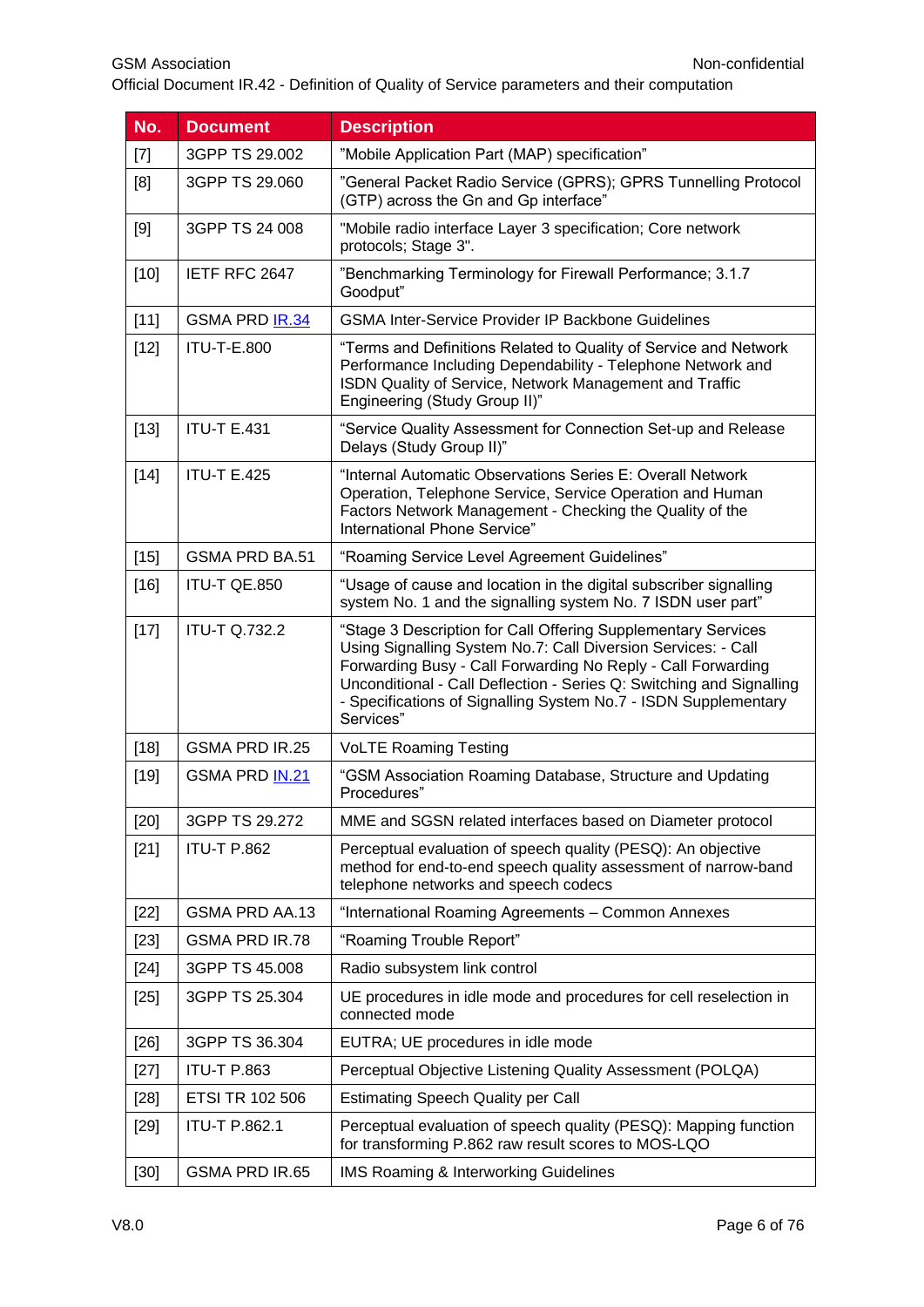| No.    | <b>Document</b>                  | <b>Description</b>                                                                                           |
|--------|----------------------------------|--------------------------------------------------------------------------------------------------------------|
| $[31]$ | <b>GSMA PRD IR.92</b>            | <b>IMS Profile for Voice and SMS</b>                                                                         |
| $[32]$ | <b>GSMA PRD IR.94</b>            | <b>IMS Profile for Conversational Video Service</b>                                                          |
| $[33]$ | <b>GSMA PRD</b><br><b>NG.103</b> | VoLTE-RCS Roaming and Interconnection Guidelines                                                             |
| $[34]$ | <b>ETSI TR 103 219</b>           | QoS Aspect of Voice Communication in an LTE Environment                                                      |
| $[35]$ | <b>ITU-T G.107.1</b>             | <b>Wideband E-Model</b>                                                                                      |
| $[36]$ | 3GPP TS 29.109                   | Generic Authentication Architecture (GAA); Zh and Zn Interfaces<br>based on Diameter Protocol                |
| $[37]$ | 3GPP TS 29.213                   | Policy and Charging Control Signalling Flows and Quality of Service<br>(QoS) Parameter Mapping               |
| $[38]$ | 3GPP TS 29.214                   | Policy and Charging Control over Rx Reference Point                                                          |
| [39]   | 3GPP TS 29.229                   | Cx and Dx interfaces based on the Diameter protocol; Protocol<br>Details                                     |
| [40]   | 3GPP TS 29.329                   | Sh interfaces based on the Diameter protocol; Protocol Details                                               |
| $[41]$ | <b>ITU-T J.247</b>               | Objective perceptual multimedia video quality measurement in the<br>presence of a full reference             |
| $[42]$ | IETF RFC 3550                    | RTP: A Transport Protocol for Real-Time Applications                                                         |
| $[43]$ | IETF RFC 4961                    | Symmetric RTP / RTP Control Protocol (RTCP)                                                                  |
| $[44]$ | <b>ITU-T Y.1540</b>              | Internet protocol data communication service - IP packet transfer<br>and availability performance parameters |
| $[45]$ | IETF RFC 5481                    | <b>Packet Delay Variation Applicability Statement</b>                                                        |
| $[46]$ | 3GPP TS 24.301                   | NAS Protocol for Evolved Packet System                                                                       |

# <span id="page-6-0"></span>**2 QoS Parameters**

#### <span id="page-6-1"></span>**2.1**

## **QoS Parameters Model**

Figure 2 shows a model for QoS parameters. This model has four layers.

- The first layer is the Network Availability, which defines QoS from the viewpoint of the network and service provider.
- The second layer is the Network Access, the basic requirement for all the other QoS aspects and QoS parameters. The outcome of this layer is the QoS parameter Network Accessibility from the viewpoint of the service user.
- The third layer contains the three QoS aspects: Service Access, Service Integrity and Service Retain-ability.
- The fourth layer contains the different services to be provided to the service user in case of roaming, for example Voice (Telephony), SMS, Web browsing, File Transferring and Ping services. The outcomes are the QoS parameters for those services.

For monitoring of roaming QoS, please refer to PRD IR.81 for details of call flows and trigger points.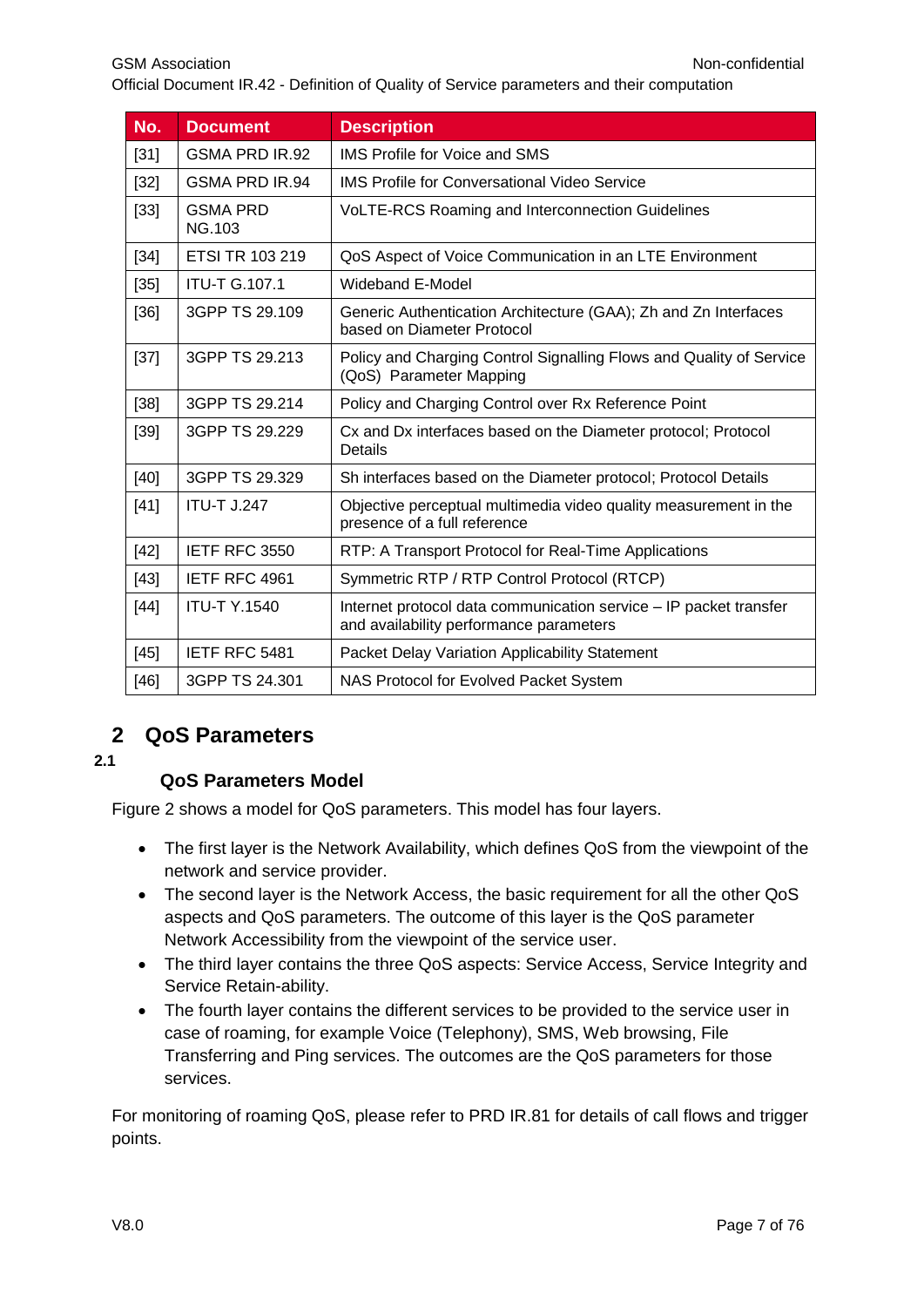Note that the QoS is dependent on interconnectivity between operators and carriers or between roaming hub providers. An Internet Protocol Exchange (IPX) QoS monitoring scheme provides more possibilities for measuring QoS across IPX interconnections [11].



**2.2**

**Figure 2: Four Layer model for QoS Parameters.**

## **Service-independent QoS parameters**

<span id="page-7-0"></span>The service-independent QoS parameters characterise network availability, network accessibility, IP connectivity and bearer context cut-off. The parameters are therefore considered as technology-dependent. Table 1 provides an overview.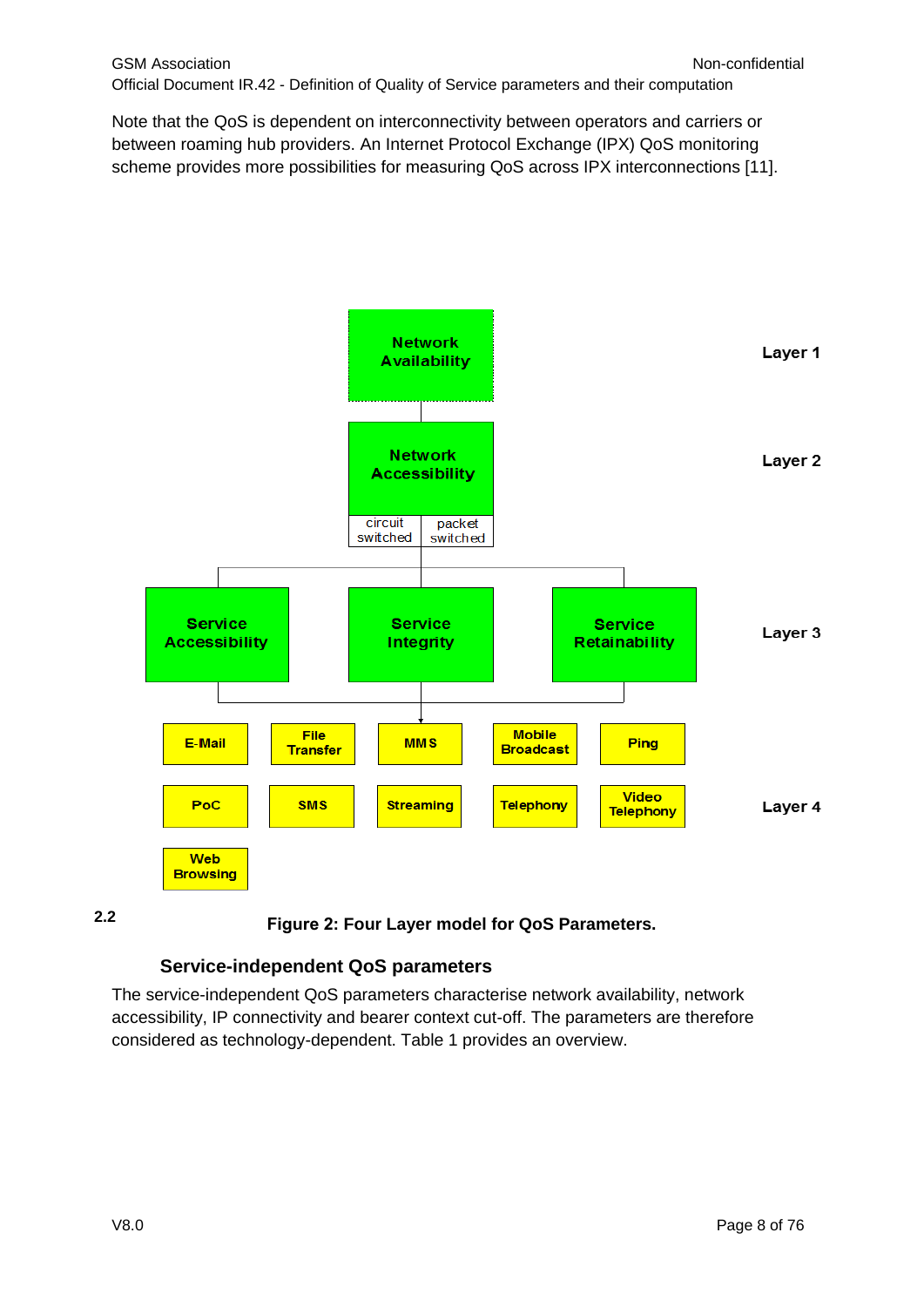| <b>Technologies</b>                |                                                                                                   |                                                                                                                                         |                                                                                                                                                                                                                                                                                                           |                             |
|------------------------------------|---------------------------------------------------------------------------------------------------|-----------------------------------------------------------------------------------------------------------------------------------------|-----------------------------------------------------------------------------------------------------------------------------------------------------------------------------------------------------------------------------------------------------------------------------------------------------------|-----------------------------|
|                                    | 2G/3G                                                                                             | 4G                                                                                                                                      | <b>VoLTE/ViLTE</b>                                                                                                                                                                                                                                                                                        | <b>Future</b><br>technology |
| Network /service<br>availability   | Scan for PLMN:<br>Radio network<br>availability                                                   | Scan for PLMN:<br>Radio network<br>availability                                                                                         | <b>EPS Network</b><br>feature support:<br>IMS voice / video<br>over PS session<br>in S1 mode<br>supported                                                                                                                                                                                                 | <b>FFS</b>                  |
| Network / service                  | CS and/or PS<br>attach:<br>Network selection<br>and registration<br>successful ratio<br>/time     | LTE attach (EPS<br>or EPS+IMSI):<br>Network selection<br>and registration<br>successful ratio<br>/time                                  | <b>IMS Registration</b><br>success ratio<br>/time                                                                                                                                                                                                                                                         |                             |
| IP connectivity                    | (Primary) PDP<br>context<br>activation:<br>PDP context<br>activation<br>successful ratio<br>/time | Default /<br>Dedicated EPS<br>bearer context<br>activation:<br>Default EPS<br>bearer context<br>activation<br>successful ratio<br>/time | QCI<br>5<br>default<br><b>EPS</b><br>bearer<br>context activation<br>for the IMS well-<br><b>APN</b><br>known<br>connection;<br>QCI 1 dedicated<br><b>EPS</b><br>bearer<br>context activation<br>for voice media;<br>Default /<br>dedicated EPS<br>bearer context<br>activation<br>success ratio<br>/time |                             |
| Network / service<br>retainability | PDP context<br>dropped:<br>PDP context cut-<br>off ratio                                          | Default EPS<br>bearer context<br>dropped:<br>Default EPS<br>bearer context<br>cut-off ratio                                             | QCI 5 default /<br>QCI 1 dedicated<br><b>EPS</b> bearer<br>context cut-off<br>ratio                                                                                                                                                                                                                       |                             |

## **Table 1: Overview of QoS parameters on technology-dependency**

For 2G/ 3G (i.e. GSM/GPRS and UMTS) networks it is necessary to establish a data connection before the possibility of accessing a service. In LTE networks the concept of IP connectivity "always on" has been established. It allows a faster access to the services of a mobile network by state changes on request of a user or application. The impact of this concept on the QoS parameters is that they cannot be triggered explicitly anymore as they require a specific service request. Nevertheless the defined QoS parameters remain valid and can be derived from the trigger points given.

This section contains also DNS KPI. DNS service is an intermediate internet service used by the other specific PS data services such as FTP or HTTP. However, the DNS service is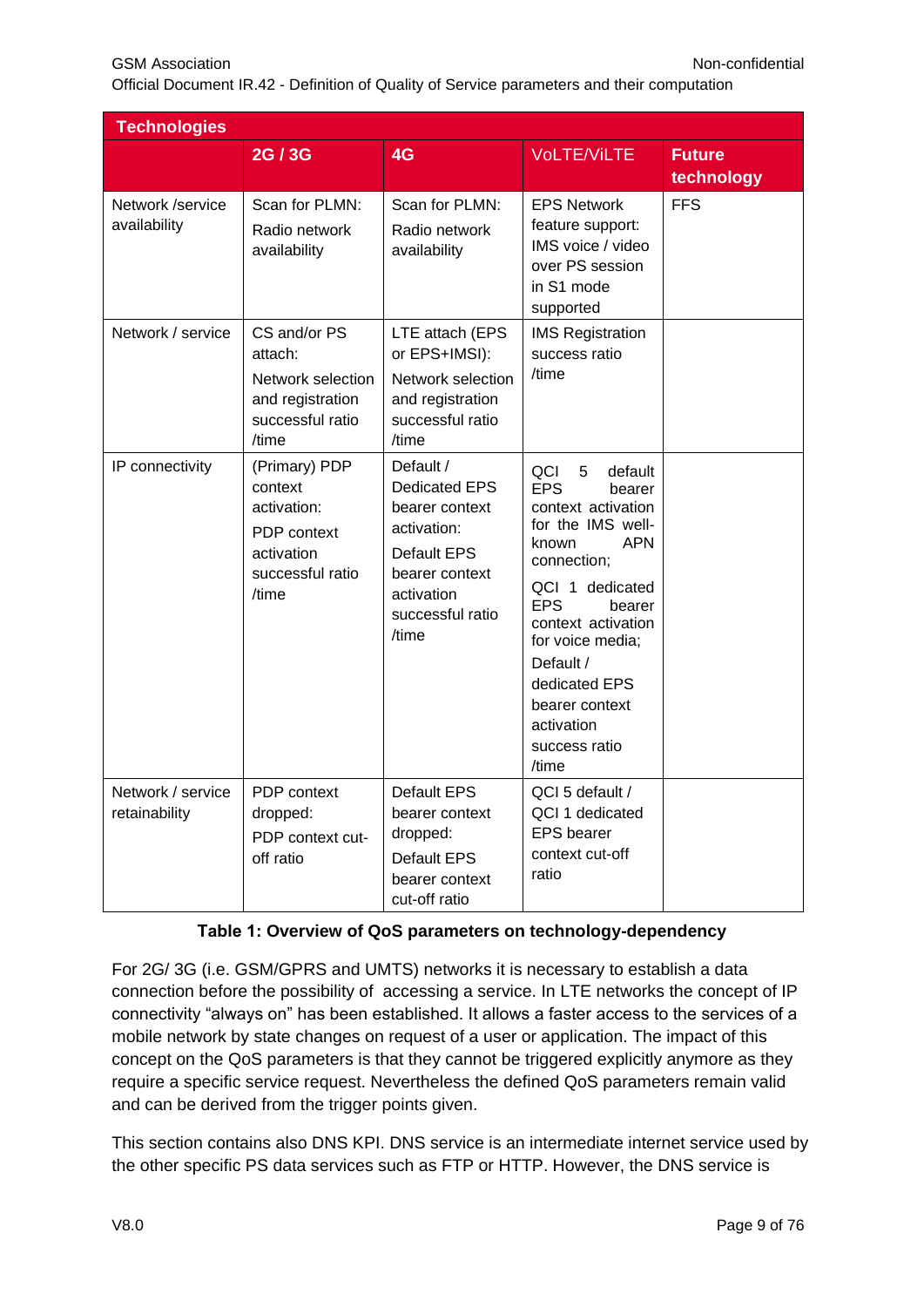independent from those specific data services. Network Accessibility Circuit Switched (NA – CS) [1] [12].

Please refer to PRD IR.81 for details of call flow and trigger points.

## **2.2.1 Network Availability [2] [12]**

#### **2.2.1.1 Abstract definition**

Probability that the Mobile Services are offered to a user.

See ITU-T Rec. E.800: The probability that the user of a service after a request receives the proceed-to-select signal within specified conditions.

See complementary QoS parameter RNU in ETSI TS 102 250-2 (5.1 Radio Network Unavailability).

#### **2.2.1.2 Computation**

#### **Trigger points:**

**2.23.3M: C1-Criteria > 0 [24]** 

GPRS: broadcasting GPRS indicator in system information 3 or system information 4

UMTS (WCDMA) [25], LTE [26]: S Criteria fulfilled

Any emergency camping on any other than the target networks is considered as no network.

The target networks could constitute more than one network, for example to cover national or international roaming or via a roaming hub.

When the mobile equipment supports multi-mode (GSM/UMTS/LTE),the judgement on Radio Network Availability is made with respect to the radio access technology under the test aspect.

2.2. *P.* CSFB and SMSoSGs, LTE S criteria is applied.

#### **Abstract formula:**

Radio Network Availability  $[\%] = \frac{\text{probing attempts with mobile services available}}{\text{m} \cdot \text{m} \cdot \text{m} \cdot \text{m}} \times 100$ all probing attempts

#### **2.2.2 Network Accessibility [2]**

#### **2.2.2.1 Abstract definition**

Probability that the user performs a successful selection and registration on the desired PLMN (manual selection mode, automatic selection mode with a defined desired PLMN) or on a certain PLMN (automatic selection mode without a defined desired PLMN).

See ETSI 102 250-2 (5.2.1 Network Selection and Registration Failure Ratio).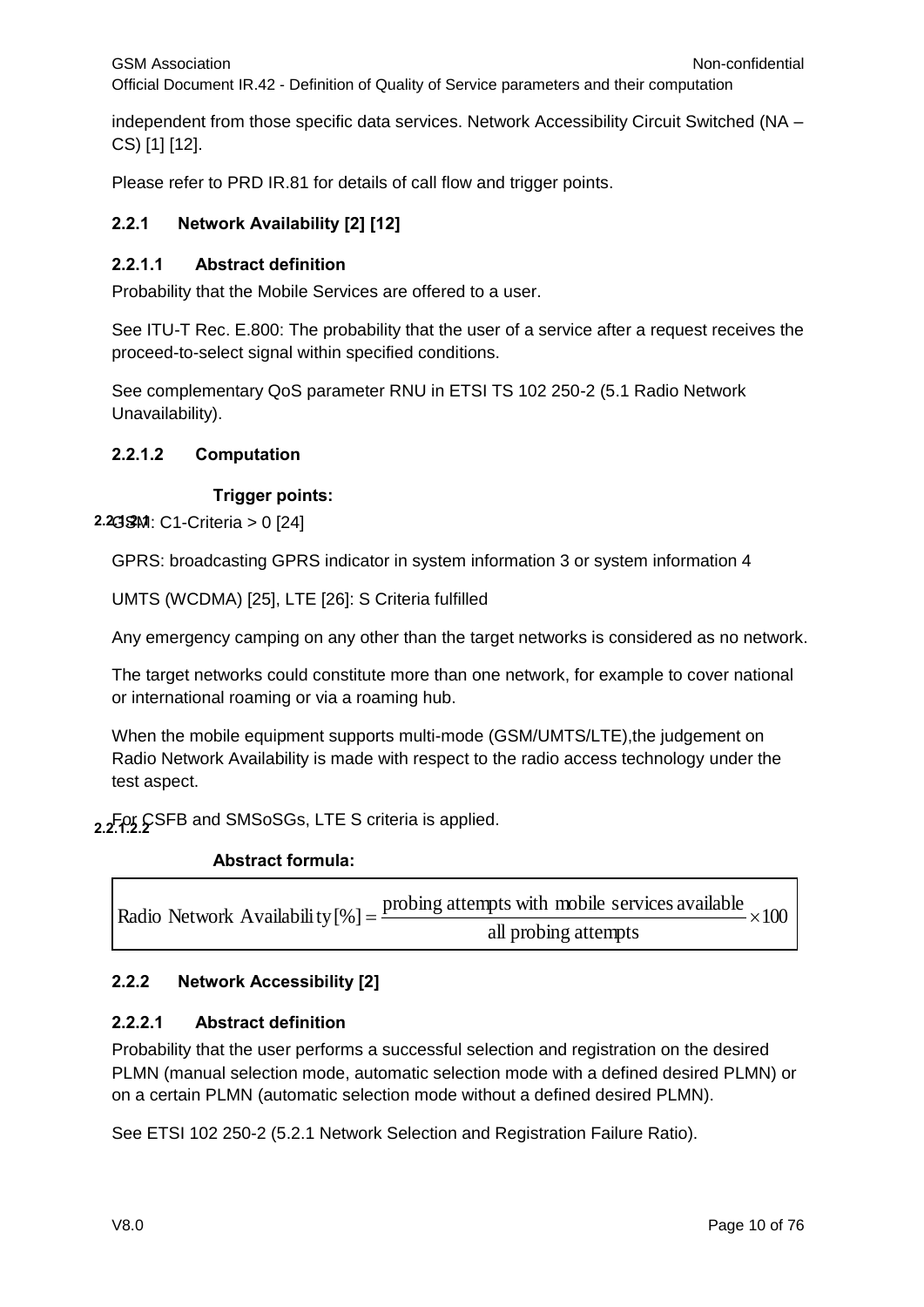$\Gamma$ 

Official Document IR.42 - Definition of Quality of Service parameters and their computation

#### **2.2.2.2 Computation**

#### **2.2.2.3 Trigger points:**

Initiate manually or automatically PLMN selection, stop measurement after successful registration.

#### **Abstract formula:**

RA[%] = {Manual | Automatic} Network Selection and Registeration Success Ratio [%] = 
$$
\frac{\text{successfulselection and registration attempts on PLMN}}{\text{all selection and registration attempts}} \times 100
$$

NA-CS[%] is applied to GSM or UMTS-CS. NA-PS[%] is applied to GPRS, UMTS-PS, LTE, respectively.

#### **2.2.3 Circuit Switched LU Success Ratio (CS LU – SR) [2]**

#### **2.2.3.1 Abstract definition**

The CSLU success ratio describes the probability that a subscriber can successfully attach to the CS network.

See ETSI 102 250-1 (5.2 Network non-accessibility).

#### **2.2.3.2 Computation**

See ETSI TS 102 250-2 (5.2 Network non-accessibility).

#### **Abstract formula: 2.2.3.2.1**

$$
CSLUS accessRatio = \frac{NrSuccessfulCSAttachAttemps}{TotalNrCSAttachAttemps} \times 100\%
$$

#### **2.2.3.2.2**

#### **Trigger points:**

|           | Start: | Mobile sends the CS attach request message.   |
|-----------|--------|-----------------------------------------------|
| 2.2.3.2.3 | Stop:  | Mobile receives the CS attach accept message. |

#### **Remarks**

Success ratio measurements will depend on whether the LU is the very first LU attempt or one of subsequent attempts. (See remarks for CSLU-D below).

#### **2.2.4 Circuit Switched Location Update Delay (CS LU - D)**

#### **2.2.4.1 Abstract definition**

This CSLU delay describes the time period needed to attach to the CS network.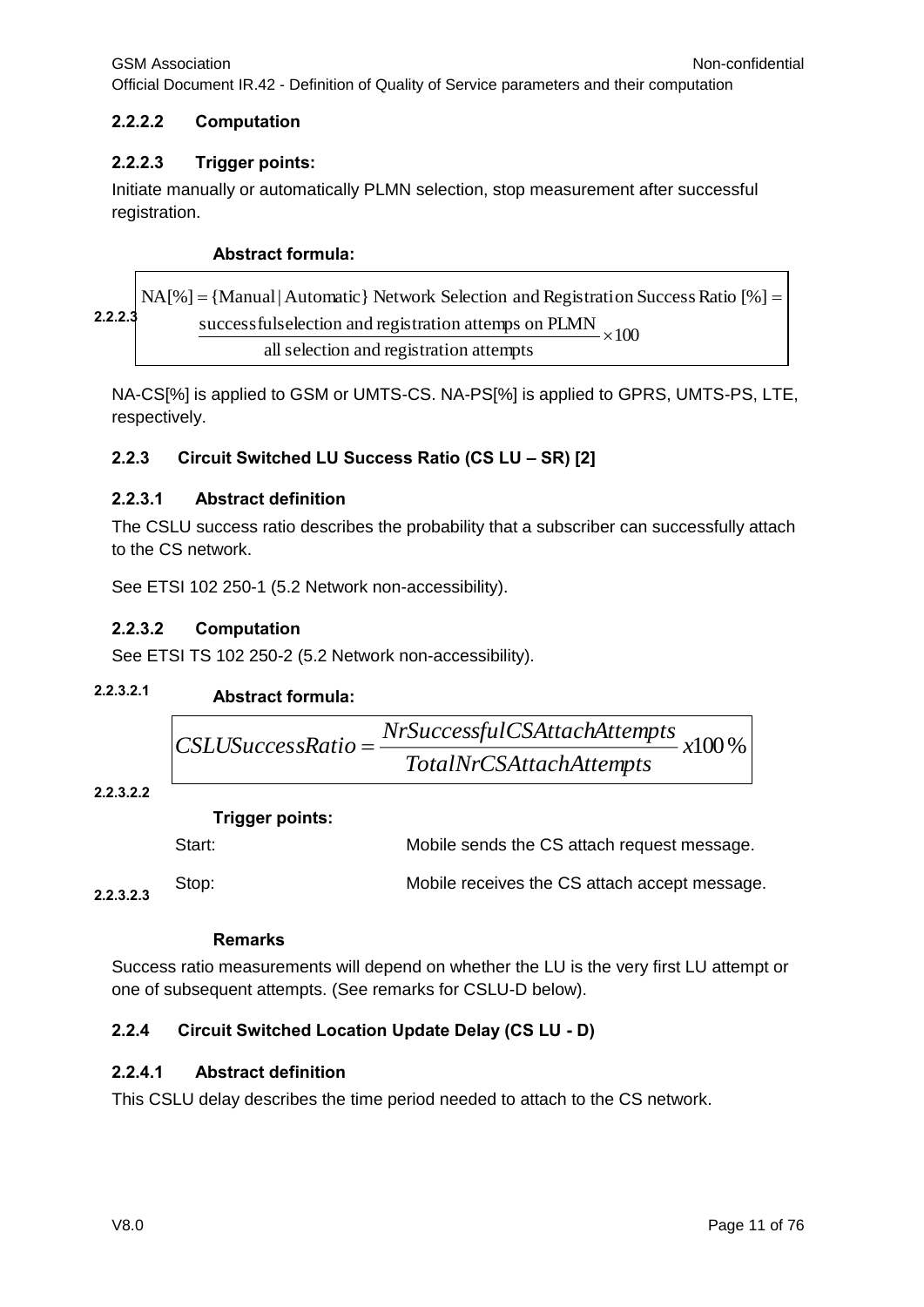Official Document IR.42 - Definition of Quality of Service parameters and their computation

 $CSLUDelay = \frac{Sum(t_{CSAttachComplete} - t_{CSAttachStart})}{max(1,0.01,0.01,0.01)}$ 

#### **2.2.4.2 Computation**

#### **Abstract formula:**

 $CSLUDelav =$ 

**2.2.4.2.1**

#### **Trigger points:**

(for the computation of the unit CSLU delay):

**2.2.4.2.2**

Start: Point of time when the mobile sends the attach request message. Stop: Point of time when the mobile receives the attach accept message.

*NrSuccessfulCSAttachAttempts*

#### **Remarks:**

**2.2.4.2.3** The difference between an attach of a known subscriber and an unknown subscriber will be reflected in the time period indicating the attach setup time. In case of an unknown subscriber (meaning that the Mobile Switching Centre (MSC) has changed since the detach, or if it is the very first attach of the mobile to the network), the MSC contacts the Home Location Register (HLR) in order to receive the subscriber data. The attach setup time of an unknown subscriber will be slightly longer than the one of a known subscriber.

While determining the average attach setup time only successful attach attempts are included in the calculations.

#### **2.2.5 Packet Switched LU Success Ratio (PS LU - SR)<sup>1</sup> [2] [7]**

#### **2.2.5.1 Abstract definition**

The PSLU success ratio describes the probability of a subscriber to successfully attach to the PS network.

See ETSI TS 102 250-2 (5.3 Attach Failure Ratio)

<sup>-</sup><sup>1</sup> The KPI Packet-Switched Location Update was named originally from the

MAP Update GPRS Location procedure, as described in 3GPP TS 29.002 [7]. It is used for the PS attach, i.e. for GPRS attach. The same term Location is also used in the Location Management procedure in 3GPP 29.272 [20] for Update Location and Cancel Location at S6a, i.e. EPS attach.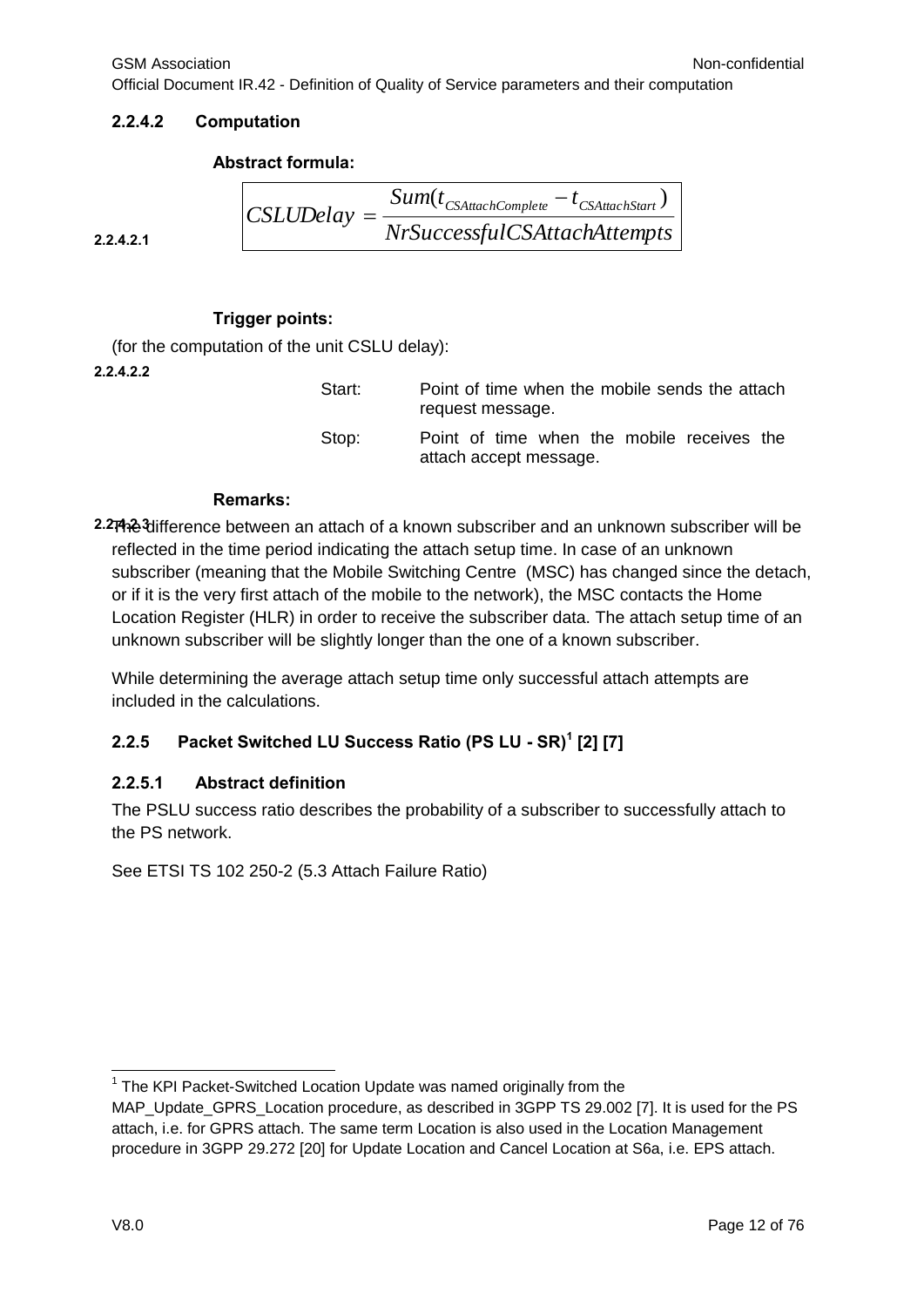GSM Association **Non-confidential** 

Official Document IR.42 - Definition of Quality of Service parameters and their computation

#### **2.2.5.2 Computation 4**

#### **Abstract formula:**

2.2.5.2.1 
$$
PSLUSuccessRatio = \frac{NrSuccessfulPSAttackAttemps}{TotalNrPSAttackAttemps}
$$
 x100 %

#### **Trigger points:**

|           | Start: | Mobile sends the PS attach request message    |
|-----------|--------|-----------------------------------------------|
| 2.2.5.2.2 | Stop:  | Mobile receives the PS attach accept message. |

#### **Remarks**

**2.2.5.2.3** Depending upon the technologies, PS attach is understood as either a GPRS attach, or an EPS attach.

A combined EPS + IMSI attach is applied to CSFB or SMSoSGs.

#### **2.2.6 Packet Switched Location Update Delay (PS LU - D) [2]**

#### **2.2.6.1 Abstract definition**

This PSLU delay describes the time period needed to attach to the PS network.

See ETSI TS 102 250-2 (5.4 Attach Setup Time)

#### **2.2.6.2 Computation**

**2.2.6.2.1**

#### **Abstract formula:**

$$
PSLUDelay = \frac{Sum(t_{PSAttachComplete} - t_{PSAttachStart})}{NrSuccessfulPSAttachAttemps}
$$

**2.2.6.2.2**

#### **Trigger points:**

Start: **Point of time when the mobile sends the attach** request message

**2.2.6.2.3**

Stop: Point of time when the mobile receives the attach accept message.

#### **Remarks:**

The difference between an attach of a known subscriber and an unknown subscriber will be reflected in the time period indicating the attach setup time. In case of an unknown subscriber (meaning that the SGSN, S4 SGSN or MME has been changed since the detach, or if it is the very first attach of the mobile to the network), the SGSN contacts the HLR, the S4 SGSN contacts HSS or the MME contacts HSS respectively, in order to receive the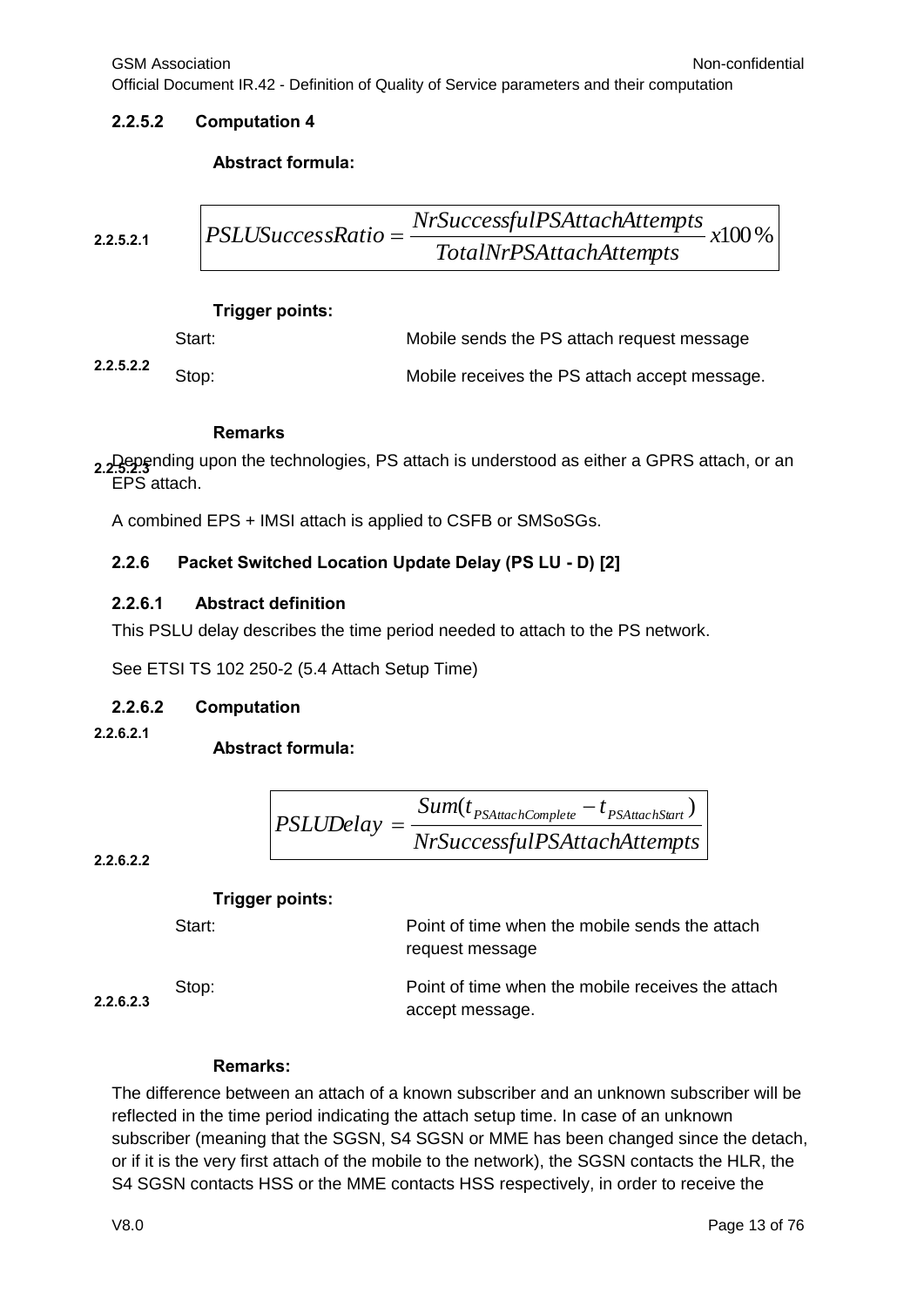subscriber data. The attach setup time of an unknown subscriber will be slightly longer than the one of a known subscriber.

#### **2.2.7 PDP Context Activation Success Ratio (SA PSD) [2] [19]**

#### **2.2.7.1 Abstract definition**

A packet-switch data session will be considered set-up successfully if a PDP Context can be successfully activated.

See ETSI TS 102 250-2 (5.5 PDP Context Activation Failure Ratio)

#### **2.2.7.2 Computation**

#### **Abstract formula:**

#### **2.2.7.2.1**

*NrOfPDPCon textActivationsSuccessful PDPContextActivationSuccessRate* 100%

Any PDP Context Activation request is considered as an attempt.

#### **Trigger points:**

**2.2.7.2.2** PDP Context Activations are considered successful upon the reception of notifications of successful PDP context activation (Activate PDP Context Accept).

#### **2.2.7.2.3 Remarks:**

It is recommended to use a limited and defined list of APNs for consistent measurements. Operators are encouraged to maintain a list of standard APNs for measurements in PRD IR.21 (or alternatively defined in roaming service level agreements (SLAs)). The list could include APNs for MMS, WAP and/or internet, both pre-paid and post-paid. The APNs should be defined as part of test conditions. PDP Context Activation request is considered as an attempt.<br>
Transper points:<br>
Transper points:<br>
Transper points:<br>
PDP Context Activations are considered successful upon the reception of notifications of<br>
1.2.3 Remarks:<br>
I

LTE: see Default EPS Bearer Context Activation Success Ratio

#### **2.2.8 PDP Context Activation Time [2] [19]**

#### **2.2.8.1 Abstract definition**

Is time between sending the PDP Context Activation request and receiving the notification of successful completion of that activation.

See ETSI TS 102 250-2 (5.6 PDP Context Activation Time) **2.2.8.2.1**

#### **2.2.8.2 Computation**

#### **Abstract formula:**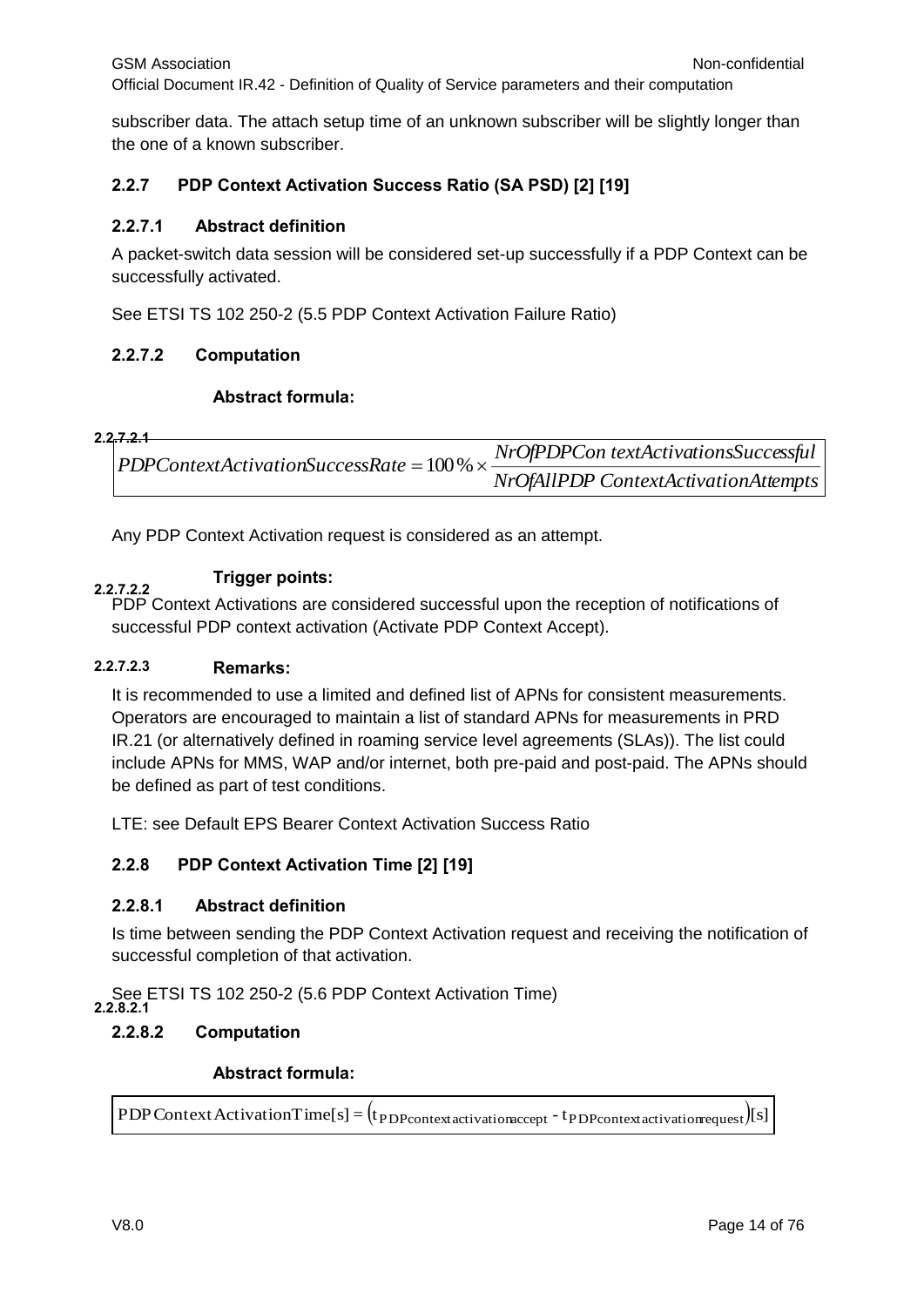| Trigger points: |                                                                                                     |
|-----------------|-----------------------------------------------------------------------------------------------------|
| Start:          | Sending of the PDP Context Activation request                                                       |
| End:            | Reception of the notification of successful PDP<br>context activation (Activate PDP Context Accept) |
|                 |                                                                                                     |

Remarks: 5

**2.2.8.2.2**

When averaging the PDP Context Activation Time, only the successful activations should be considered.

It is recommended to use a limited and defined list of APNs for consistent measurements. Operators are encouraged to maintain a list of standard APNs for measurements in PRD IR.21 (or alternatively defined in Roaming SLAs). The list could include APNs for MMS, WAP and/or internet, both pre-paid and post-paid. The APNs should be defined as part of test conditions.

User activation (GPRS PDP context creation procedure) is recommended as network activation tends to be for local services (home usage).

LTE: See Default EPS Bearer Context Activation Time or additional Default EPS Bearer Context Activation Time

## **2.2.9 PDP Context Cut-Off Ratio [2] [8]**

#### **2.2.9.1 Abstract definition**

The PDP context cut-off ratio denotes the probability that a PDP context is deactivated without being deactivated intentionally by the user.

ETSI TS 102 250-2 (5.7 PDP Context Cut-off Ratio).

See also 3GPP TS 29.060.

#### **2.2.9.2 Computation 2.2.9.2.1**

#### **Abstract formula:**

|           | PDPContextCutOffRati $o = 100\% \times \frac{1100 \times 100}{1000}$ | NrOfPDPCon textLossesNotInitiatedByTheUser |
|-----------|----------------------------------------------------------------------|--------------------------------------------|
| 2.9.2.2 l |                                                                      | NrOfAllSuc cessfullyActivatedPDPContexts   |

**2.2.9.2.2**

## **Trigger points:**

Different trigger points for a PDP context deactivation not initiated intentionally by the user are possible: SGSN failure or GGSN failure on which the PDP context will be deactivated by 2.282.3 GSN or GGSN. The UE receives from the network the message DEACTIVATE PDP CONTEXT REQUEST, MODIFY PDP CONTEXT REQUEST or DETACH REQUEST.

#### **Remarks:**

When analysing how to practically measure this parameter, a key point will be to identify how to assess whether a PDP context loss has been initiated by the user or not. Active and passive monitoring methods might adopt different approaches for that. In the active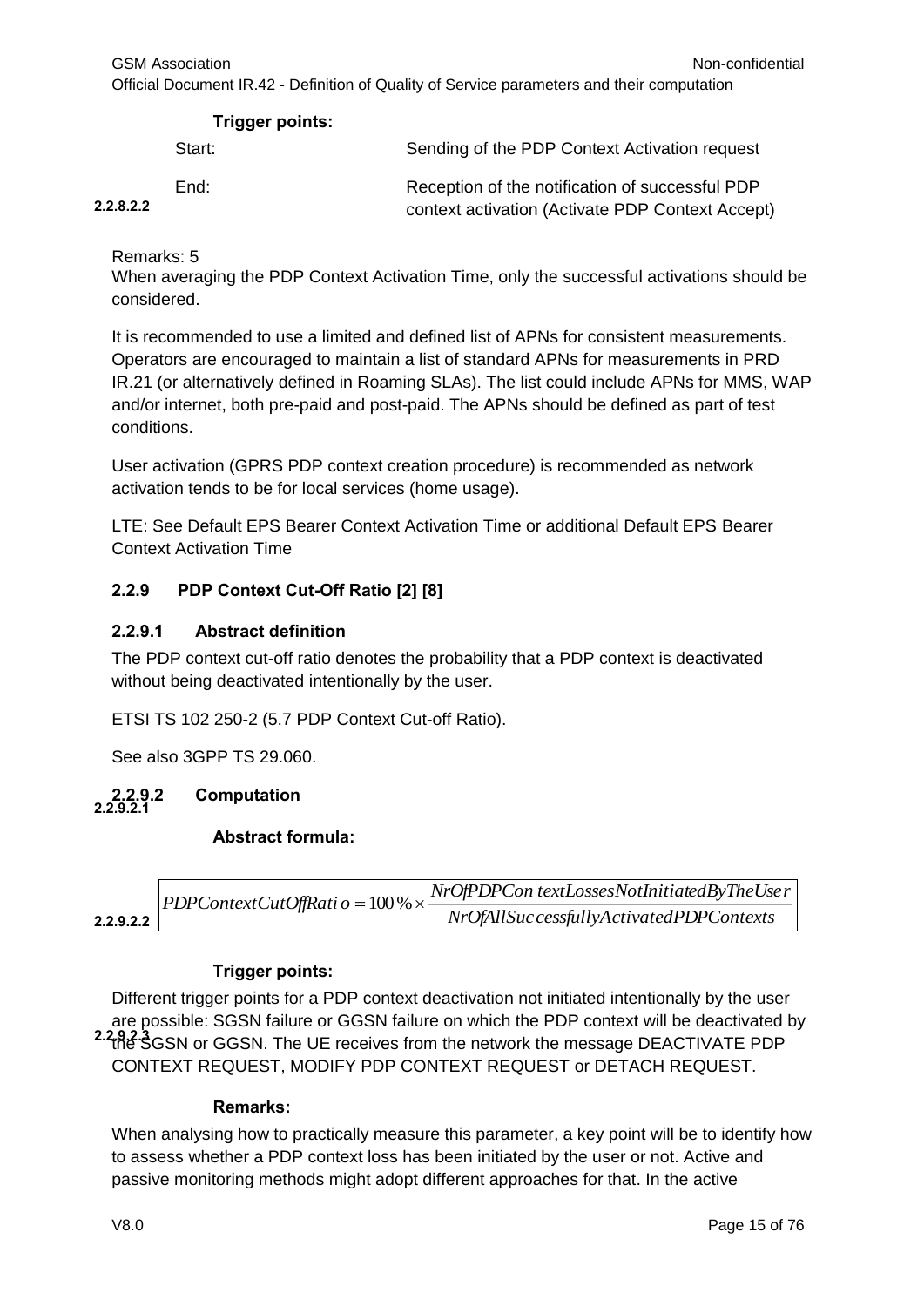monitoring case, the test case specifies when the PDP context should be deactivated and any loss prior to that can thus (generally) be considered as 'not initiated by the user'. In the passive monitoring case, the use of PDP context failure codes can be used.

A precondition for measuring this parameter is that a PDP context is successfully established first.

#### **2.2.10 Default EPS Bearer Context Activation Success Ratio [2] [3]**

#### **2.2.10.1 Abstract definition**

Default EPS bearer context for the default APN: success of the EPS attach procedure (PS LU-SR)

In case of an additional default EPS bearer context: success of activation of the additional default EPS bearer context

See ETSI TS 102 250-2 (5.12.1 Default EPS Bearer Context Activation Failure Ratio)

#### **2.2.10.2 Computation**

#### **Abstract formula:**

<sup>2.2</sup>Default EPS bearer context activation success ratio for the default APN: same as EPS attach success ratio (PS LU-SR).

Additional default EPS bearer context, referring to an APN different from the default one:

100 additional PDN connectioninitiation s additional PDN connectionestablishment successes Additional Default EPS Bearer Context Activation SuccessRatio [%]= '×

Any additional Default Context Activation request is considered as an initiation. **2.2.10.2.2**

#### **Trigger points:**

The trigger points for the default EPS bearer context referring to the default APN is same as EPS attach procedure.

PDN Connectivity Request for additional default EPS bearer Context Activations is sent by the UE. The additional PDN connectivity is considered successful upon the reception of 2.2.10.12.3.3 attions of additional default EPS bearer context activation (Activate default EPS bearer Context Request)

#### **Remarks:**

It is recommended to use a limited and defined list of APNs for consistent measurements. Operators are encouraged to maintain a list of standard APNs for measurements in PRD IR.21 (or alternatively defined in roaming service level agreements (SLAs)). The list could include APNs for MMS, WAP and/or internet, both pre-paid and post-paid. The APNs should be defined as part of test conditions.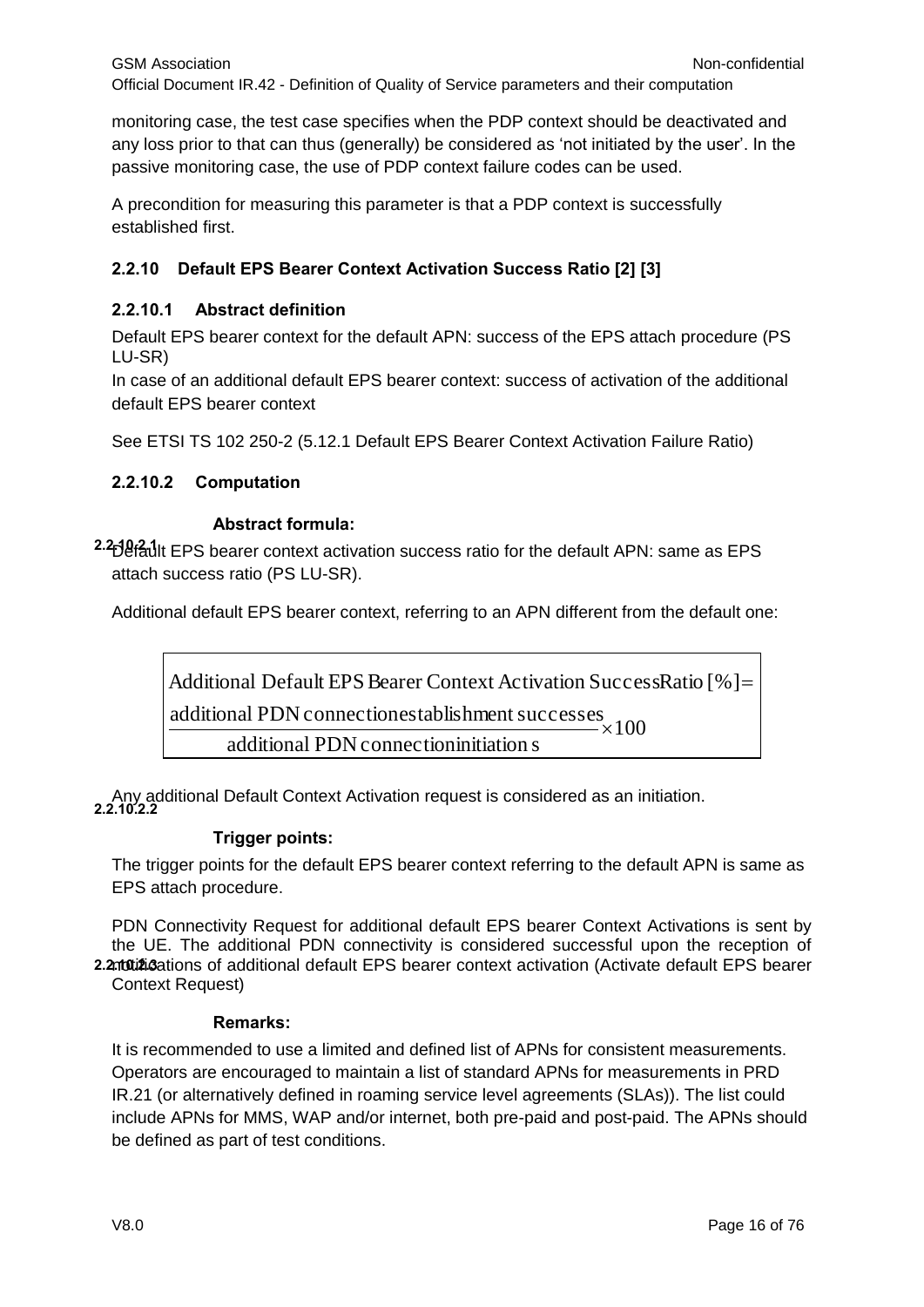When the UE is powered on it will perform an EPS attach which includes the registration with the network and the setup of a default EPS bearer context for the default APN. A default EPS bearer context is successfully established when (EPS) ATTACH COMPLETE is sent by the UE. This context replaces the primary PDP context defined for 2G/3G networks.

## **2.2.11 Default EPS Bearer Context Activation Time [2]**

#### **2.2.11.1 Abstract definition**

The default EPS bearer context activation time is the time period needed to establish the initial default EPS bearer context for the default APN or any additional PDN connection (i.e. any additional default EPS bearer context), respectively.

See ETSI TS 102 250-2 (5.12.2 Default EPS Bearer Context Activation Time)

#### **2.2.11.2 Computation**

#### **Abstract formula:**

2.2 **Asfault EPS** bearer context for the default APN<sup>2</sup>:

Default EPS Bearer Context Activation Time  $[s] = (t_{\text{attachcomplex}} - t_{\text{attachrequest}})[s]$ 

Additional default EPS bearer context:

 $(\mathrm{t}_{\scriptsize\begin{smallmatrix}\mathrm{AdditionalPDN} \mathrm{connection} \end{smallmatrix}})$  [S ] Additional Default EPS Bearer Context Activation Time  $[s] =$ 

#### **2.2.11.2.2**

## **Trigger points:**

PDN CONNECTIVITY REQUEST for additional default EPS bearer Context Activations is sent by the UE. The ACTIVATE DEFAULT EPS BEARER CONTEXT ACCEPT is sent by 2.2<sup>!|</sup>በዋይ!

#### **Remarks:**

Precondition: Successful default PDN connection for the default APN is prior to the additional default PDN connections.

 2 The PDN CONNECTIVITY REQUEST message is piggybacked in ATTACH REQUEST. The ACTIVATE DEFAULT EPS BEARER CONTEXT REQUEST message is piggybacked in ATTACH ACCEPT. The ACTIVATE DEFAULT EPS BEARER CONTEXT ACCEPT message is piggybacked in ATTACH COMPLETE.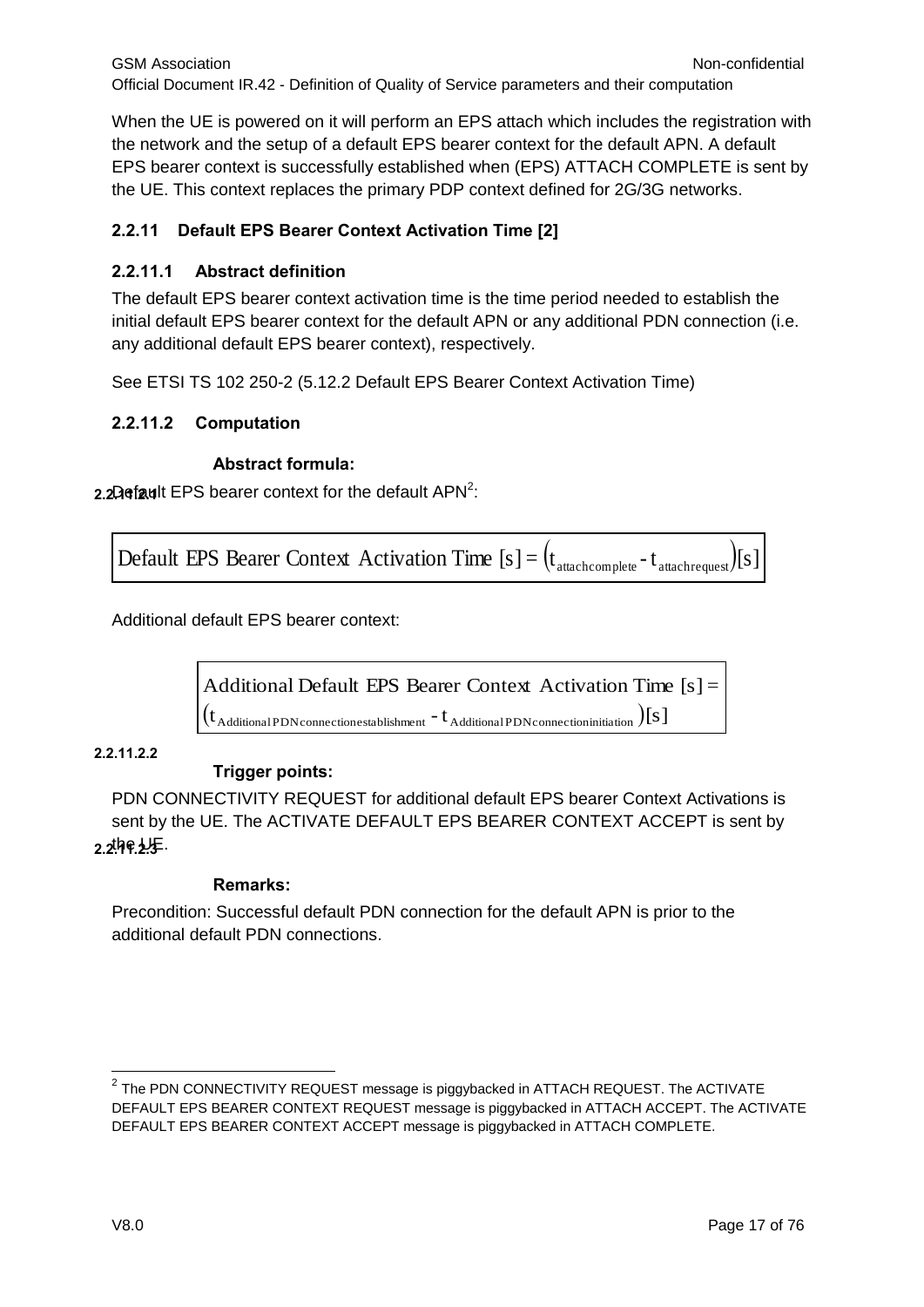#### **2.2.12 Dedicated EPS Bearer Context Activation Success Ratio [2]**

#### **2.2.12.1 Abstract definition**

The dedicated EPS bearer context activation success ratio measures the probability that a dedicated bearer can be activated. It is the proportion of successful dedicated bearer context activation attempts and the total number of dedicated bearer activation attempts.

See ETSI TS 102 250-2 (5.13.1 Dedicated EPS Bearer Context Activation Failure Ratio)

#### **2.2.12.2 Computation**

#### **Abstract formula:**

**2.2.12.2.1**

100 dedicatedEPS bearer activation initiation s dedicated EPS bearer activation successes Dedicated EPS Bearer Context Activation successRatio [%]=  $\mathsf{x}$ 

#### **Trigger points:**

**2.2.12.2.2** The UE requests bearer resource allocation (or modification) procedure (BEARER RESOURCE ALLOCATION REQUEST or BEARER RESOURCE MODIFICATION REQUEST). The activation of the dedicated EPS bearer is considered as initiated when the ACTIVATE DEDICATED EPS BEARER CONTEXT REQUEST is received by the UE.

#### **Remarks: 2.2.12.2.3**

Precondition: Successful PDN connection for the APN, for which a Dedicated EPS Bearer shall be established, already exists

#### **2.2.13 Dedicated EPS Bearer Context Activation Time [2]**

#### **2.2.13.1 Abstract definition**

The Dedicated EPS bearer context activation time is the time that is needed to establish a dedicated bearer for user data transfer.

2.25<sup>3</sup> ETSI TS 102 250-2 (5.13.2 Dedicated EPS Bearer Context Activation Time)

#### **Abstract formula:**

**2.2.13.1.2**

 $({\rm t}_{\rm Dedicated EPSBe are recontext activations success}$  -  ${\rm t}_{\rm Dedicated EPSBe are reconstruction intiation)}$   ${\rm [s]}$ Dedicated EPS Bearer Context Activation Time [s] <sup>=</sup>

#### **Trigger points:**

BEARER RESOURCE ALLOCATION (or MODIFICATION) REQUEST is sent by the UE. The ACTIVATE DEDICATED EPS BEARER CONTEXT ACCEPT is sent by the UE.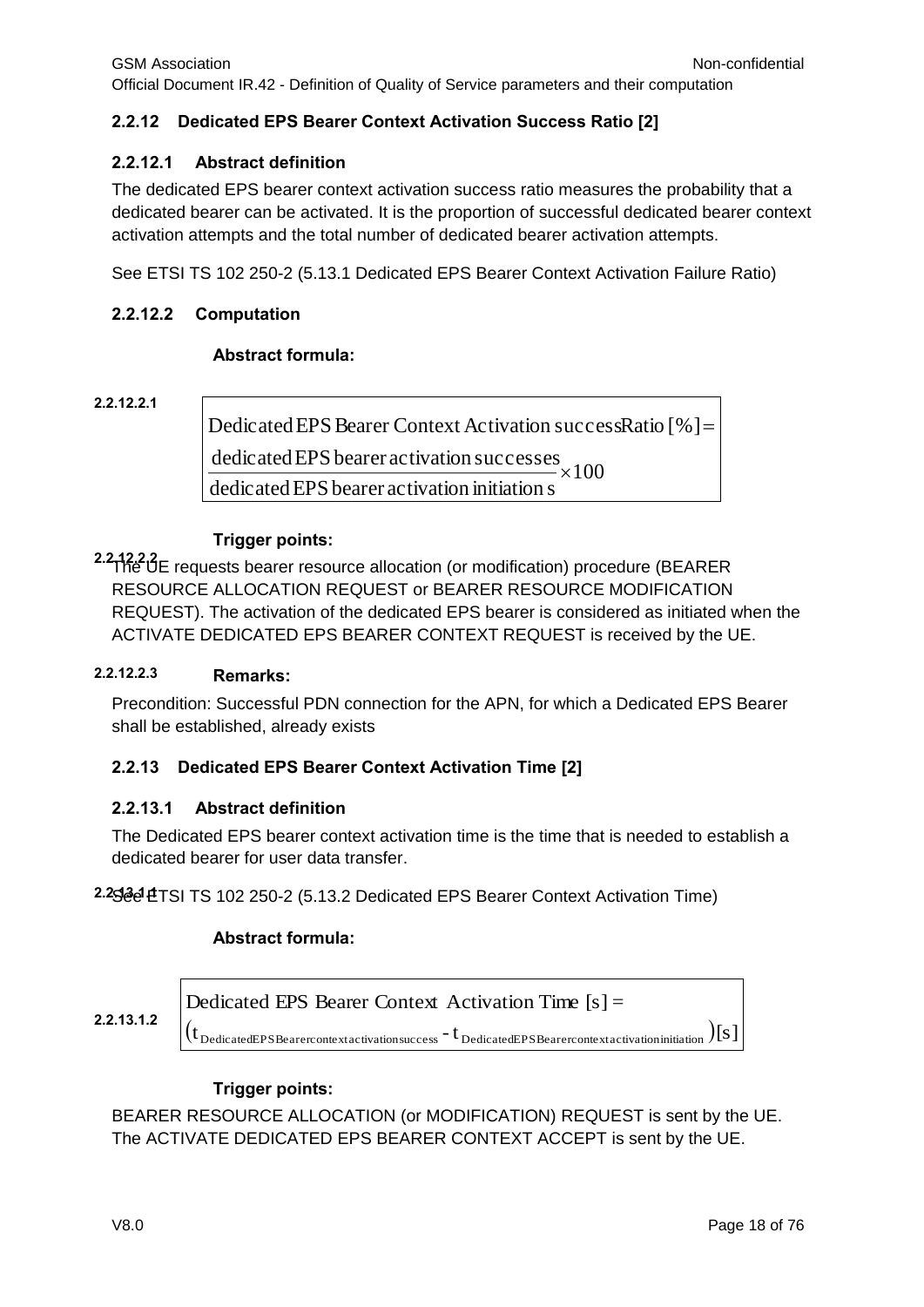#### **Remarks:**

**2.2.13.1.3** accepted by the UE. The dedicated EPS bearer context activation procedure is triggered by the UE for bearer resource allocation and completed when the allocated dedicated EPS bearer context is

## **2.2.14 EPS Bearer Context Cut-off Ratio [%] [2]**

#### **2.2.14.1 Abstract Definition**

The default or dedicated EPS bearer context cut-off ratio measures whether a default or a dedicated EPS bearer context is deactivated without being initiated intentionally by the user<sup>3</sup>.

See ETSI TS 102 250-2 (5.12.3 Default EPS Bearer Context Cut-off ratio, 5.13.3 Dedicated EPS Bearer Context Cut-off ratio)

#### **2.2.14.2 Computation**

#### **Abstract Formula**

#### **2.2.14.2.1**

default | dedicated EPS bearer context losses not initiated by the user  $\times 100$ successfully activated default | dedicated EPS bearer contexts Default | Dedicated EPS Bearer Context Cut - off Ratio  $[%] =$ 

#### **2.2.14.2.2 Trigger Points**

Different trigger points for a EPS bearer context deactivation not initiated intentionally by the user are possible. The EPS bearer context will be deactivated by the network. The UE receives from the network the message DEACTIVATE EPS BEARER CONTEXT REQUEST, MODIFY EPS BEARER CONTEXT REQUEST or DETACH REQUEST.

#### **2.2.14.2.3**

#### **Remarks**

Default EPS bearer context (for the default APN) loss means UE EPS detach.

#### **2.2.15 DNS Host Name Resolution Success Ratio [%] [2]**

#### **2.2.15.1 Abstract Definition**

The DNS host name resolution success ratio is the probability for a host name to host address translation of a DNS resolver is successful.

See ETSI TS 102 250-2 (5.10 DNS Host Name Resolution Failure Ratio)

<sup>-</sup> $3$  The default EPS bearer context for the default APN is indispensable to be maintained to use any service over LTE networks or any additional default EPS bearer context. Deactivating the last default EPS bearer will cause the UE detach.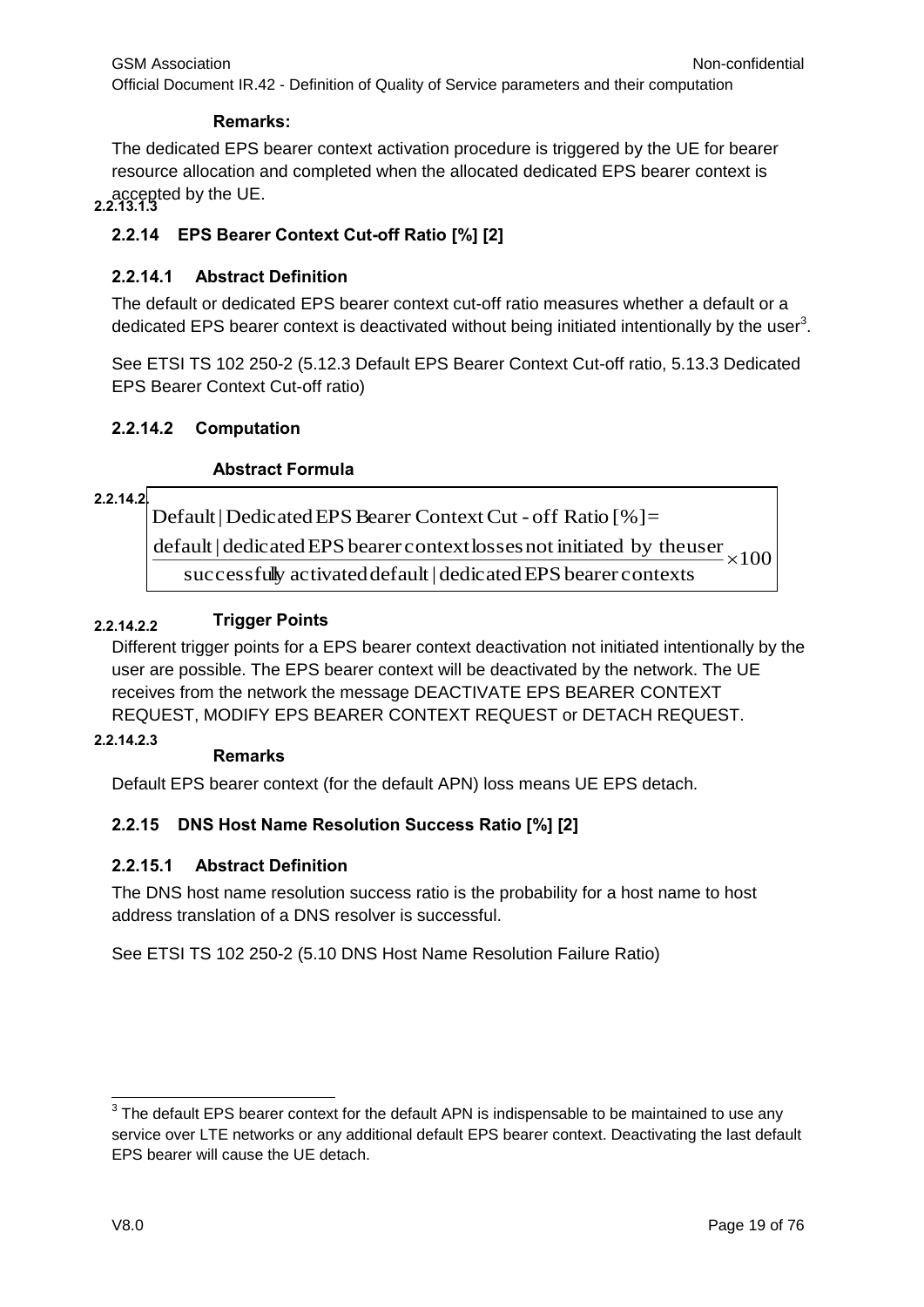#### **2.2.15.2 Computation**

#### **Abstract Formula**

|     | <b>DNS</b> Host Name Resolution Success Ratio $[\%] =$   |
|-----|----------------------------------------------------------|
| 2.2 | successfulDNS host name resolution requests $\times 100$ |
|     | DNS host name resolution requests                        |

#### **Trigger points**

2.2<del>00</del>9.22 ining DNS type A (host address) "Standard query" query for the desired host name. Start: Request to resolve a host address from DNS server, or DNS protocol data packet

Stop: Host address received from DNS server, or DNS protocol data packet received containing a type A (host address) "Standard query response, No error" response, the respective type A "Standard query" query and an answer including the desired host name to host address translation.

#### **Remarks**

2.2<sup>p</sup><sup>6</sup>.3<sup>o</sup>ndition for measurement:

The resolver shall not have direct access to any local DNS name server or any name server's zone.

Since messages carried by UDP are restricted to 512 bytes. UDP is the recommended method for standard queries on the Internet.

The KPI is relevant only for PS services.

## **2.2.16 DNS Host Name Resolution Time [s] [2]**

#### **2.2.16.1 Abstract Definition**

The DNS host name resolution time is the time it takes a host name to host address translation.

See ETSI TS 102 250-2 (5.11 DNS Host Name Resolution Time)

#### **2.2.16.2 Computation**

The DNS host name resolution time is the time it takes a host name to host address<br>2.2.16.2.1 translation.

## **Abstract Formula**

**DNS** Host Name Resolution Time  $[s] = (t_{\text{StandardQuery Response}} - t_{\text{StandardQuery}})[s]$ **2.2.16.2.2**

#### **Trigger points**

Start: Request to resolve a host address from DNS server, or DNS protocol data packet containing DNS type A (host address) "Standard query" query for the desired host name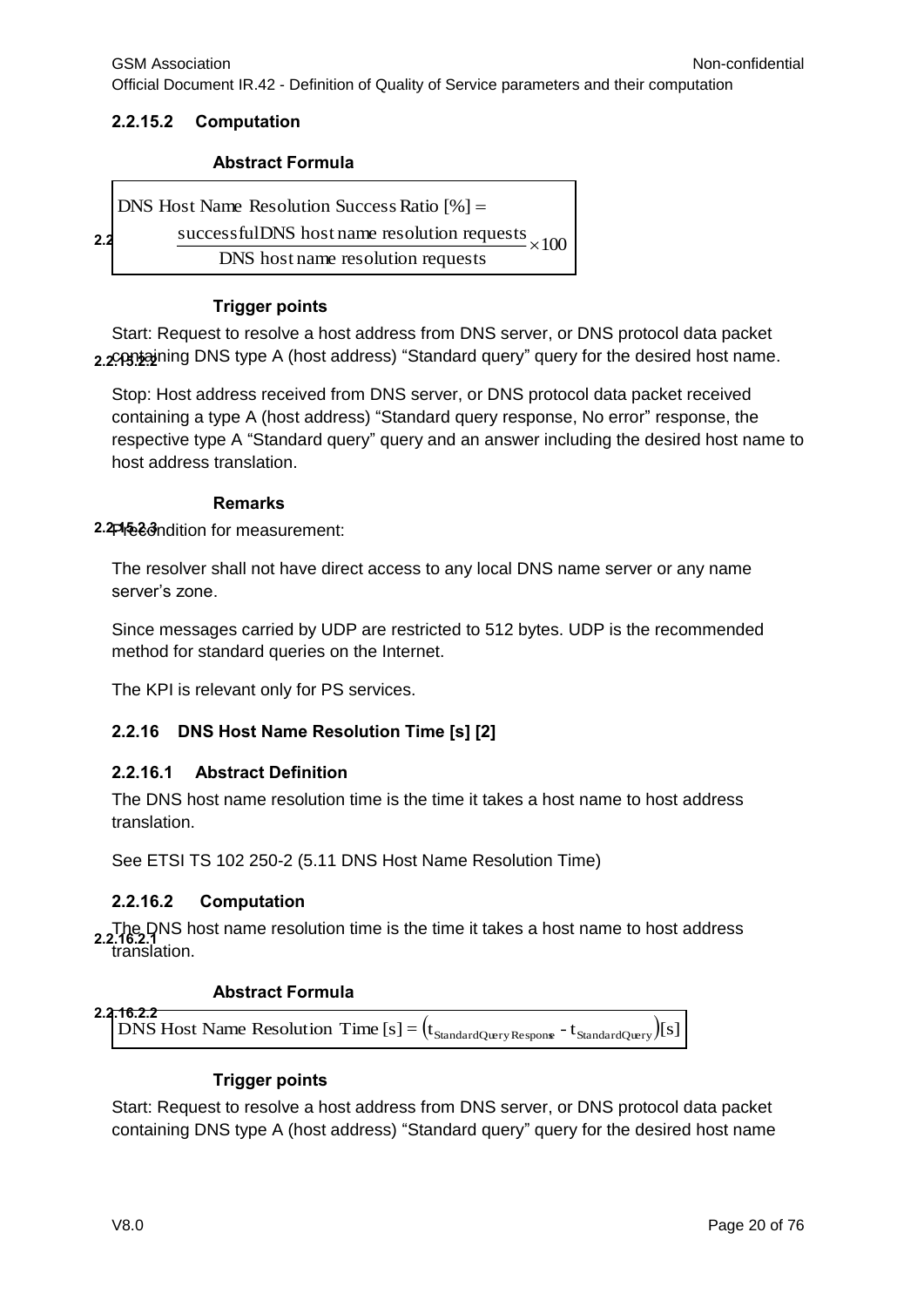Stop: Host address received from DNS server, or DNS protocol data packet received containing a type A (host address) "Standard query response, No error" response, the respective type A "Standard query" query and an answer including the desired host name to host address translation.

#### **Remarks**

Precondition for measurement:

2.2<sup>The p</sup>solver shall not have direct access to any local DNS name server or any name server's zone.

For static measurement methodologies, as defined in TS 102 250-3 [1], the queried DNS name server shall have any data related to the host name to be resolved available as authoritative data in one of the name server's zones, so that no recursive lookups have to be performed and no use of cached information will be required.

If the related data is not stored locally in the name server's zone, the resolution time would vary due to DNS caching strategies

The KPI is relevant only for PS services.

#### **Telephony Service**

<span id="page-20-0"></span>**2.3** To simplify the description of the voice call KPIs, R-party and H-party are used in the context where R-party is the roaming side in VPMN and H-party is in HPMN.

A precondition for the applicability of this section to the voice CSFB:

The LTE networks (VPMN) support voice CSFB. The UE (represented by R-party) are configured as voice centric and CS voice only or CS voice preferred, IMS PS Voice as secondary.

#### **2.3.1 Service Accessibility Telephony - MO (SA-T-MO) [2] [12] [14]**

#### **2.3.1.1 Abstract definition**

Probability that the end-user can access the Mobile Telephony Service when requested if it is offered by display of the network indicator on the Mobile Equipment.

See ITU-T Rec. E.800: The probability that a service can be obtained within specified tolerances and other given operating conditions when requested by the user. The term NER (Network Effectiveness Ratio defined in ITU-E 425) is understood as Service Accessibility Telephony.

See complementary Service Non-Accessibility Telephony (SNAT) in ETSI TS 102 250-2 (6.6.1 Service non-accessibility).

#### **2.3.1.2 Computation**

For a successful call attempt:

CS, CSFB

• The user hears the alerting tone, or R-party receives ALERTING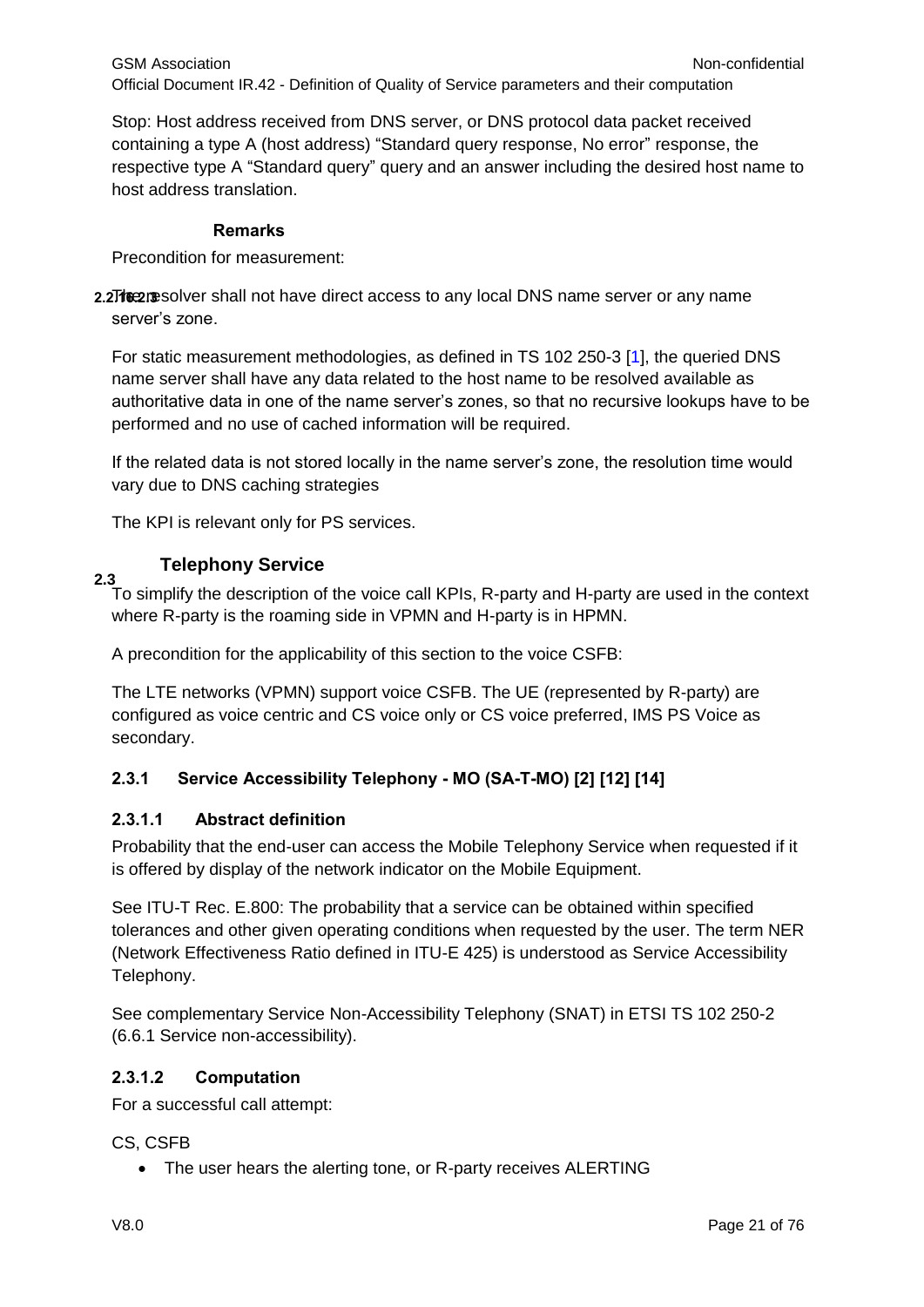GSM Association **Non-confidential** Official Document IR.42 - Definition of Quality of Service parameters and their computation

H-party rings, or sends ALERTING

#### **Abstract formula:**

**2.3.1.2.1 Trigger points: 2.3.1.2.2** Beginning of the call attempt:: Successful pressing send button (it is important to check, if coverage has been given when the send button is pressed, otherwise this Call Attempt counts to Network Non Accessibility (NNA)). Successful call attempt: Measurement (alerting<sup>4</sup> tone heard or ALERTING (CC message) received by R-party), and \*100% Number of call attempts Number of successfulcall attempts Service Accessibility Telephony [%] <sup>=</sup>

H-party rings or sends ALERTING (CC message).

#### **Remarks:**

2.35 ATINER is not catching the voice carriers that are sending fake ring tones like sending fake ACM/CPG messages.

#### **2.3.2 Service Accessibility Telephony - MT (SA-T-MT) [2] [14]**

Probability that the end-user can access the Mobile Telephony Service when requested if it is offered by display of the network indicator on the Mobile Equipment.

See ITU-T Rec. E.800: The probability that a service can be obtained within specified tolerances and other given operating conditions when requested by the user. The term NER (Network Effectiveness Ratio defined in ITU-E 425) can be understood as Service Accessibility Telephony.

See complementary Service Non-Accessibility Telephony (SNAT) in ETSI TS 102 250-2 (6.6.1 Service non-accessibility).

#### **2.3.3.1 Computation**

For a successful call attempt: CS, CSFB The user hears the ringing or R-party sends ALERTING (CC message)

H-party hears the alerting tone or receives ALERTING (CC message)

-

 $4$  Due to network problems and despite H-party being not busy, it may even be possible for the R-party to receive a busy or not reachable signal. In this case, since no ALERTING message will be sent, the test sample will be treated as a failure.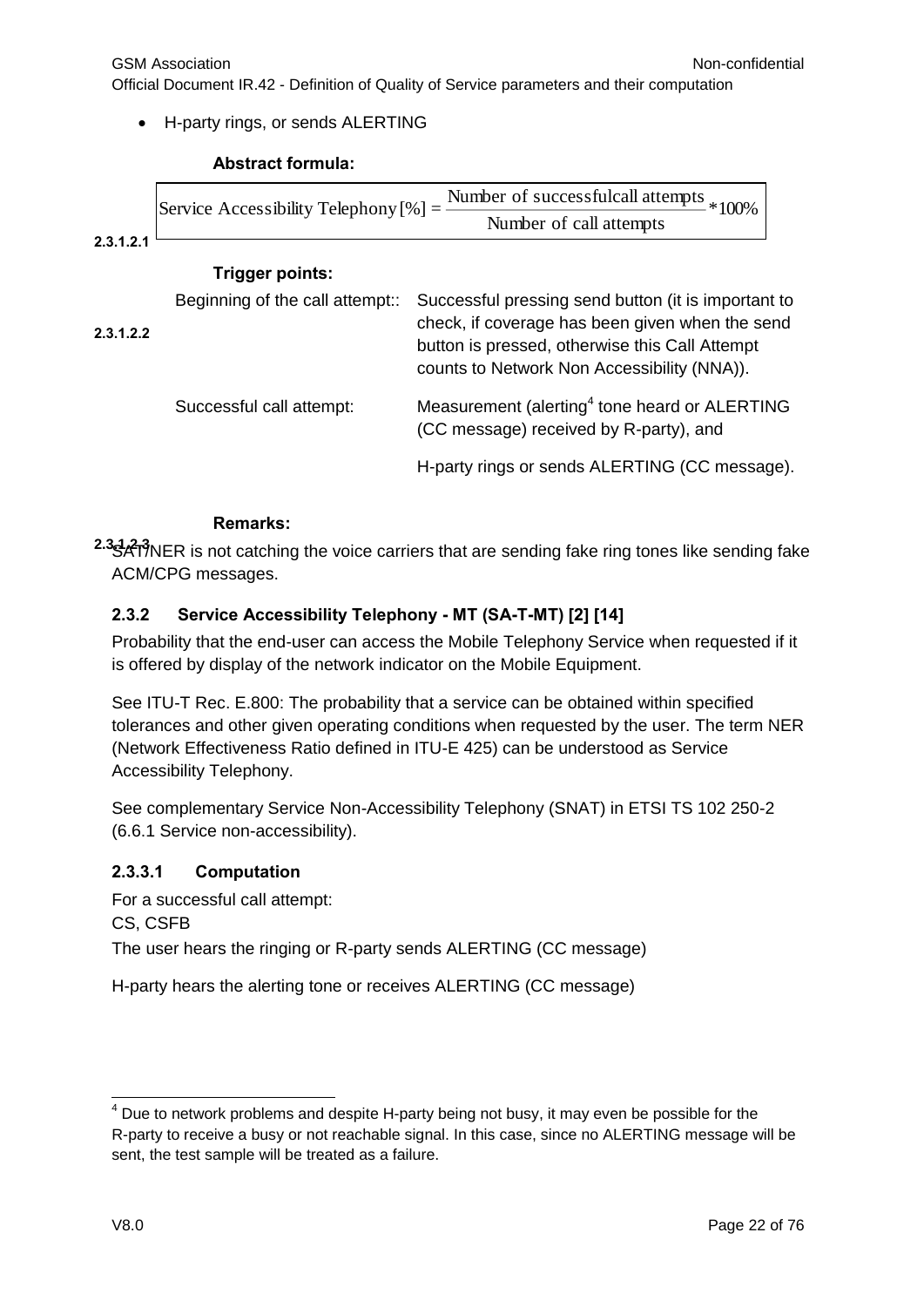**Abstract formula:**

|           | Number of successfulcall attempts $*100\%$<br>Service Accessibility Telephony $[\%] = -$<br>Number of call attempts |                                                                                                                                                                                                        |
|-----------|---------------------------------------------------------------------------------------------------------------------|--------------------------------------------------------------------------------------------------------------------------------------------------------------------------------------------------------|
|           |                                                                                                                     |                                                                                                                                                                                                        |
| 2.3.3.1.1 |                                                                                                                     |                                                                                                                                                                                                        |
|           | Trigger points:                                                                                                     |                                                                                                                                                                                                        |
| 2.3.3.1.2 | Beginning of the call<br>attempt of H-party:                                                                        | Successful pressing send button (it is important to<br>check, if coverage has been given when the send<br>button is pressed, otherwise this Call Attempt<br>counts to Network Non Accessibility (NNA)) |
|           | CS, CSFB                                                                                                            |                                                                                                                                                                                                        |
|           | Successful call attempt:                                                                                            | Measurement (R-party rings or sends ALERTING<br>(CC message)                                                                                                                                           |
|           |                                                                                                                     | Alerting tone heard or ALERTING (CC message)<br>received by H-party).                                                                                                                                  |

#### **2.3.4 Setup Time Telephony – MO (ST-T-MO) [1] [12] [13]Abstract definition**

Time between sending of complete address information and receipt of call setup notification as defined in ETSI TS 102 250-2 (6.6.2 Setup Time).

See ITU-T Rec. E.800: The expectation of the time duration between an initial bid by the user for the acquisition of a service and the instant of time the user has access to the service, the service being obtained within specified tolerances and other given operating conditions.

The term ST-T can also be understood as PDD (Post Dialling Delay); see ITU-E 431.

#### **2.3.4.2 Computation**

For a successful call attempt:

CS, CSFB

- The user hears the alerting tone, or R-party receives ALERTING
- H-party rings or sends ALERTING (CC message).

**2.3.4.2.1**

#### **Abstract formula:**

Setup Time Telephony  $[s] = t_2 - t_1$ 

t<sub>2</sub>: point of time where signalling connect is established (alerting tone is heard or ALERTING (CC message) is received by test equipment))

 $t_1$ : point of time where the user presses the send button on mobile equipment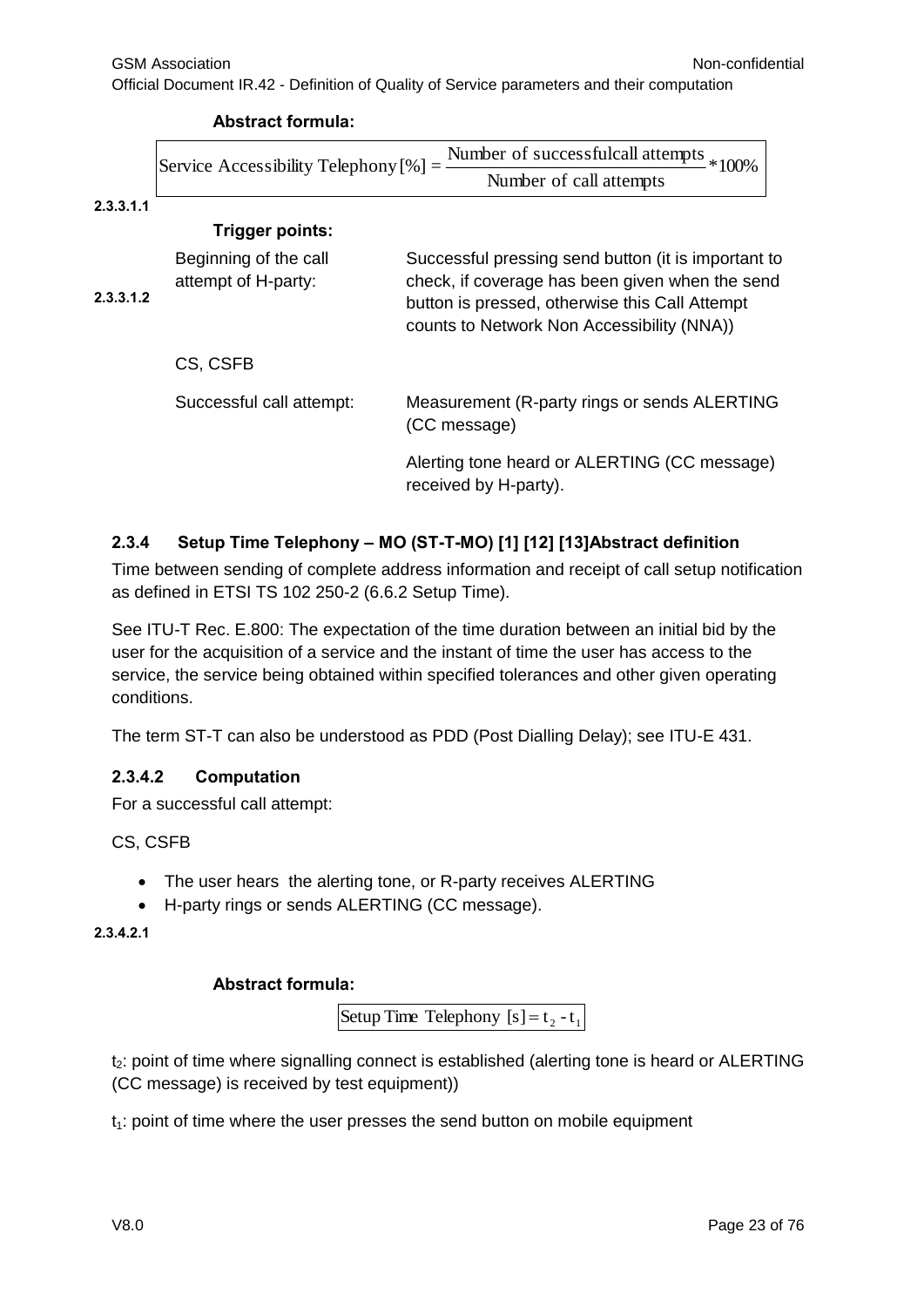GSM Association **Non-confidential** 

Official Document IR.42 - Definition of Quality of Service parameters and their computation

|           | Trigger points:                         |                                                                                                                                                                                   |
|-----------|-----------------------------------------|-----------------------------------------------------------------------------------------------------------------------------------------------------------------------------------|
| 2.3.4.2.2 | Beginning of Setup Time<br>measurement: | Successful pressing send button at R-party (it is<br>important to check, if coverage has been given,<br>otherwise this Call Attempt counts to Network<br>Non Accessibility (NNA)) |
|           | CS, CSFB                                |                                                                                                                                                                                   |
|           | Successful signalling<br>connection:    | Measurement (alerting tone heard or ALERTING<br>(CC message) received by R-party).                                                                                                |

## **2.3.5 Setup Time Telephony – MT (ST-T-MT) [2] [12] [13]Abstract definition**

Time between sending of complete address information and receipt of call setup notification as defined in ETSI TS 102 250-2 (6.6.2 Setup Time).

ITU-T Rec. E.800: The expectation of the time duration between an initial bid by the user for the acquisition of a service and the instant of time the user has access to the service, the service being obtained within specified tolerances and other given operating conditions.

The term ST-T can also be understood as PDD (Post Dialling Delay); see ITU-E 431.

#### **2.3.5.2 Computation**

#### **2.3.5.2.1 Abstract formula:**

Setup Time Telephony  $[s] = t_2 - t_1$ 

 $t_2$ : point of time where connect is established (for example alerting<sup>5</sup> or subscriber busy is detected by test equipment))

 $t<sub>1</sub>$ : point of time where the customer presses the send button on mobile equipment

 $t_2$ : point of time where signalling connect is established (for example ringing<sup>6</sup> or ALERTING (CC message) sent by test equipment))

2.3.5. paint of time where the user presses the send button on mobile equipment

#### **Trigger points:**

Beginning of Setup Time measurement: Successful pressing send button at H-party (it is important to check, if coverage has been given, otherwise this Call Attempt counts to Network Non Accessibility (NNA))

 5 If an end to end connection is not established, this measurement must be ignored. It is assumed that early traffic channel assignment is used.

 $<sup>6</sup>$  If an end to end signalling connection is not established, this measurement must be ignored. It is</sup> assumed that early traffic channel assignment for GSM is used.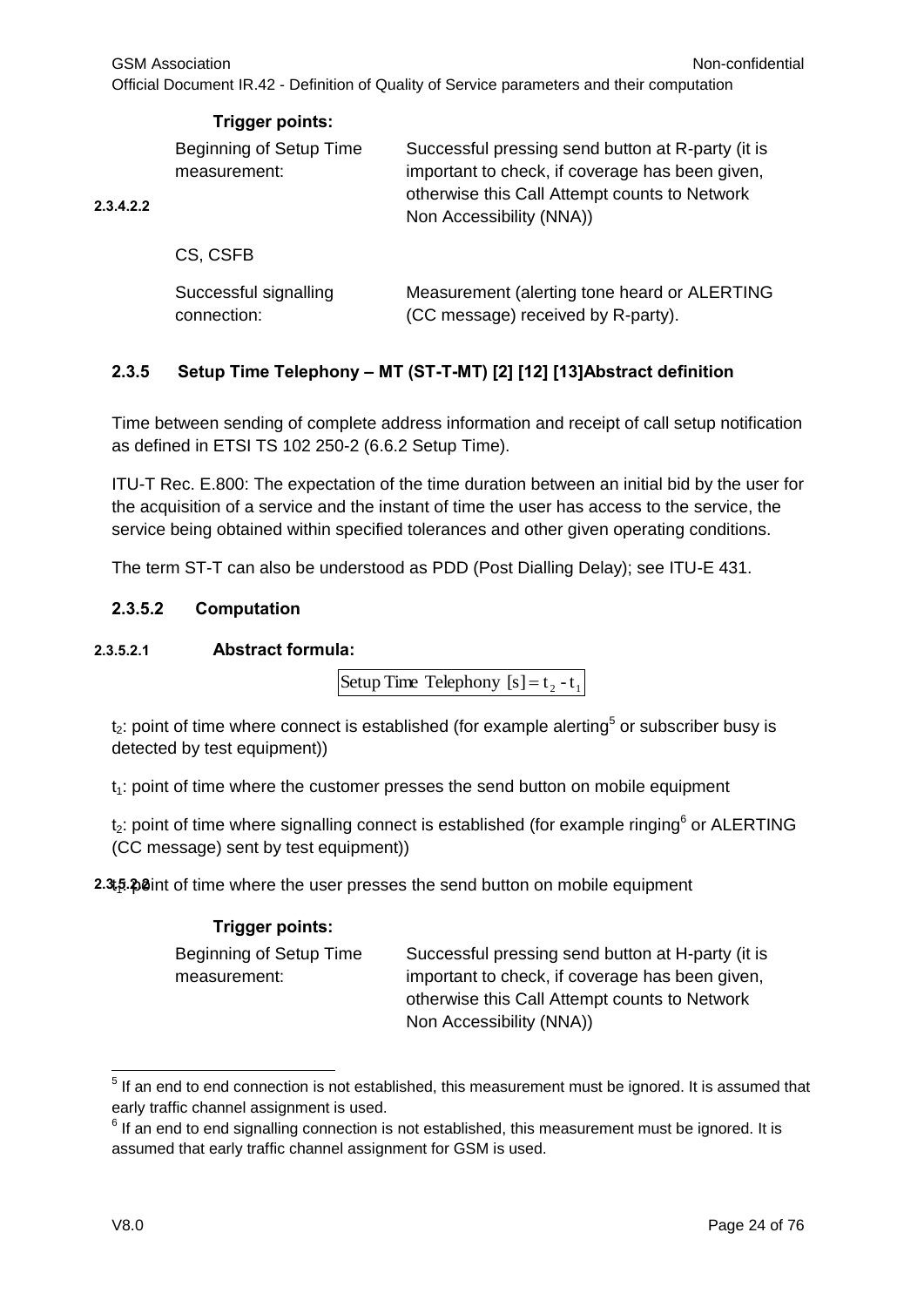CS, CSFB Successful signalling connection: Measurement (ringing or ALERTING (CC message) sent by R-party).

#### **2.3.6 CSSR - MO (Call Setup Success Ratio) [7]Abstract definition**

CSSR expresses the relationship between the number of seizures and the sum of the number of seizures resulting in a successful established call.

Call Setup Success Ratio is defined in 3GPP TS 29 002.

#### **2.3.6.2 Computation**

**2.3.6.2.1** CSSR  $[\%] = \frac{\text{Number of successful call establishes}}{100\%}$ Number of call attempts

#### **Trigger points:**

| 2.3.6.2.2 | Beginning of the call<br>attempt of R-party: | Successful pressing send button (it is important to<br>check, if coverage has been given when the send<br>button is pressed, otherwise this Call Attempt<br>counts to Network Non Accessibility (NNA)). |
|-----------|----------------------------------------------|---------------------------------------------------------------------------------------------------------------------------------------------------------------------------------------------------------|
|           | Successful call<br>establishment:            | Open connection between R-party and H-party,<br>where both parties can hear each other.                                                                                                                 |
|           | CS, CSFB                                     |                                                                                                                                                                                                         |
|           |                                              | R-party receives CONNECT and H-party receives<br>CONNECT ACKNOWLEGE (CC messages)                                                                                                                       |

## **2.3.7 CSSR - MT (Call Setup Success Ratio) [7]Abstract definition**

CSSR expresses the relationship between the number of seizures and the sum of the number of seizures resulting in a successful established call.

CSSR is defined in 3GPP 29 002.

#### **2.3.7.2 Computation 2.3.7.2.1**

#### **Abstract formula:**

It is assumed that the A Party is in the home network in order to avoid an international tromboning of the call between the VPMN and the HPMN.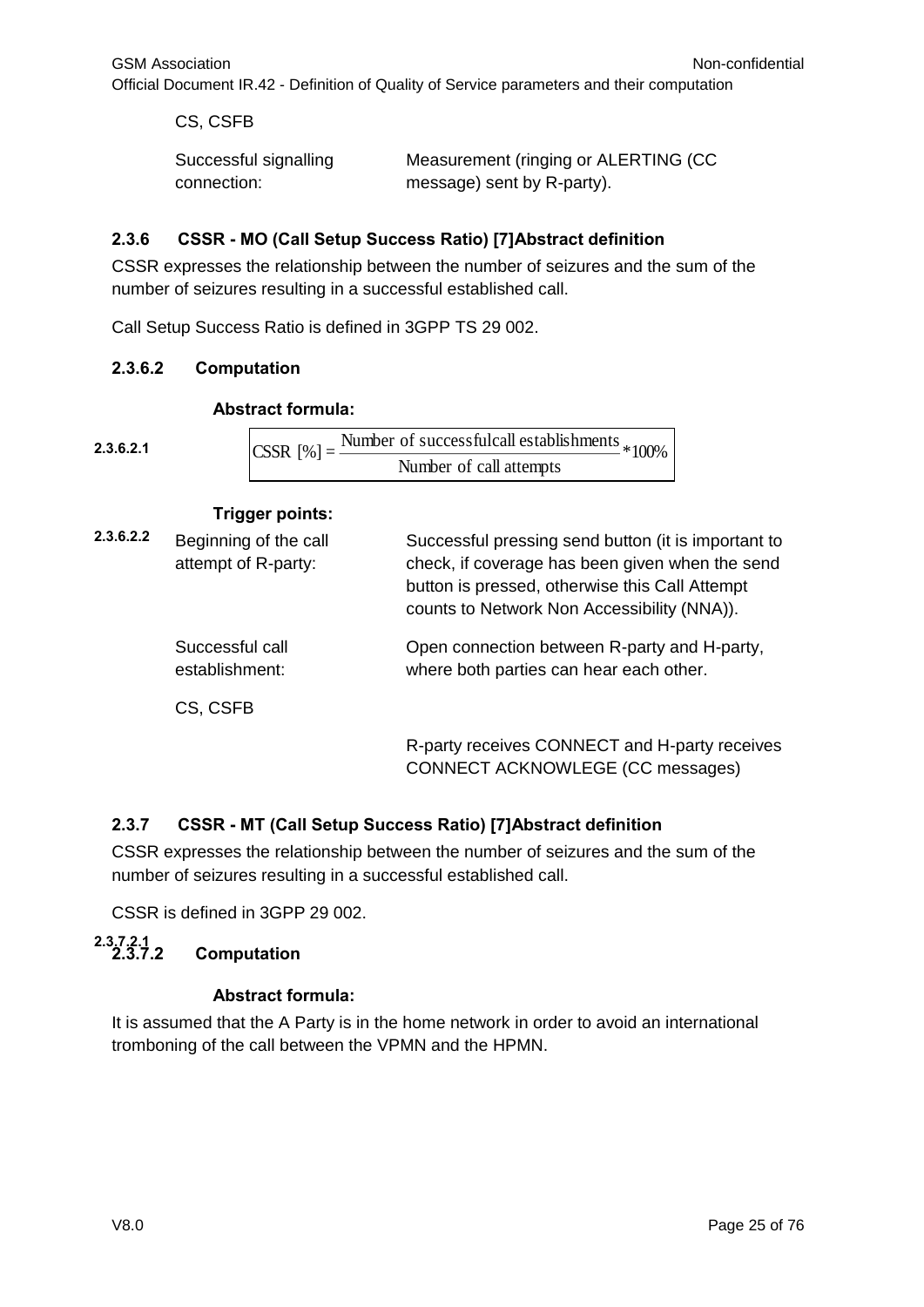|  | $CSSR [%]=$ | - Number of successfulcall establishments $*100\%$ |
|--|-------------|----------------------------------------------------|
|  |             | Number of call attempts                            |

#### **Trigger points:**

| 2.3.7.2.2 | Beginning of the call<br>attempt of H-party: | Successful pressing send button (it is important to<br>check, if coverage has been given when the send<br>button is pressed, otherwise this Call Attempt<br>counts to Network Non Accessibility (NNA)). |
|-----------|----------------------------------------------|---------------------------------------------------------------------------------------------------------------------------------------------------------------------------------------------------------|
|           | Successful call<br>establishment:            | Open connection between R-party and H-party,<br>where both parties can hear each other.                                                                                                                 |
|           | CS, CSFB                                     |                                                                                                                                                                                                         |
|           |                                              | R-party receives CONNECT ACKNOWLEGE and<br>H-party receives CONNECT (CC messages)                                                                                                                       |

#### **2.3.8 REL (ISUPv2 signalling transparency) [16]Abstract definition**

Effective uncorrupted transmission by the VPMN of the Cause Value in the Release (REL) ISDN User Part (ISUP) messages, as defined in ITU-T Q.850.

#### **2.3.8.1.1 Testing protocol:**

- The HPMN sends to the VPMN a REL ISUP message with a valid populated 'Cause Value' field
- The VPMN must send back to the HPMN the REL ISUP message with the same 'Cause Value'
- The HPMN uses SS7 monitoring tool to measure the key performance indicator (KPI)

#### **2.3.8.2 Computation** 2.3.8.2

#### **Abstract formula:**

 $.100\%$ Number of sent REL ISUP messages with populated Cause Value  $REL - CV$  [%] =  $\frac{\text{Number of uncorupted Cause Value in REL ISUP messages}}{\text{Nune of uncorupted Cause Value}}$ 

#### **2.3.9 OCN & RDN (ISUPv2 signalling transparency) [17]Abstract definition**

Effective uncorrupted transmission by the VPMN of Original Called Number, (OCN) and Redirecting Number (RDN), as defined in ITU-T Q.732.2.

Using a testing tool:

- R, H and C all belong to the HPMN
- R is roaming on the VPMN network while H and C are located in the HPMN
- A late call forward takes places and is not optimally routed (that is, the calls is effectively routed towards the R destination and returned to the HPMN).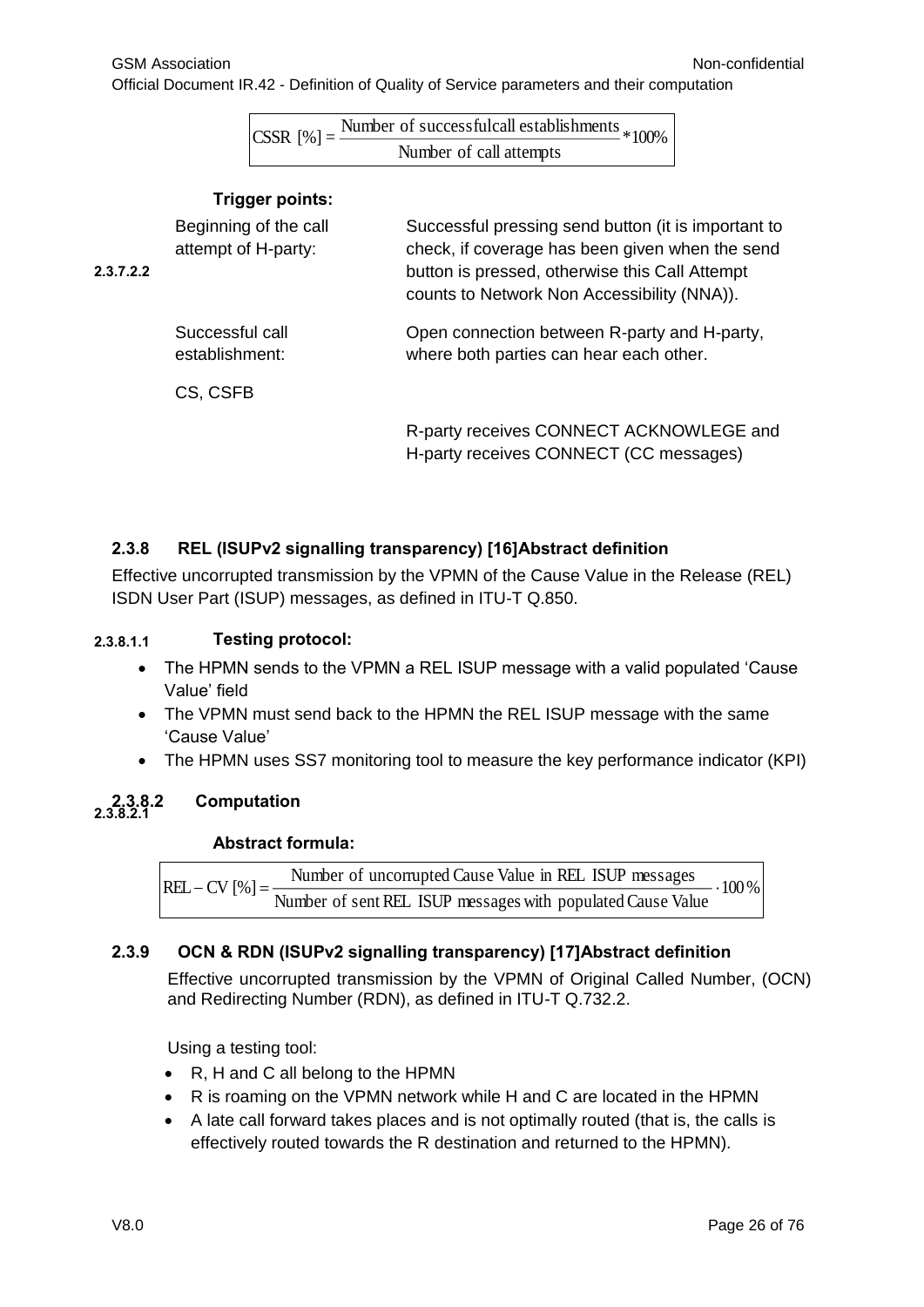Official Document IR.42 - Definition of Quality of Service parameters and their computation

#### **2.3.9.2 Computation**

#### **Abstract formula:**



#### **Trigger points:**

OCN & RDN are correctly transmitted.

# **2.3.9.2.2 2.3.10 Call Completion Ratio Circuit Switched Telephony (CCR-CS-T) [2]**

#### **2.3.10.1 Abstract definition**

Probability that a successful call attempt is maintained for a predetermined time until it is released intentionally by R- or H-party.

See ETSI TS 102 250-2 (6.6.5 Cut-off Call Ratio).

See also complementary QoS Indicator: Call Non-Completion Rate circuit switched (CNCR-CS).

#### **2.3.10.2 Computation**

#### **Abstract formula: 2.3.10.2.1**

| $ {\rm CCR}$ - CS - T [%] = $\frac{\text{Number of intentionally terminal}}{\text{Number of uniformly cells}}$ . 100 % |  |
|------------------------------------------------------------------------------------------------------------------------|--|
| Number of successfultelephony call attempts                                                                            |  |

# **Trigger points: 2.3.10.2.2**

| Successful call attempt: | Connect measurement (alerting' tone or<br>ALERTING message detected by R-party) |
|--------------------------|---------------------------------------------------------------------------------|
| Terminated call:         | Release of connection directly by R- or H-party                                 |

#### **2.3.11 ALOC (Average Length of a Call) [4]**

#### **2.3.11.1 Abstract Definition**

As defined in ITU E-437: average duration of calls. The advice is to measure this for MOC and MTC separately, as there could be a significant natural difference between these 2 call types.

#### **2.3.11.2 Computation**

Using traffic report: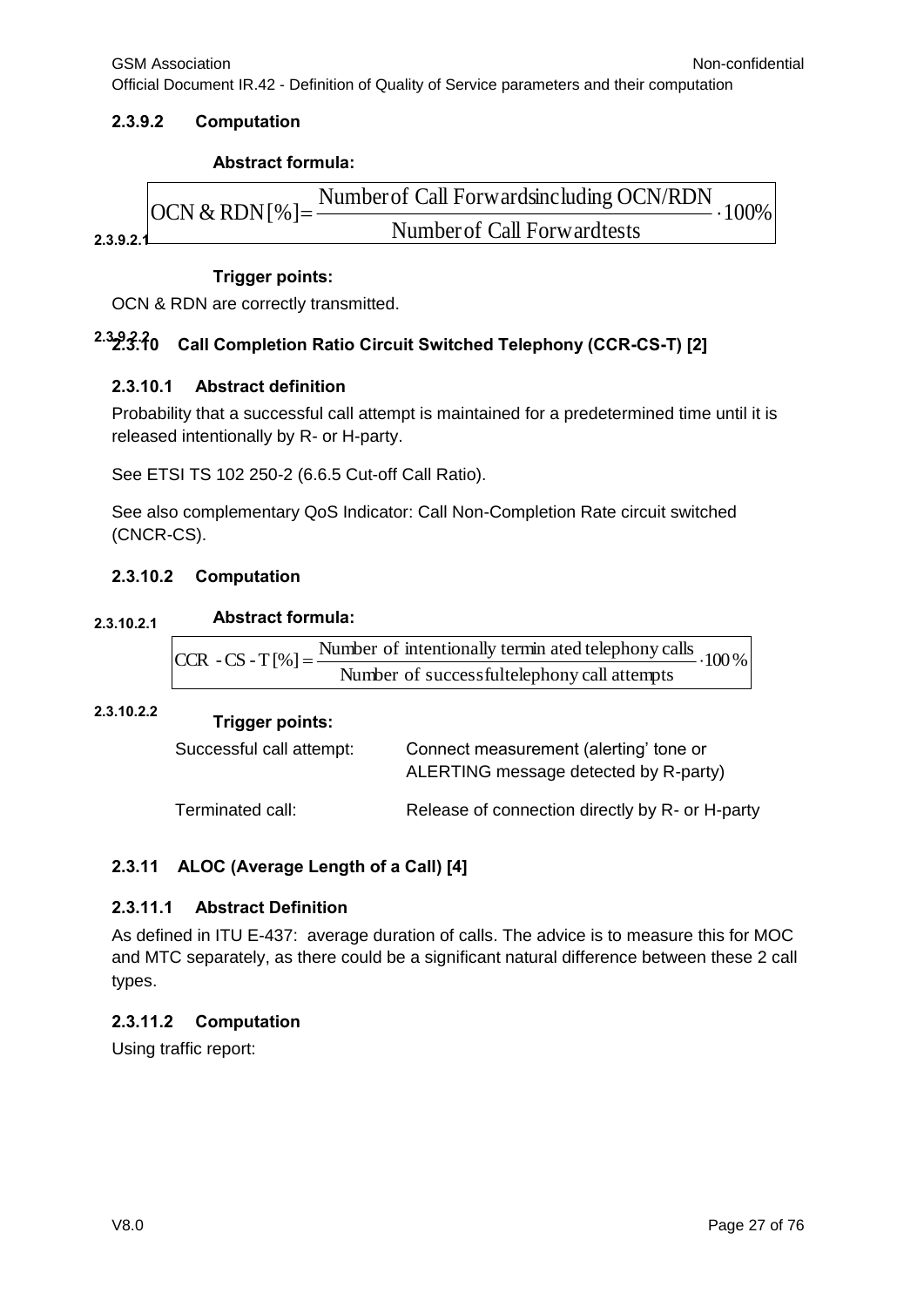| ALOC MOC[seconds]= $\frac{1}{2}$ | Total networkusage of MOC secondsin a month |
|----------------------------------|---------------------------------------------|
|                                  | Total number of MOC calls in a month        |

Totalnumber of MTCcallsin a month ALOC MTC[seconds] $=$  Total network usage of MTC seconds in a month

#### **2.3.12 CLI Transparency [5]**

Call Line Identification (CLI) between countries is often not transmitted, the display indicating "PRIVATE", "UNAVAILABLE" or "INTERNATIONAL". This is usually the case with different network types and international roaming scenarios.

Overseas number may be compressed into a "domestic" format and thus possibly not be recognizable: e.g. a US number <**1** 555 555 7878> may be displayed in the UK as <555 555 7878>, instead of <**001** 555 555 7878> (or as **+1** 555 555 7878), where the "+" represents the access code to dial international numbers).

#### **2.3.12.1 Abstract Definition**

CLI needs to be delivered correctly and complete, in a way it can be used to dial back the original called party.

#### **2.3.12.2 Computation**

Number of completeand correctCLI's  $*100\%$ Number of calls CLI transparency  $[%]$  =

#### **2.3.13 Speech Quality on Call Basis (SpQ) [2] [21] [27] [28] [29]Abstract definition**

Telephony speech quality on call basis is an indicator representing the quantification of the end-to-end speech transmission quality of the Mobile Telephony Service. This parameter computes the speech quality on the basis of completed calls<sup>7</sup>.

#### **2.3.13.2 Computation**

The validation of the end-to-end quality is made using MOS-LQO scales. These scales describe the opinion of users with speech transmission and its troubles (noise, robot voice, echo, dropouts and so on), according to ITU-T Recommendation P.862 PESQ in conjunction with ITU-T Recommendation P.862.1, or according to ITU-T Recommendation P.863 POLQA. The algorithm used should be reported. The speech quality measurement is taken per call. An aggregation should be made on one value for speech quality per call. **2.3.13.2.1**

#### **Abstract formula:**

CS, CSFB

 7 The acoustic behaviour of mobile terminals is not part of this speech quality measurement.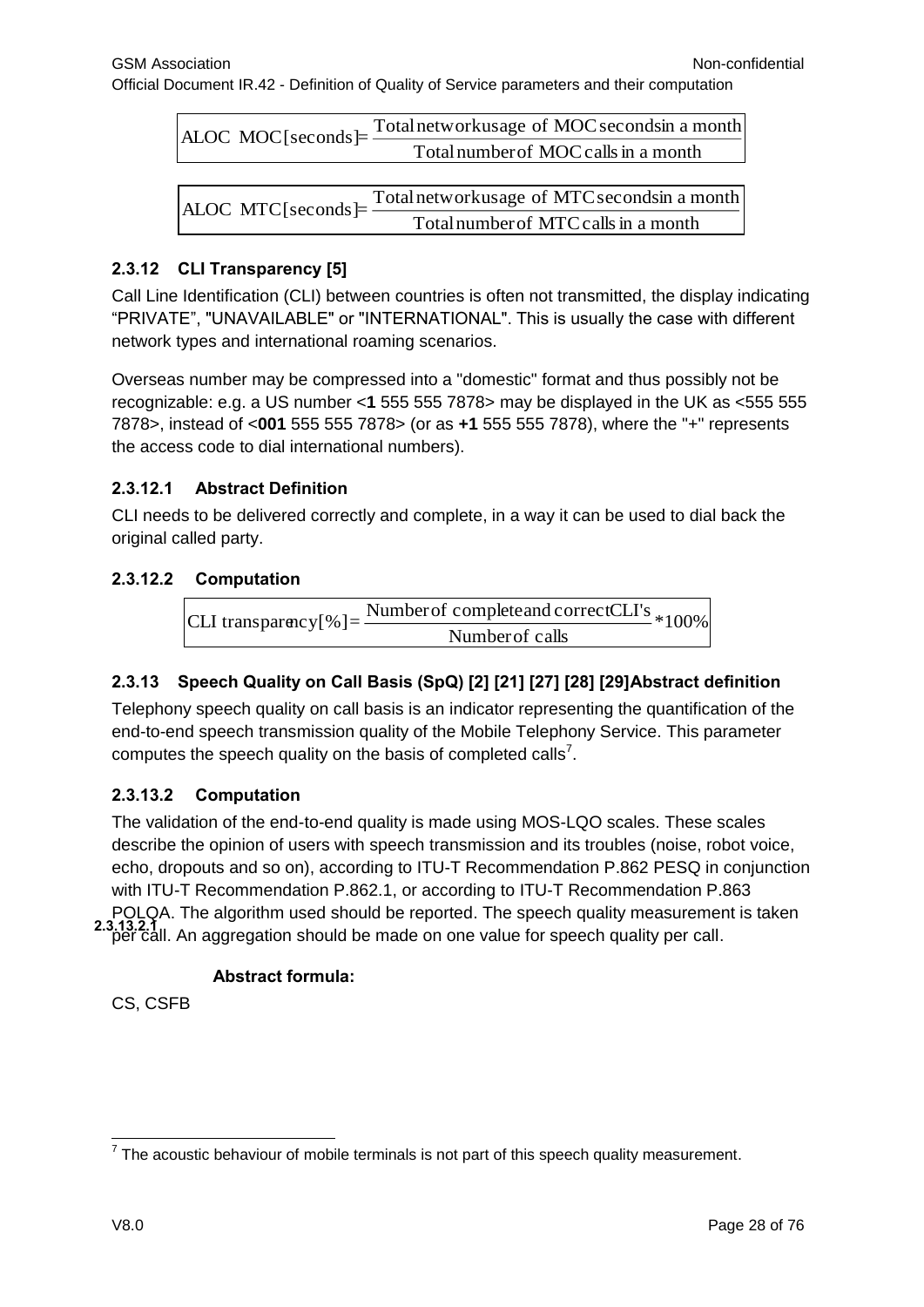#### **Trigger points:**

|                                     | Telephony Speech Quality on Call Basis (received R - party) = $f(MOS$ - LQO)                             |                                                                                                                                                                                                         |               |  |
|-------------------------------------|----------------------------------------------------------------------------------------------------------|---------------------------------------------------------------------------------------------------------------------------------------------------------------------------------------------------------|---------------|--|
|                                     | Telephony Speech Quality on Call Basis (received H - party) = $f(MOS$ - LQO)                             |                                                                                                                                                                                                         |               |  |
|                                     |                                                                                                          |                                                                                                                                                                                                         |               |  |
| (min).                              |                                                                                                          | Optionally it might be useful to aggregate both speech quality values into one. In this case<br>the worst of both shall be used. This aggregated speech quality value shall be called SpQ               |               |  |
|                                     | <b>Trigger points:</b>                                                                                   |                                                                                                                                                                                                         |               |  |
| 2.3.13.2.2                          | Beginning of connection:                                                                                 | Interchange speech samples between R-party<br>and H-party                                                                                                                                               |               |  |
|                                     | End of connection:                                                                                       | Release of connection                                                                                                                                                                                   |               |  |
|                                     | measurement.                                                                                             | Note: The acoustic behaviour of terminals is not part of this speech quality                                                                                                                            |               |  |
| 2.3.14                              | <b>CSFB Return to LTE Success Ratio</b>                                                                  |                                                                                                                                                                                                         |               |  |
| 2.3.14.1                            | <b>Abstract definition</b><br>CSFB call within a pre-determined time interval.                           | This parameter measures the probability that a UE has to re-join the LTE network after a                                                                                                                |               |  |
|                                     | For a valid calculation the following preconditions must be met:                                         |                                                                                                                                                                                                         |               |  |
| $\bullet$<br>$\bullet$<br>$\bullet$ | LTE coverage is present at the end of the CSFB call<br>The call is regularly disconnected (i.e. no drop) | A call is successfully established (with or without CSFB at H-Party)                                                                                                                                    |               |  |
| 2.3.14.2<br>2.3.14.2.1              | Computation                                                                                              |                                                                                                                                                                                                         |               |  |
|                                     | <b>Abstract formula</b>                                                                                  |                                                                                                                                                                                                         |               |  |
| 2.3.14.2.2                          |                                                                                                          | Return to LTE Success Ratio $[\%] = \frac{\text{successfulReturn to LTE attempts}}{2}$<br>all Return to LTE attempts                                                                                    | $\div 100$    |  |
|                                     | <b>Trigger points</b><br>Start: Hang up the call                                                         |                                                                                                                                                                                                         |               |  |
|                                     |                                                                                                          | Stop: network type indicator on the UE's display switches to $LTE^8$ Remarks                                                                                                                            |               |  |
|                                     |                                                                                                          | This KPI shall be separately tested for CSFB voice MO call and MT call.                                                                                                                                 |               |  |
|                                     |                                                                                                          | $8$ In a measurement system with automatic call dialling this KPI is influenced by the call interval. In<br>particular the call interval will implicitly set the timeout for Return to LTE calculation. |               |  |
| V8.0                                |                                                                                                          |                                                                                                                                                                                                         | Page 29 of 76 |  |

#### **2.3.14 CSFB Return to LTE Success Ratio**

#### **2.3.14.1 Abstract definition**

- LTE coverage is present at the end of the CSFB call
- A call is successfully established (with or without CSFB at H-Party)
- The call is regularly disconnected (i.e. no drop)

#### **2.3.14.2 Computation 2.3.14.2.1**

#### **Abstract formula**

#### **Trigger points**

 $8$  In a measurement system with automatic call dialling this KPI is influenced by the call interval. In particular the call interval will implicitly set the timeout for Return to LTE calculation.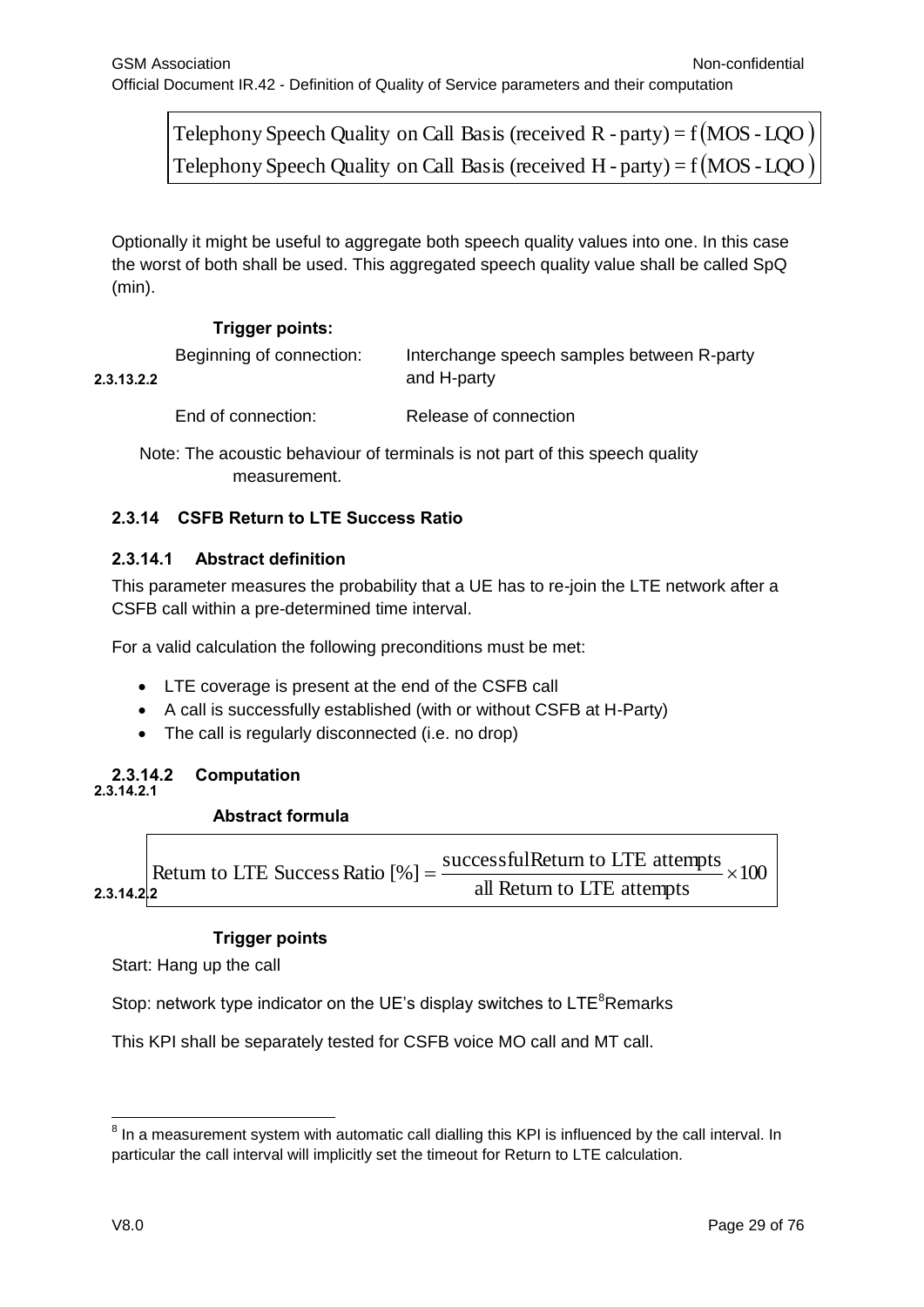#### **2.3.15 CSFB Return to LTE TimeAbstract definition**

This parameter measures the time needed by the UE to re-join the LTE network after a CSFB call.

#### **2.3.15.2 Computation**

#### **Abstract formula**

**2.3.**<br>**2.3.**<br>**2.3.** 

#### **Trigger points**

2.3.15.2.2<sup>0</sup> *t*<br>2.3.15.2.2<sup>0</sup>

 $t_{\rm firstSIB\, message}$ in LTE $_{\rm received}$ time when the first SIB message in LTE is received

#### **2.3.15.3 Remarks**

This KPI shall be separately tested for CSFB voice MO call and MT call.

#### **Short Message Service**

<span id="page-29-0"></span>**2.4**The SMS KPIs are applied to SMS over GSM, UMTS CS or SMSoSGs.

#### **2.4.1 Service Accessibility SMS MO (SA SMS MO) [2]**

#### **2.4.1.1 Abstract definition**

Probability that the end-user can access the Short Message Service (SMS) when requested while it is offered by display of the network indicator on the Mobile Equipment. In this case the user wants to send a Short Message.

See ETSI TS 102 250-2 (7.4.2 SMS Service non-accessibility).

#### **2.4.1.2 Computation**

Note: For the trigger point explained here, the connection over the air interface must be measured (for example Layer-3) and the answers of the SMSC must be counted statistically. The protocol for every connection shows the deviation from the successful service access.

Only the first try should be measured. If the Short Message is established with the second try this should not be counted. **2.4.1.2.1**

#### **Abstract formula:**

**2.4.1.2.2** Service Accessibility SMS MO 
$$
[%]
$$
 =  $\frac{\text{Number of successful SMS service attempts}}{\text{Number of all SMS service attempts}}$ 

#### **Trigger points [for example Layer-3 messages]:**

Start SMS service attempt: Initiate sending an SMS at Roaming side

Successful SMS service attempt: Receiving acknowledgement of the SMSC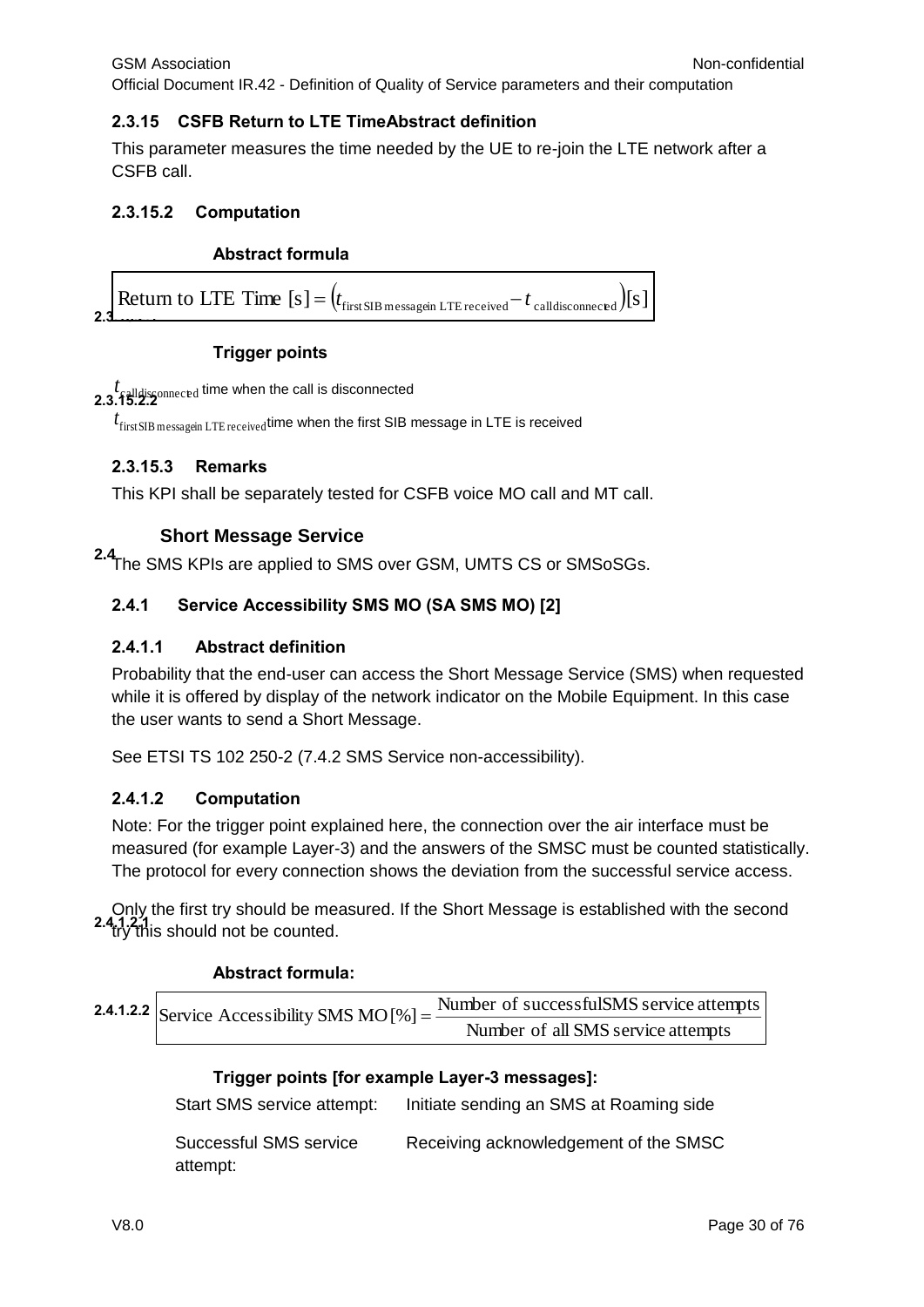#### **2.4.2 Service Accessibility SMS MT (SA SMS MT) [2]Abstract definition**

Probability that the end-user can receive a Short Message from its Home Network SMS-C while it is offered by display of the network indicator on the Mobile Equipment. In this case the user wants to receive a Short Message.

See ETSI TS 102 250-2 (7.4.2 SMS Service non-accessibility).

#### **2.4.2.2 Computation**

Only the valid attempts have to be measured. Errors due to user mistake (for example memory full) should be excluded.

#### **Abstract formula:**

**2.4.2.** Service Accessibility SMS MT  $[\%] =$ Number of all SMS - MT service attempts Number of successfulSMS - MT service attempts

#### **Trigger points [for example Layer-3 messages]:**

**2.4.2.2.2** Start SMS service attempt: Initiate sending a SMS from Home SMS-C

Successful SMS service attempt: Receiving Short Message at Roaming side

#### **2.4.3 Access Delay SMS MO (AD SMS-MO) [2]Abstract definition**

Time between sending a Short Message to a Short Message Centre and receiving the notification from the Short Message Centre.

See ETSI TS 102 250-2 (7.4.3 SMS Access Delay).

#### **2.4.3.2 Computation**

**2.4.3.2.1**

#### **Abstract formula:**

AccessDelay SMS MO  $[s] = t_{\text{receive}} - t_{\text{send5MS}}$ 

t<sub>receive</sub>: point of time the mobile equipment receives the send confirmation from the SMS **Centre** 

2.4.3.2.2<br><sup>1</sup>s<sub>end SMS</sub>: point of time the user sends his SMS to the SMS Centre

#### **Trigger points [for example Layer-3 messages]:**

Start SMS service attempt: Initiate sending an SMS at Roaming side

Successful SMS service attempt: Receiving acknowledgement of the SMSC

#### **2.4.4 Access Delay SMS MT (AD SMS-MT) [2]Abstract definition**

Time between sending a Short Message from the Home Short Message Centre and receiving the notification at the Short Message Centre.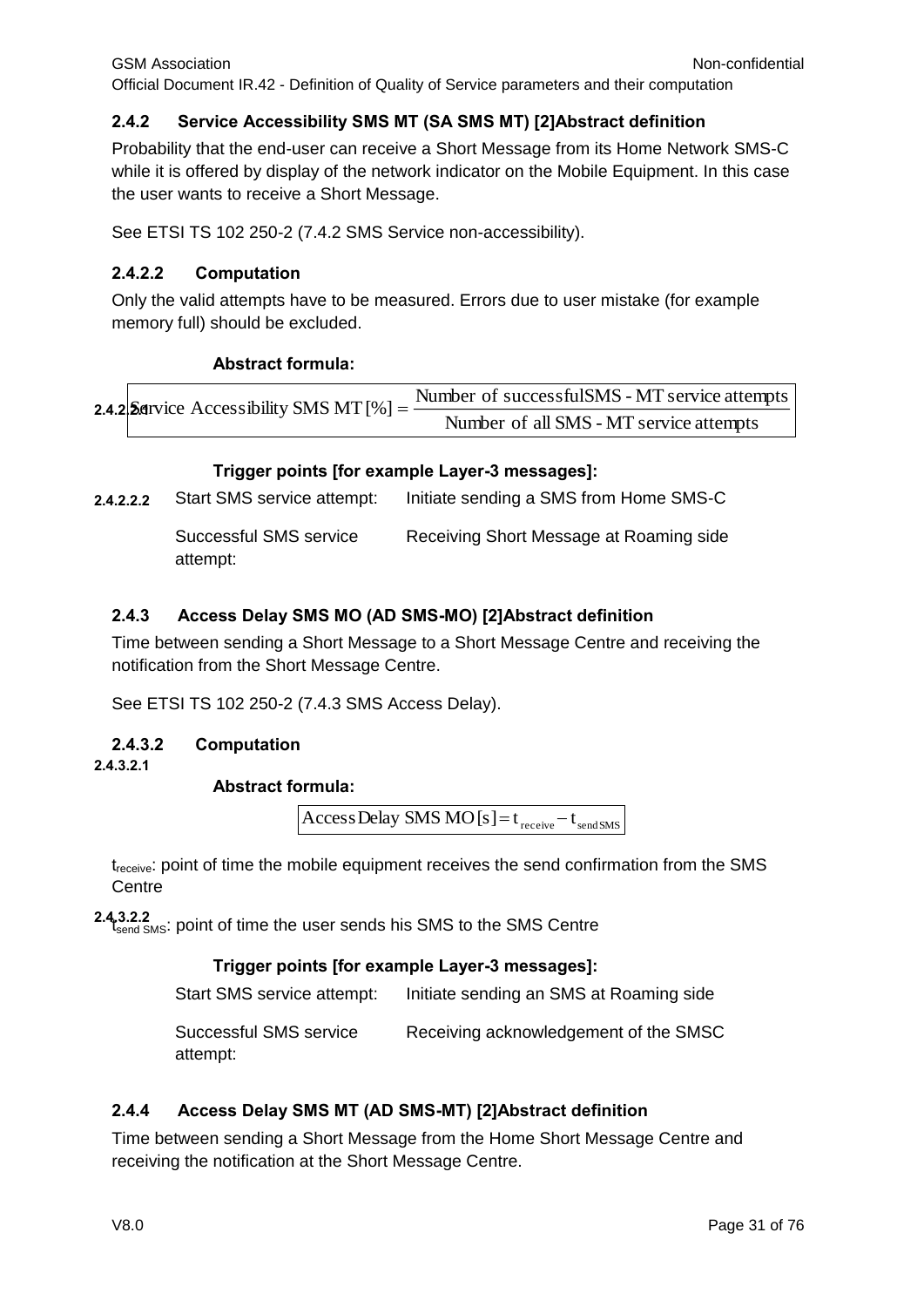See ETSI TS 102 250-2 (7.4.3 SMS Access Delay).

#### **2.4.4.2 Computation**

#### **Abstract formula:**

```
2.4.4.2.1
```

```
AccessDelay SMS MT [s] = (t_{\text{receive}} - t_{\text{sendSMS}})[s]
```
t<sub>receive</sub>: point of time the SMS Centre receives confirmation that the Short Message was correctly delivered.

tsend SMS: point of time the Short Message leaves the SMS Centre

#### **Trigger points [for example Layer-3 messages]:**

| 2.4.4.2.2 | Start SMS service attempt:         | Initiate sending a SMS from Home SMS-C                              |
|-----------|------------------------------------|---------------------------------------------------------------------|
|           | Successful SMS service<br>attempt: | Receiving Short Message Confirmation of<br>Delivery at roaming side |

#### **2.4.5 End-to-End Delivery Time for SMS MO (E2E DT SMS-MO) [2]Abstract definition**

The SMS end-to-end delivery time is the time between sending a short message from Rparty in VPMN to a Short Message Centre and H-party in HPMN receiving the very same short message from the Short Message Centre.

See ETSI TS 102 250-2 (7.4.5 End-to-End Delivery Time).

#### **2.4.5.2 Computation 2.4.5.2.1**

#### **Abstract formula:**



 $\mathfrak{t}_{\text{\tiny H,receive}}$ : point of time the H-party in the HPMN receives the short message from the SMS Centre.

#### **2.4.5.2.2**

 $\mathfrak{t}_{\mathrm{R,send}}$ : point of time the user sends the SMS to the SMS Centre.

#### **Remarks:**

Not relevant for QoS Roaming SLA since time measured is dependent on the performance of the HPMN SMS-C.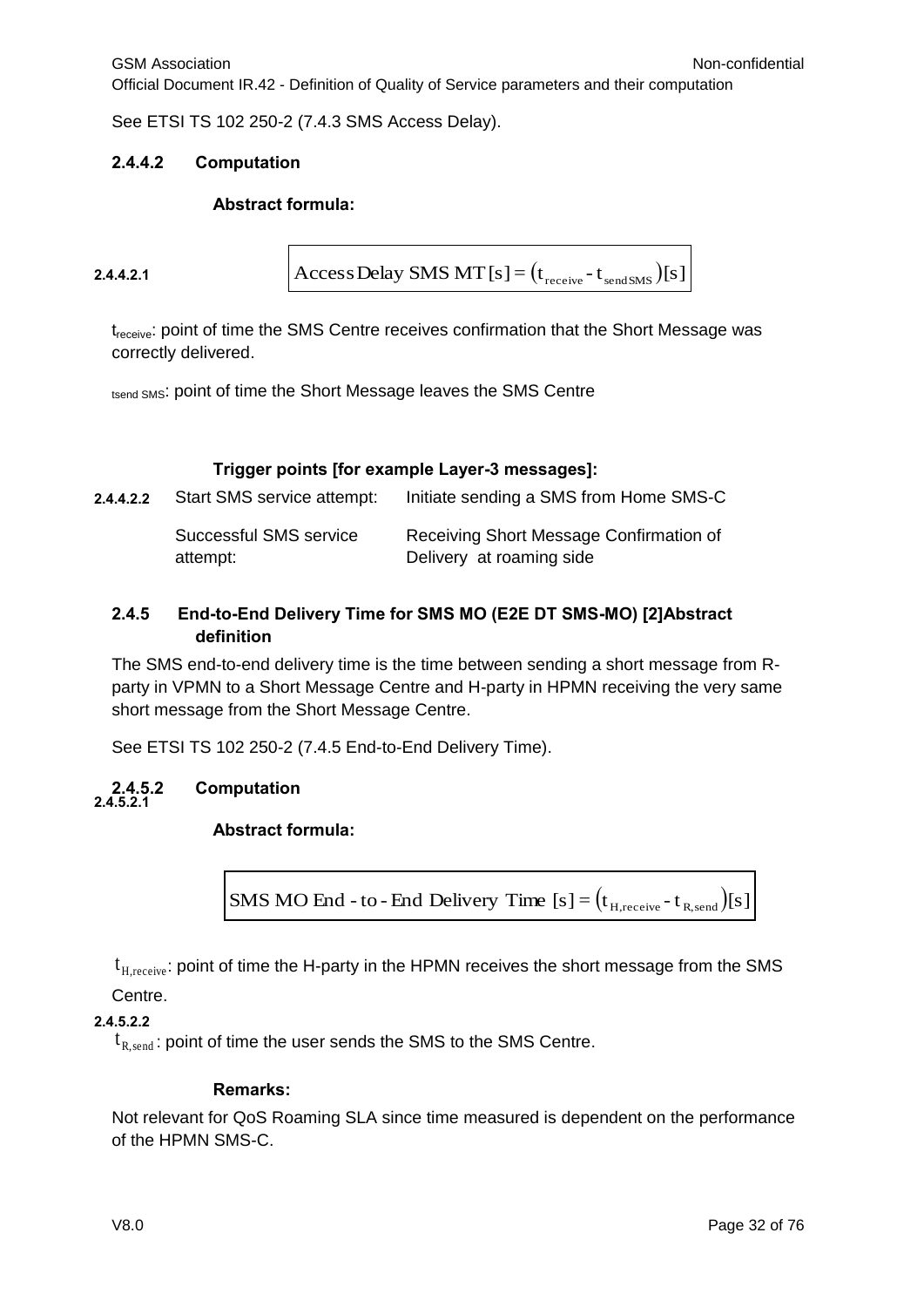#### **2.4.6 End-to-End Delivery Time for SMS MT (E2E DT SMS-MT) [2]Abstract definition**

The SMS end-to-end delivery time is the time between H-party in HPMN sending a short message to a Short Message Centre and R-party in VPMN receiving the very same short message from the Short Message Centre.

See ETSI TS 102 250-2 (7.4.5 End-to-End Delivery Time).

#### **2.4.6.2 Computation**

#### **Abstract formula:**

**2.4.6.2.1**

SMS MT End - to - End Delivery Time  $[s] = (t_{R,\text{receive}} - t_{H,\text{send}})[s]$ 

 $\mathfrak{t}_{\mathrm{R}, \mathrm{receive}}$ : point of time the R-party in the VPMN receives the new short message from the SMS Centre.

 $\mathfrak{t}_{\texttt{H},\texttt{send}}$ : point of time the H-party sends a short message to the SMS Centre in the HPMN.

#### **Remarks:**

**2.4.6.2.2** Not relevant for QoS Roaming SLA since time measured is dependent on the performance of the HPMN SMS-C.

#### **2.4.7 Completion Ratio SMS (CR SMS) [2] [15]Abstract definition**

Ratio of received and send Test SMS from one mobile to another mobile part, excluding duplicate received and corrupted Test SMS.

A corrupted Test SMS is a SMS with at least one bit error.

For test and measurement purposes a message is considered valid if it is delivered successfully within a time window defined.

See ETSI TS 102 250-2 (7.4.4 SMS Completion Failure Ratio)

#### **2.4.7.2 Computation 2.427.42.7.2**

#### **Abstract formula:**

**2.4.CRSMSCS**  $\lceil \% \rceil =$ Number of allsendTest SMS  $successful receivedTest SMS$ -duplicate received Test SMS- corrupted Test SMS

#### **Trigger points:**

Successfully send and received SMS via SMSC.

Time window of measurements according to user profile.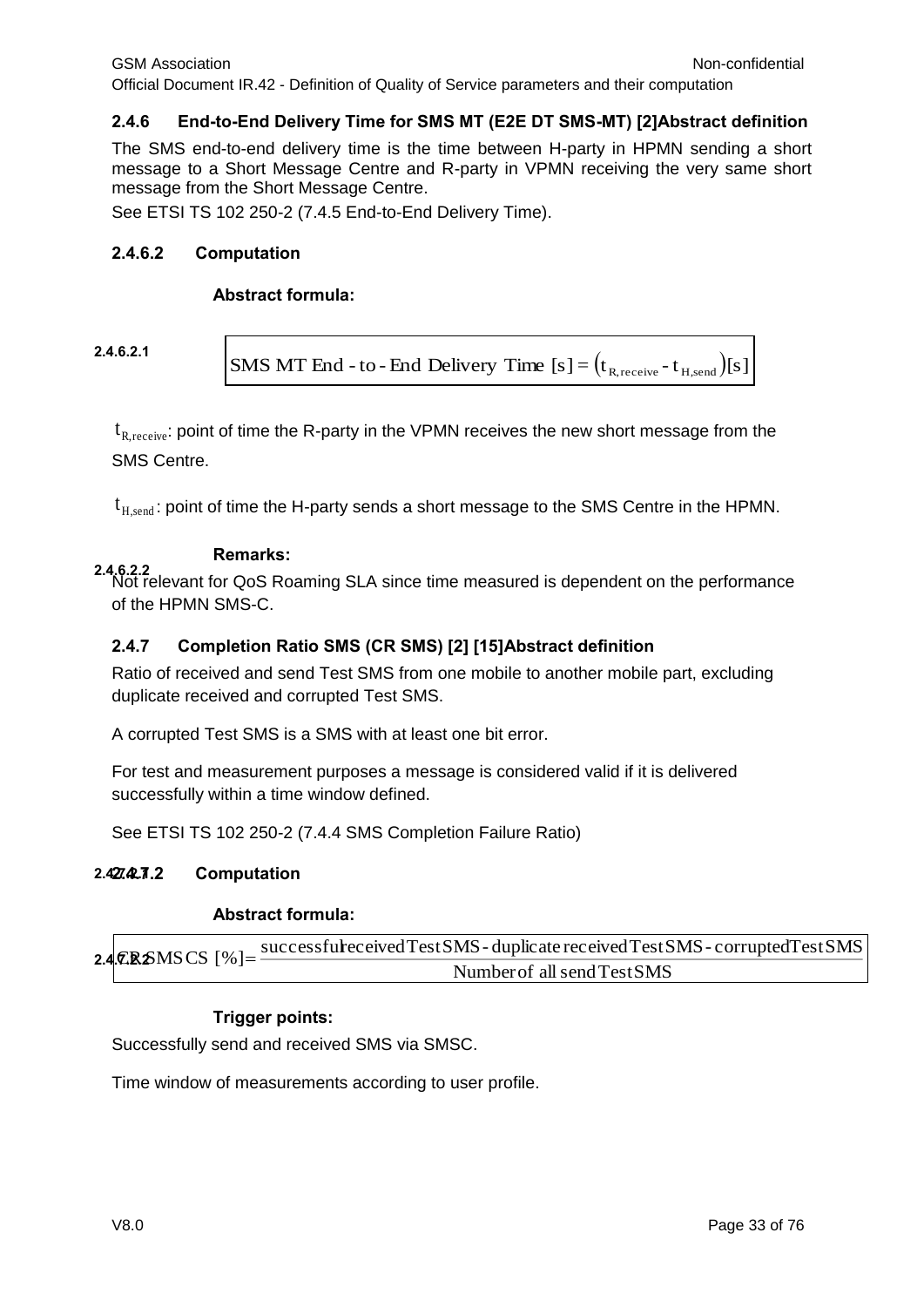#### **Circuit Switched Data Service**

#### <span id="page-33-0"></span>**2.5.1 Service Accessibility, Circuit Switched Data (SA –CSD) [15]**

#### **2.5 2.5.1.1 Abstract definition**

Probability that the end-user's DTE can access the Mobile Data Service when requested. This will be indicated by the DTE receiving the valid 'connect' message from the distant DTE.

Probability that the end-user's DTE can access the Mobile Data Service when requested.

There are 2 layers of accessibility for CSD

- Access to the target network DCE.
- Access to the required data service provided by a data server.

To a user, these 2 events would be seamless and therefore the calculation for the service access should be a composite of these 2 activities. The field test system therefore must automate and combine the two layers to provide a single SA-CSD metric.

To combine the 2 layers should involve calculation of the success of the following actions.

- ATDT command including target number.
- Receive Connect from target network DCE
- Send relevant command to target Data Server.
- Receive valid response from Data Server

The specific commands and responses from data servers will be detailed in 'Typical procedures for quality of service measurement equipment'.

#### **2.5.1.2 Computation**

A successful call attempt is when the A-party DTE receives valid response from test server. This can either be a dedicated data test server or a data server accessed when testing 2.5. Where ionality via the public internet.

#### **Abstract formula:**

**2.5.1.2.2**

| Service Accessibility $CSD = -$ | Number of successfulcall attempts |
|---------------------------------|-----------------------------------|
|                                 | Number of call attempts           |

#### **Trigger points:**

| Beginning of the call | ATDT command with dialled number sent by A- |
|-----------------------|---------------------------------------------|
| attempt:              | party DTE.                                  |

Successful call attempt: Valid response received from Data Server.

#### **2.5.2 Set-up Time (ST – CSD)Abstract definition**

Time between sending of complete address information in ATDT command by A-Party and receipt of valid response from data server.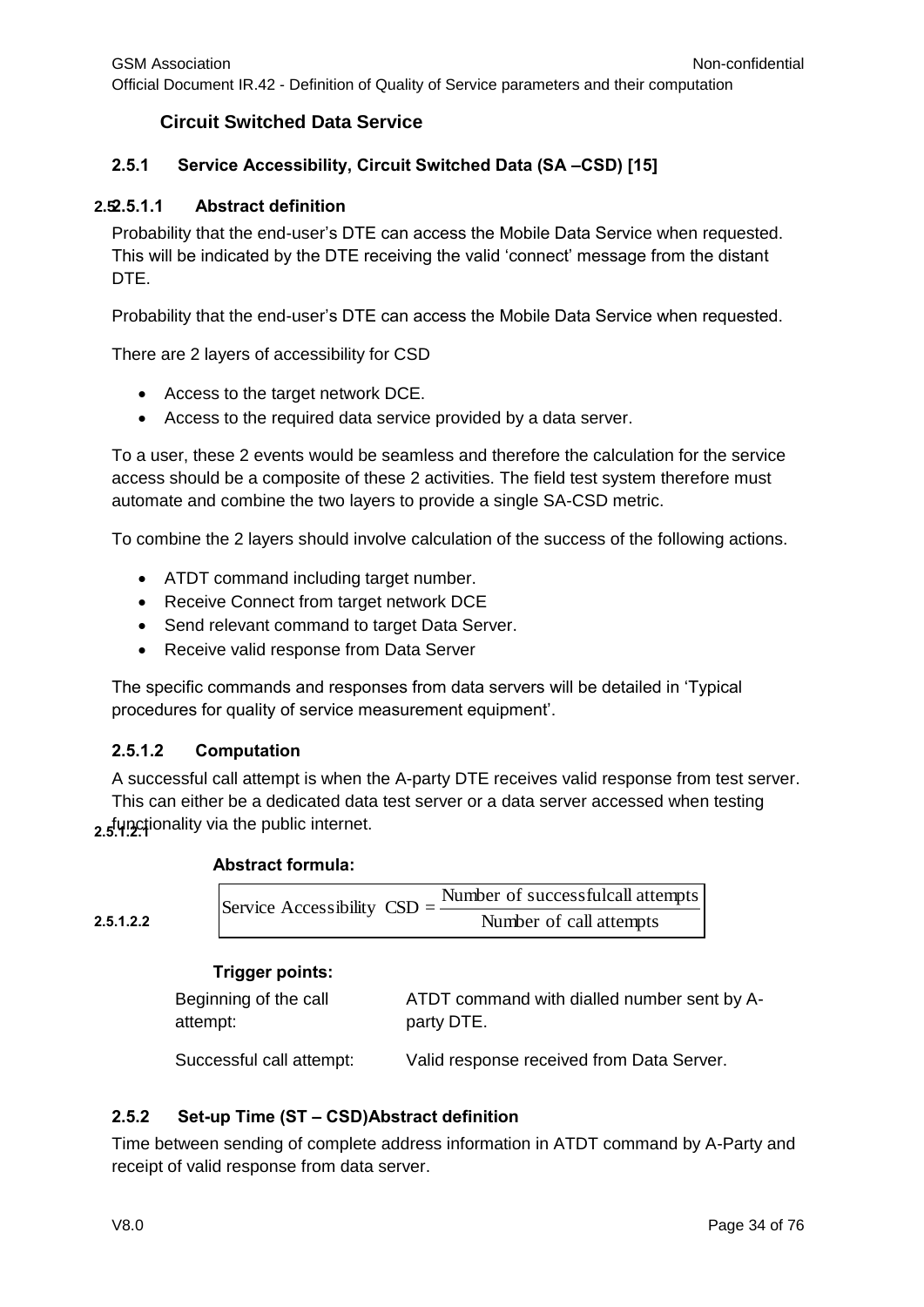Official Document IR.42 - Definition of Quality of Service parameters and their computation

#### **2.5.2.2 Computation**

#### **Abstract formula:**

Set - up Time Circuit Switched Data  $[s] = t_2 - t_1$ 

2.5.2.2.0 point of time where A-party DTE sends ATDT command

 $t<sub>2</sub>$ : point of time where connect is established (valid response received by A-party from data server)

#### **Trigger points:**

| 2.5.2.2.2 | Beginning of the Set-up<br>time measurement: | Sending of ATDT command by A-party        |
|-----------|----------------------------------------------|-------------------------------------------|
|           | Successful connection:                       | Valid response received from Data Server. |

#### **2.5.3 Data Quality (DQ-CSD)**

For definitions of Data Quality Parameters refer to section 2.7.

#### **2.5.3.1 Completion Ratio Circuit Switched Data (CR-CSD)**

#### **2.5.3.1 Abstract definition**

Probability that a successful call attempt is not released except when intended by any of the parties involved in the call.

#### **2.5.3.2 Computation**

**Abstract formula: 2.5.3.2.1**

| Call completion Ratio CSD $=\frac{1}{2}$ | Number of calls terminated by end users |
|------------------------------------------|-----------------------------------------|
|                                          | Number of successfuldata call attempts  |

#### **2.5.3.2.2**

#### **Trigger points:**

| Successful call attempt: | Valid response received by A-party DTE.                            |
|--------------------------|--------------------------------------------------------------------|
| Completed call:          | DTE 'ready' only when call ended by either party<br>intentionally. |

<span id="page-34-0"></span>**2.6**

#### **Packet Switched Data Service (General Packet Radio Service)**

For test purposes it will be necessary to have the mobile test equipment in a stable state before testing. For each test the mobile should begin by being powered on and attached but not PDP context activated. Specific details are to be found in 'Typical procedures for quality of service measurements'.

Note: The bearer technology will affect the monitoring results for many of the Packet Switched Data measurements.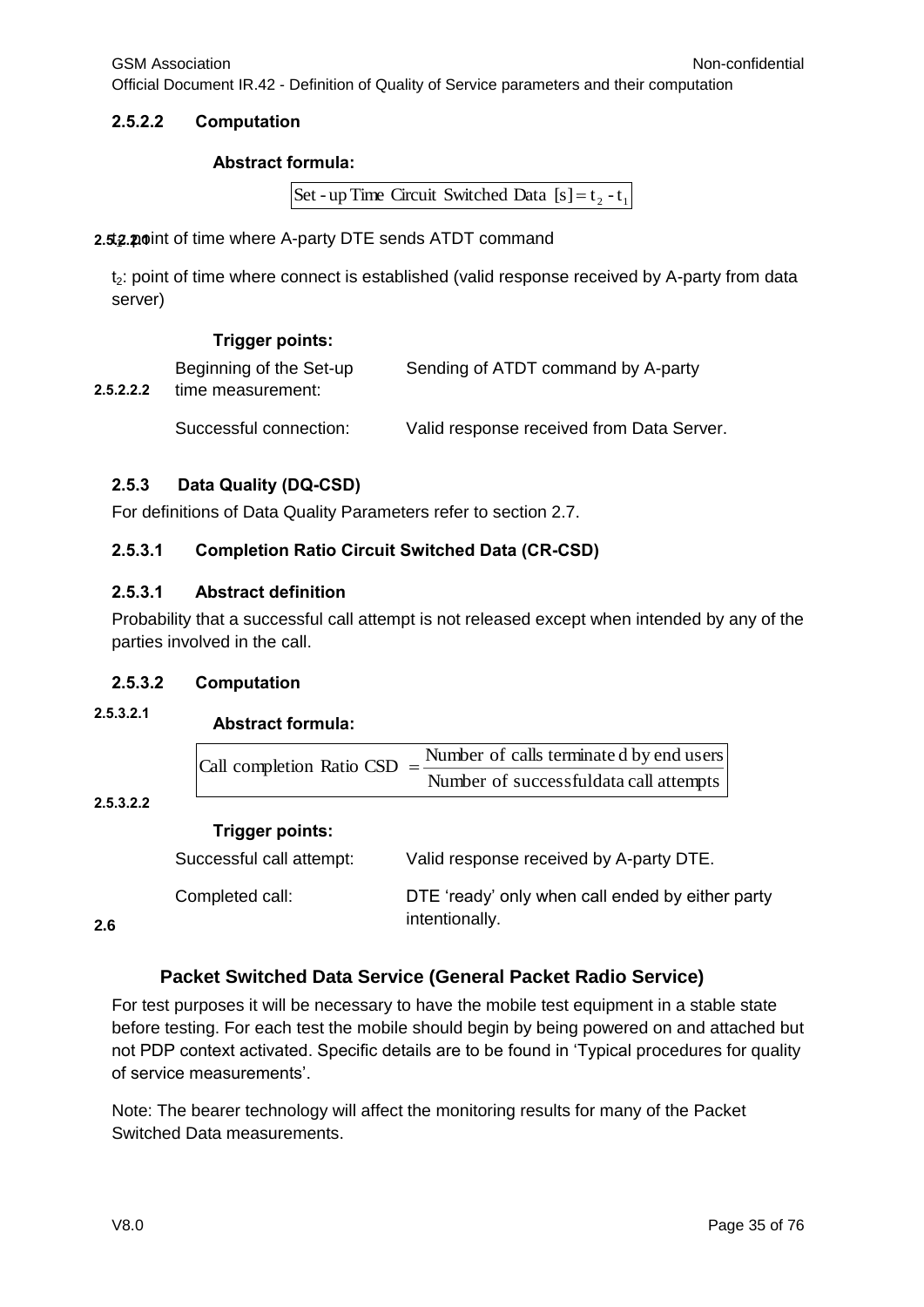## **2.6.1 Service Accessibility Ratio – Packet Switched Data (SA – PSD) [2] [7]**

#### **2.6.1.1 Abstract definition**

Probability that a subscriber can successfully attach to the PS network. As defined in ETSI TS 129 002. See also ETSI TS 102 250-2 (5.3 Attach Failure ratio).

There are 2 layers of accessibility for GPRS:

- Access to the mobile network GPRS core infrastructure.
- Access to the required data service provided by a data server.

To a user, these 2 events would be seamless and therefore the calculation for the service access should be a composite of these 2 activities. The field test system therefore must automate and combine the two layers to provide a single SA-PSD metric.

To combine the 2 layers should involve calculation of the success of the following actions.

- Sending of valid command (for example ATD\*99# (with IP address of target server)) from A party DTE to obtain IP connection.
- Receive valid response from GGSN
- Send valid command to target Data server.
- Receive valid response from target Data server.

The specific commands and responses from data servers will be detailed in 'Typical procedures for quality of service measurements'.

If multiple Access Point Names (APNs) are used, the measures should be performed on a per-APN basis for consistency in measurements.

#### **2.6.1.2 Computation**

A session will be considered set-up successfully if a valid response is received from the target data server

#### **2.6.1.2.1**

#### **Abstract formula:**

**2.6.1.2.2**

| Service Accessibility $PSD = \frac{1}{2}$ | Number of successfulsession attempts |
|-------------------------------------------|--------------------------------------|
|                                           | Number of session attempts           |

#### **Trigger points:**

| Send valid command request (for example |
|-----------------------------------------|
| ATD*99#                                 |
| (with IP address of target server))     |
|                                         |

Successful session attempt: Valid response received from target data server

## **2.6.2 Set-up Time – Packet Switched Data (ST – PSD) [2]Abstract definition**

Time between sending of valid command (for example ATD\*99# (with IP address of target server) message and receipt of valid response message from target data server.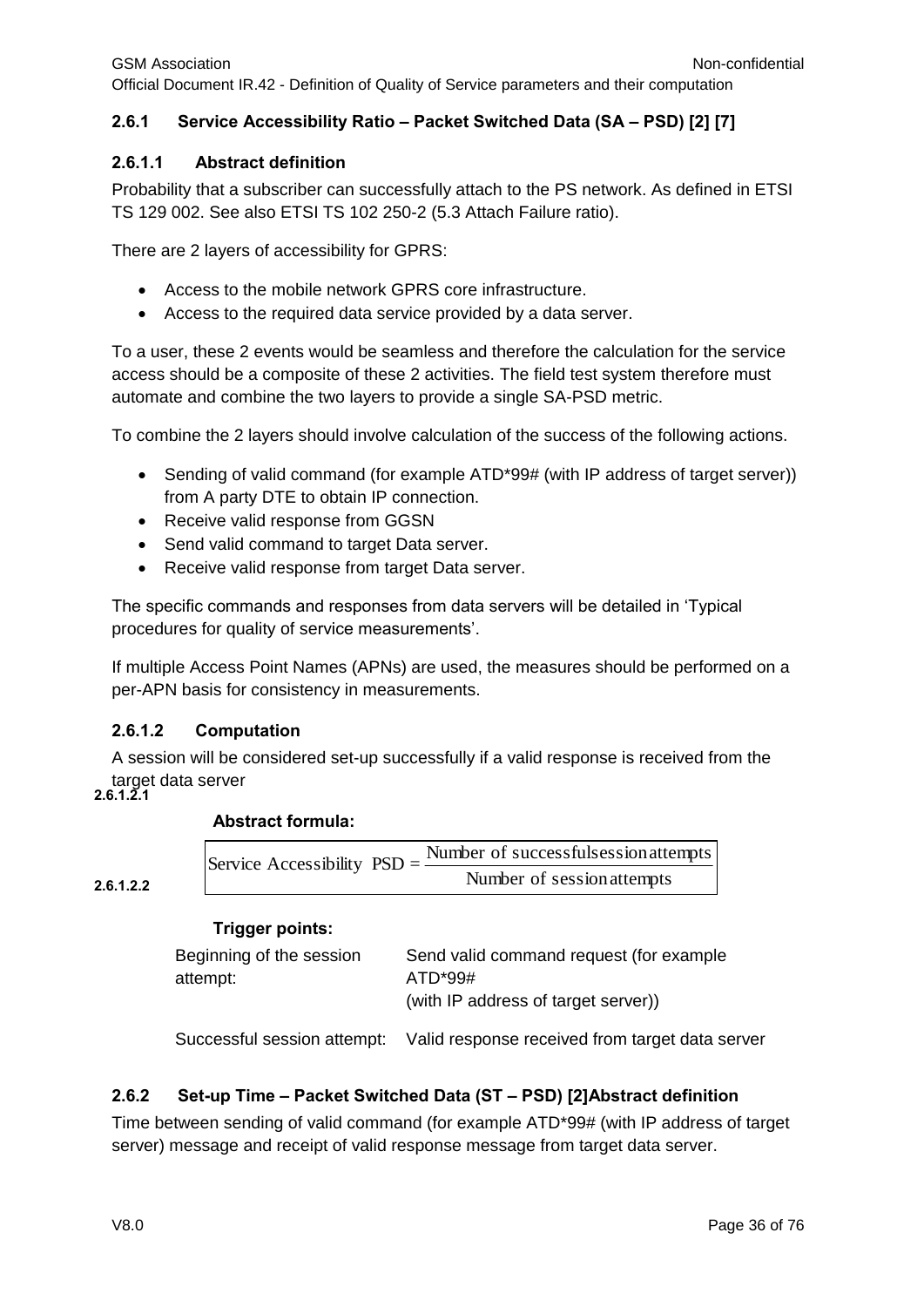### **2.6.2.2 Computation**

A session will be considered set-up successfully if a valid response is received from the target data server

#### **Abstract formula:**

```
Set - up Time Packet Switched Data [s] = t_2 - t_1
```
2.6<sub>1</sub>? bint of time where A-party valid session request command

t2: point of time where connect is established (valid response received by A-party from data server)

#### **Trigger points:**

| 2.6.2.2.2 | Beginning of the session<br>attempt: | Send valid command request (for example<br>$ATD*99#$<br>(with IP address of target server)) |
|-----------|--------------------------------------|---------------------------------------------------------------------------------------------|
|           |                                      | Successful session attempt: Valid response received from target data server                 |

Note for all data quality testing it is assumed that for each test, PDP Context is activated and at the end of the individual test PDP Context is de-activated.

For definitions of Data Quality Parameters refer to section 2.7.

#### **2.6.3 Service Integrity - Throughput (Kbit/sec) [2]**

#### **2.6.3.1 Abstract definition**

This parameter describes the average data transfer rate at the network transport level (and not at the User Application level), based on the Mean Data Rate as defined by ETSI TS 102 250-2 (6.1.7 Mean Data Rate).

The prerequisite for this parameter is network and service access.

#### **2.6.3.2 Computation 2.6.3.2.1**

#### **Abstract formula:**

#### **2.6.3.2.2**

| $BitPipeThroughput =$ | VolumeOfDa taTransferred |
|-----------------------|--------------------------|
|                       | TransferTi me            |

#### **Remarks:**

The measurement of Throughput will be influenced by Packet Loss and Roundtrip Time (Delay). Throughput measurements may also be influenced by service-side factors such as radio cell reservation and network usage. Mobile Station ()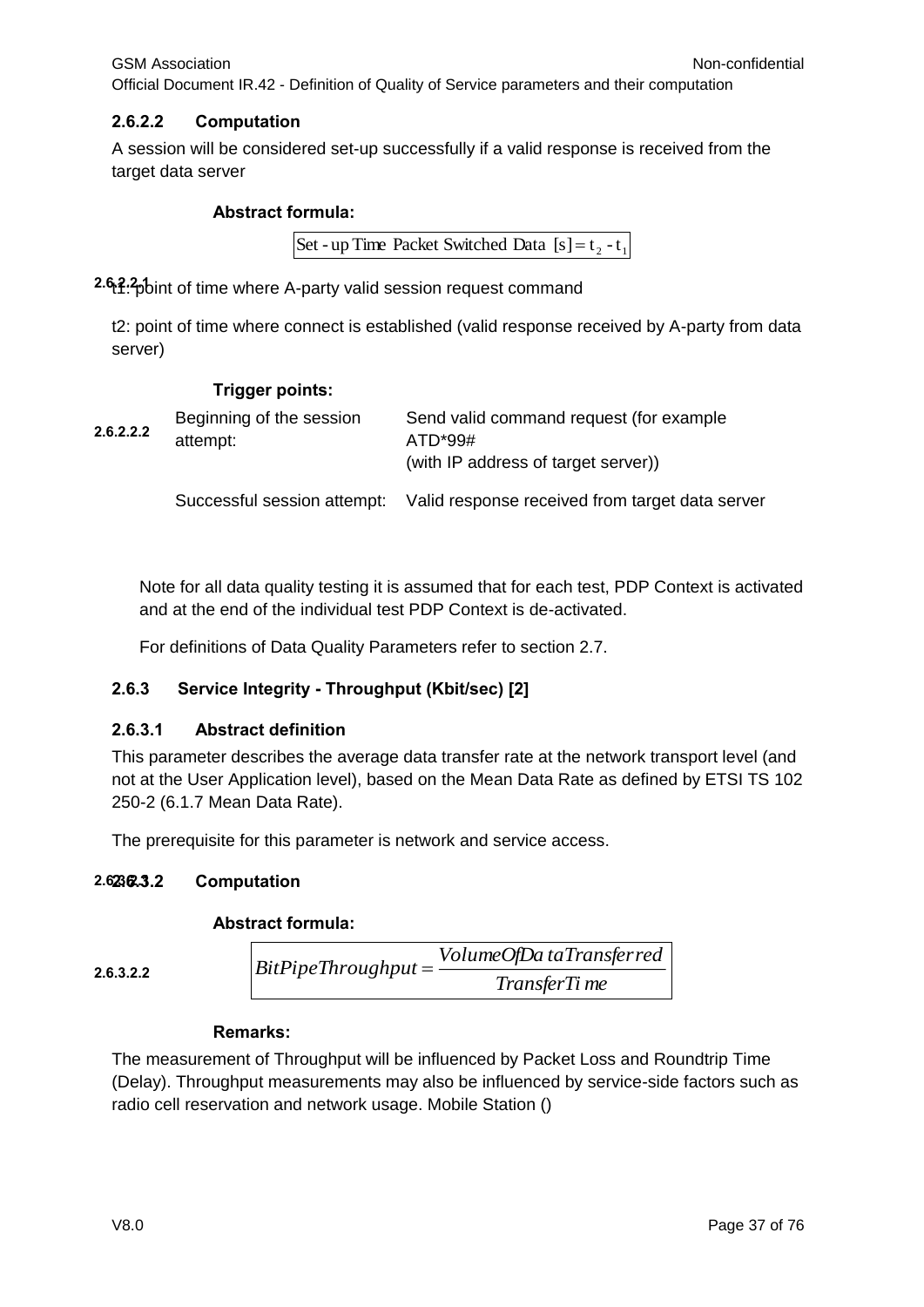GSM Association **Non-confidential** Official Document IR.42 - Definition of Quality of Service parameters and their computation

# **2.6.4 Service Integrity - Goodput (Kbit/sec) [10]Abstract definition**

This parameter describes the average data transfer rate at the User Application level (and not at the network transport level).

The prerequisite for this parameter is network and service access.

Goodput is defined in IETF RFC2647.

# **2.6.4.2 Computation**

# **Abstract formula:**

Goodput may be calculated as:

**2.6.4.2.1**

*TransferTi me VolumeOfUs efulDataTransferred BitPipeGoodput*

Please note that the definition of "useful data" depends on the user applications used for the measurement.

# **Remarks:**

**2.6.4.2.2** The measurement of Goodput will be influenced by Packet Loss and Roundtrip Time (Delay). Goodput measurements may also be influenced by service-side factors such as packet size and the User Application.

# **2.6.5 Service Integrity - Roundtrip Time [11]Abstract definition**

Roundtrip Time (Roundtrip Delay) is the total time that it takes to transmit an IP packet from the source to the destination and receive the reply packet from the destination at the source.

The prerequisite for this parameter is network and service access.

See 'Delay' in section 8 of PRD IR.34 'Inter-Service Provider IP Backbone Guidelines'.

#### **2.6.5.2 Computation 2.6.5.2.1**

# **Abstract formula:**

*Round Trip Time (ms)=(timestamp Packet received)- (timestamp Packet sent)*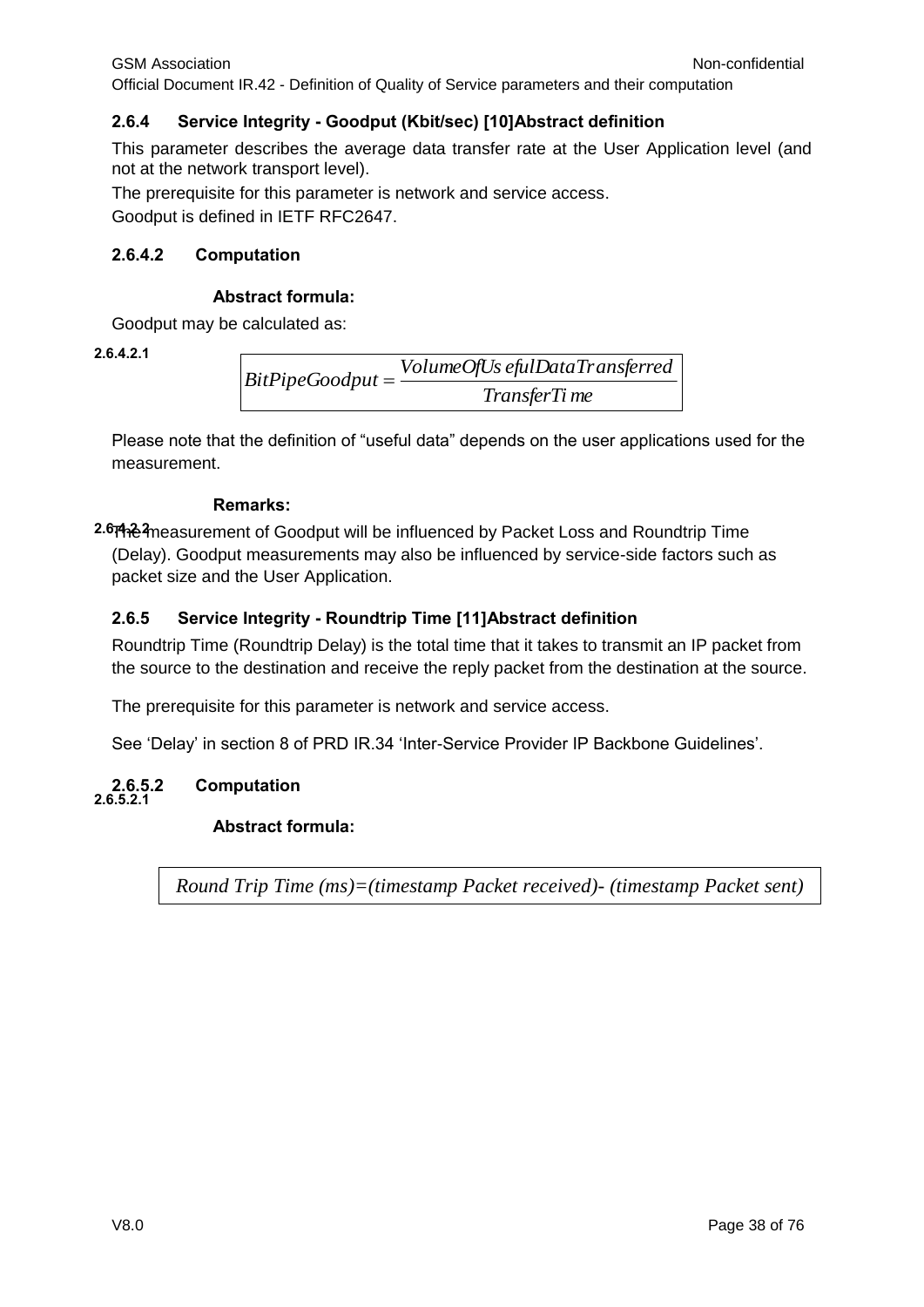# **2.6.6 Service Integrity – Packet Loss [6] [11]**

# **2.6.6.1 Abstract definition**

Packet Loss is the ratio of dropped packets to all packets sent from the source to Destination over a given period of time.

The prerequisite for this parameter is network and service access.

See 'Packet Loss Ratio' in section 8 of PRD IR.34 'Inter-Service Provider IP Backbone Guidelines'.

See also 'Packet Loss' in ITU-T Y.1540.

# **2.6.6.2 Computation**

# **Abstract formula:**

**2.6.6.2.1**

$$
Packet\_loss = 100\% \times \left(1 - \frac{PacketSent}{PacketRe\,ceived}\right)
$$

- The IP address should be one of the HPMN network (GGSN, WAP GW, tests server, …)
- The firewalls are not allowed to block these ICMP echo requests for the tested IP address and Port

# **2.6.7 Completed Session Ratio (CoSeR – PSD)Abstract definition**

Probability that a successful session attempt is not released for a reason other than intentional by any of the parties involved in the session.

# **2.6.7.2 Computation**

**2.6.7.2.1**

# **Abstract formula:**

|           | Completed Session Ratio PSD $=\frac{1}{2}$ | Number of sessions not released other than by end user |
|-----------|--------------------------------------------|--------------------------------------------------------|
| 2.6.712.2 |                                            | Number of successfuldata session attempts              |

# **Trigger points:**

| Successful session attempt: | Valid response received from target data server.       |
|-----------------------------|--------------------------------------------------------|
| Completed session:          | Session released intentionally by either end-<br>user. |

# **2.6.8 Service Retainability – Average PDP Context Average Session Time [8]Abstract definition**

The average PDP context session time is the average duration of the PDP context sessions successfully completed.

PDP Context is defined in 3GPP 29.060.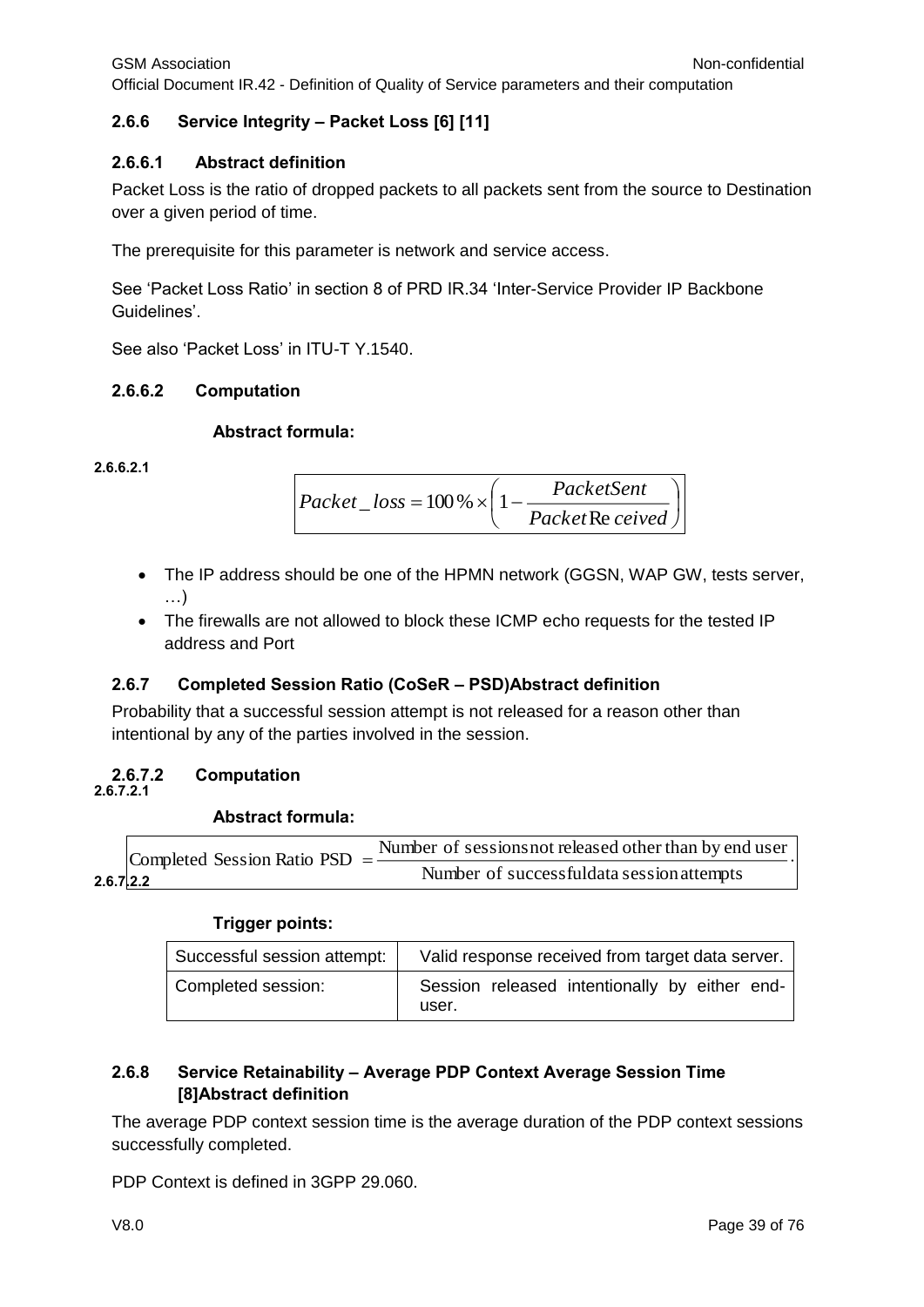#### **2.6.8.2 Computation**

#### **Abstract formula:**

 $PDPC on text Average Session Time = Average(t_{PDPC on textLocation} - t_{PDPC on textAction})$ 

**2.6.8.2.1 Trigger points:** 

| 2.6.8.2.2 | Start: | Notification of successful PDP context activation<br>(Activate PDP Context Accept)         |
|-----------|--------|--------------------------------------------------------------------------------------------|
|           | End:   | PDP context deactivation request initiated by the<br>user (Deactivate PDP Context Request) |

#### **Remarks:**

The PS bearer has to be active in the cell used by a subscriber (cf. Unavailability) and the 2.6.8.2.3 mobile station has to be attached as well as the respective PDP context has to be activated.

# **Data Service Class Definitions and Measurements**

**2.7**The following definitions for data services and data quality DQ are relevant for both circuit switched and packet switched data as, the different classes of data service will be applied identically irrespective of the data bearer system.

Note that data quality will be a result of an overall call or session. For test purposes it may be desirable to break this down into geographically distinct measurements but for QoS reporting should be kept to call or session lengths.

Data classes are defined in 3rd Generation Partnership Project Technical Specification Group Services and System Aspects; QoS Concept and Architecture (3G TR 23.907) - see Table 1.

| <b>Traffic class</b>                         | <b>Conversational</b><br>class<br><b>conversational RT</b>                                                                                                                          | <b>Streaming class</b><br>streaming RT                                                                       | <b>Interactive class</b><br><b>Interactive best</b><br>effort           | <b>Background</b><br><b>Background</b><br>best effort                                                        |
|----------------------------------------------|-------------------------------------------------------------------------------------------------------------------------------------------------------------------------------------|--------------------------------------------------------------------------------------------------------------|-------------------------------------------------------------------------|--------------------------------------------------------------------------------------------------------------|
| <b>Fundamental</b><br><b>characteristics</b> | Preserve time<br>$\bullet$<br>relation<br>(variation)<br>between<br>information<br>entities of the<br>stream<br>Conversational<br>$\bullet$<br>pattern (stringent<br>and low delay) | Preserve time<br>$\bullet$<br>relation<br>(variation)<br>between<br>information<br>entities of the<br>stream | Request<br>$\bullet$<br>response pattern<br>Preserve payload<br>content | Destination<br>is not<br>expecting<br>the data<br>within a<br>certain time<br>Preserve<br>payload<br>content |
| <b>Example of the</b><br>application         | Voice<br>$\bullet$                                                                                                                                                                  | Streaming video<br>$\bullet$                                                                                 | Web browsing                                                            | Background<br>download of<br>emails                                                                          |

|  |  |  |  | Table 2: UMTS QoS classes |
|--|--|--|--|---------------------------|
|--|--|--|--|---------------------------|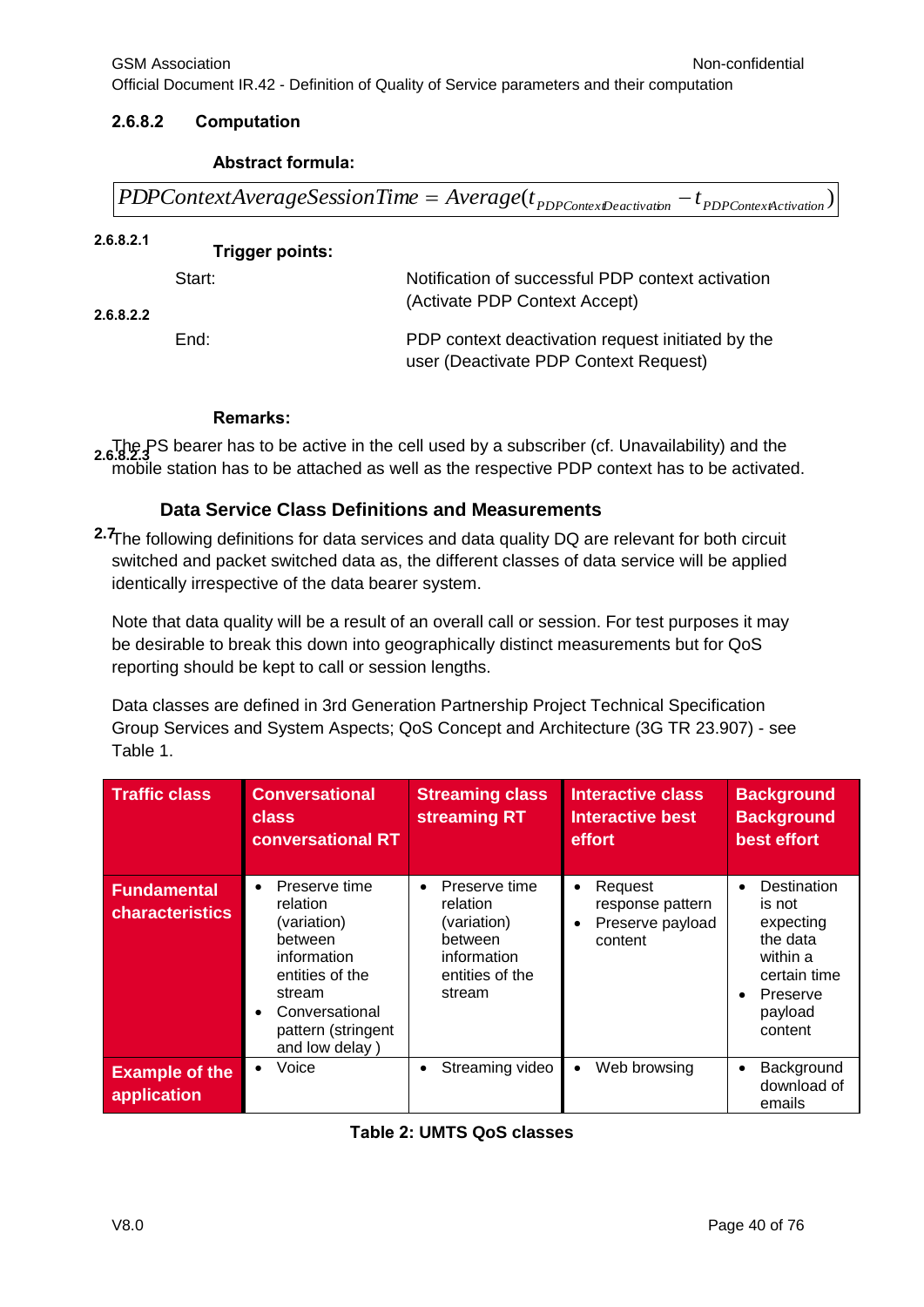#### **2.7.1 Conversational Class Data**

#### **2.7.1.1 Abstract definition**

Indicator representing the end-to-end data transmission quality of the Conversational Class Data Service. This represents full duplex transfer of data in near real time.

# **2.7.1.2 Computation**

The end-to-end data quality is validated by measuring the average data throughput in both up-link and down link direction on a best effort basis. The data throughput measurement will be computed and averaged over the duration of the session/call and reported in bits per second. Additionally the minimum throughput averaged over 10% of the overall call/session length, the maximum throughput over 10% of the overall call/session length and worst. The worst delay time for the call/session should also be reported

#### **Abstract formula:**

**2.7.1.2.1**

| DQ(receive $d A - side$ ) = X bits/sec |
|----------------------------------------|
| DQ(receive d B - side) = $X$ bits/sec  |

#### **Trigger points: 2.7.1.2.2**

| Beginning of call/session<br>data sample: | Interchange data frames of predefined data<br>between A and B-party DTE |
|-------------------------------------------|-------------------------------------------------------------------------|
| End of call/session data<br>sample:       | Calculation of average data throughput for<br>Call/session data sample  |

#### **2.7.2 Streaming ClassAbstract definition**

Indicator representing the end-to-end data transmission quality of the Mobile, Circuit Switched, Streaming Class Data Service. This measure represents a delivery of data in one direction (up-link or down-link) in near real time for example video broadcast.

Additionally the minimum throughput averaged over 10% of the call/session duration, the maximum throughput averaged over 10% of the call/session duration and the worst block error rate. The worst delay time for the call/session should also be reported

Note for streaming class service only the down link direction is considered, but if service applications are introduced for uplink streaming then this can be added for calculation for data received by B-Party

# **2.7.2.2 Computation**

The end-to-end data quality is validated by measuring the data throughput in down link direction on a best effort basis. The data throughput measurement will be computed and averaged over the duration of the call/session and be reported in bits/sec.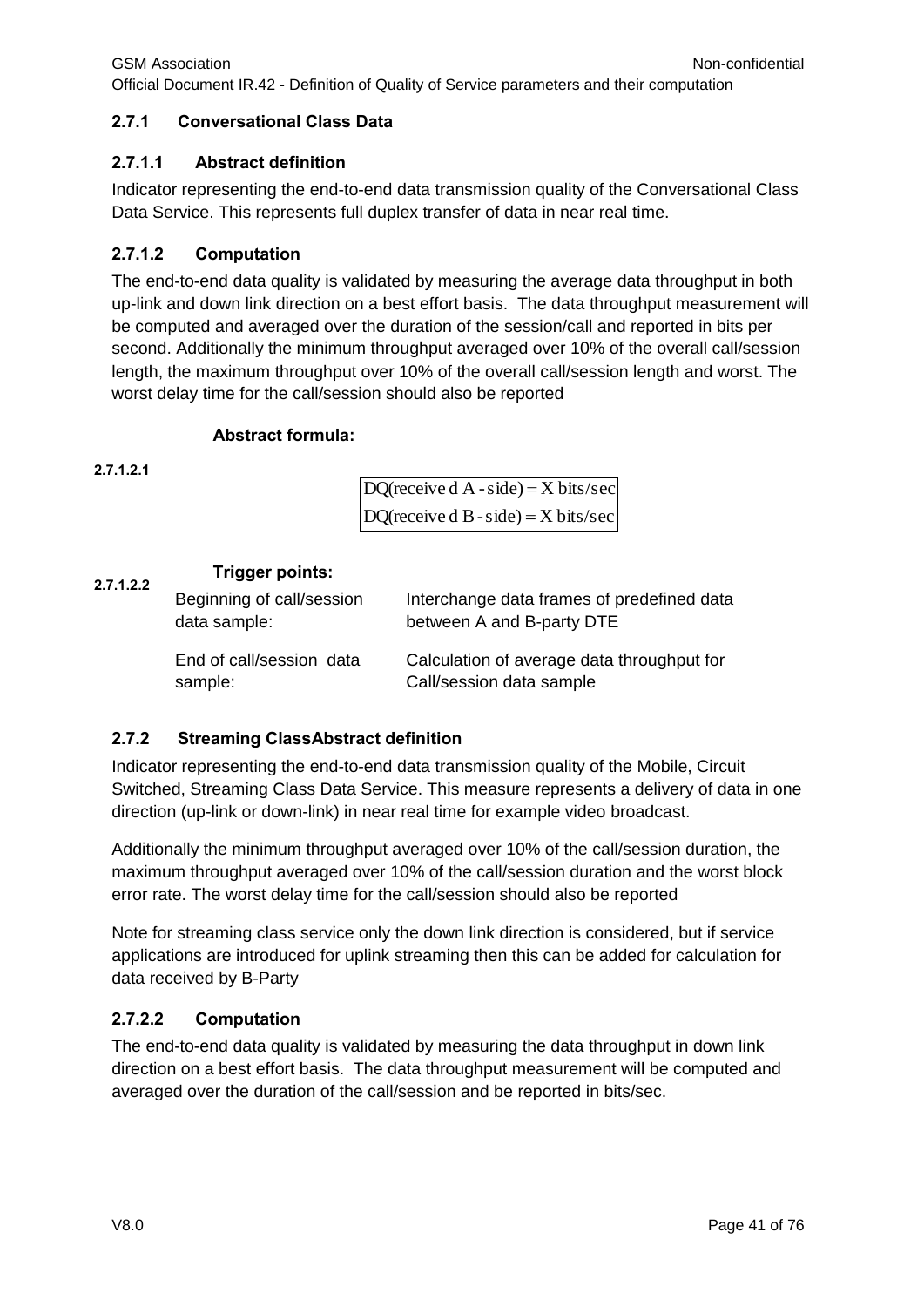#### **Abstract formula:**

```
DO(receive d A - side) = X bits/sec
```
**2.7.2.2.1**

# **Trigger points:**

| 2.7.2.2.2 | Beginning of Call/session<br>data sample: | Transmission of data frames of indexed<br>predefined data B-party to A-party |
|-----------|-------------------------------------------|------------------------------------------------------------------------------|
|           | End of Call/session data<br>sample:       | Calculation of average data throughput for<br>call/session data sample       |

# **2.7.3 Interactive ClassAbstract definition**

Indicator representing the end-to-end data transmission quality of the Mobile Circuit Switched Interactive Class Data Service. This represents duplex transfer of data in non realtime.

# **2.7.3.2 Computation**

The validation of the end-to-end data quality is made by the time taken to download specified files of fixed data size to the A-party DTE when, requested by the A-party sending a request to the data server.

Assumption: The A-party DTE has already been connected to the data server as part of the call set-up process.

# **Abstract formula: 2.7.3.2.1**

 $DQ$  download time  $[s] = t_2 - t_1$ 

 $t_1$ : point of time where A-party DTE sends data request.

t<sub>2</sub>: point of time where A-party receives complete uncorrupted requested file/s<br>2.7.3.2.2

#### **Trigger points:**

Beginning of request for download: Data request sent by A-party DTE

Download of file/s complete: Uncorrupted file/s received by A-party DTE.

# **2.7.4 Background classAbstract definition**

Indicator representing the end-to-end data transmission quality of the Mobile Circuit Switched Background Class Data Service. This represents data transfer with no real-time dependency (although for QoS testing, data transfer time is measured).

# **2.7.4.2 Computation**

The validation of the end-to-end data quality is made by the time taken to download a file/s of fixed data size to the A-party DTE when, requested by the A-party sending a request to the target server.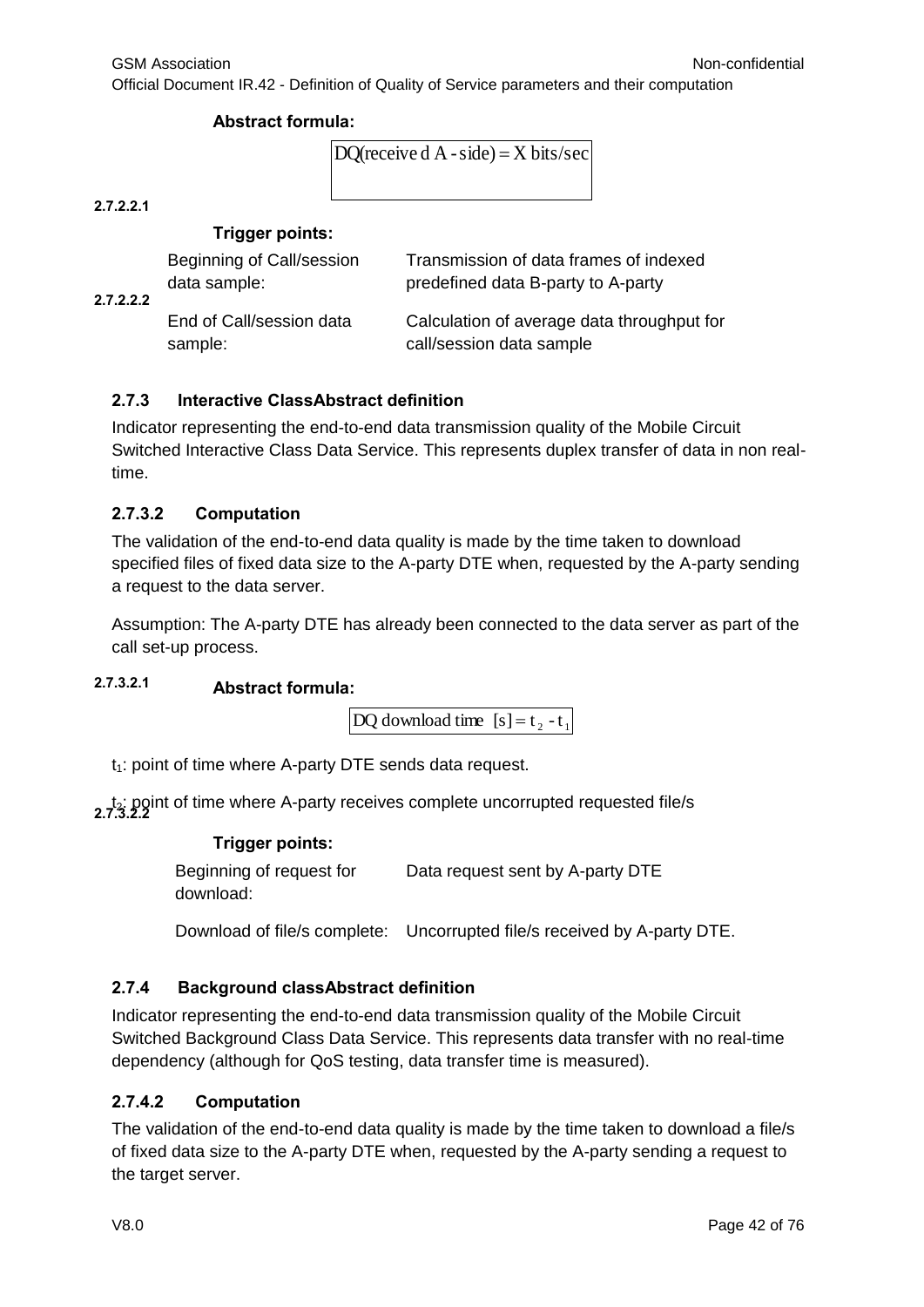Assumption: The A-party DTE has already been connected to the data server as part of call set-up process.

### **Abstract formula:**

DQ File download time  $[s] = t_2 - t_1$ 

2.7t<sub>4</sub>.20 tht of time where A-party DTE sends data transfer request

t<sub>2</sub>: point of time where A-party receives complete uncorrupted file/s

# **Trigger points:**

|               | Beginning of request for      | Request sent by A-party DTE |
|---------------|-------------------------------|-----------------------------|
| $\sim$ $\sim$ | الملحا حاجا والمستحدث والمراج |                             |

**2.7.4.2.2** download:

Download of file/s complete: Uncorrupted file/s received by A-party DTE

# **FTP QoS Parameters**

**2.8**Precondition: PS attached and the respective PDP context / default EPS bearer context activated.

Assumption: a single TCP/IP connection is applied.

# **2.8.1 FTP {Download|Upload} IP Service Access Success Ratio [%] [2]**

#### **2.8.1.1 Abstract definition**

The IP-service access ratio denotes the probability that a subscriber can establish a TCP/IP connection to the server of a FTP service successfully.

See ETSI TS 102 250-2 (6.1.3 FTP IP-Service Failure Ratio)

#### **2.8.1.2 Computation 2.8.1.2.1**

# **Abstract Formula**

|           | $ $ FTP {Download   Upload } IP - Service Access Success Ratio $[\%] =$      |  |
|-----------|------------------------------------------------------------------------------|--|
|           | successful attempts to establish an IP connection to the server $\times 100$ |  |
| 2.8.1.2.2 | all attempts to establish an IP connection to the server                     |  |

#### **Trigger Points**

Download:

Start: Initiate file download, or the first [SYN] sent on the data socket. Stop: File download starts, or Method A<sup>9</sup>: Reception of the first data packet containing content

Г

<sup>-</sup> $9$  Method A is used for payload throughput, method B is used for transaction throughput, ref. to ETSI TS 102 250-2, 4.2 FTP, HTTP and E-mail issues.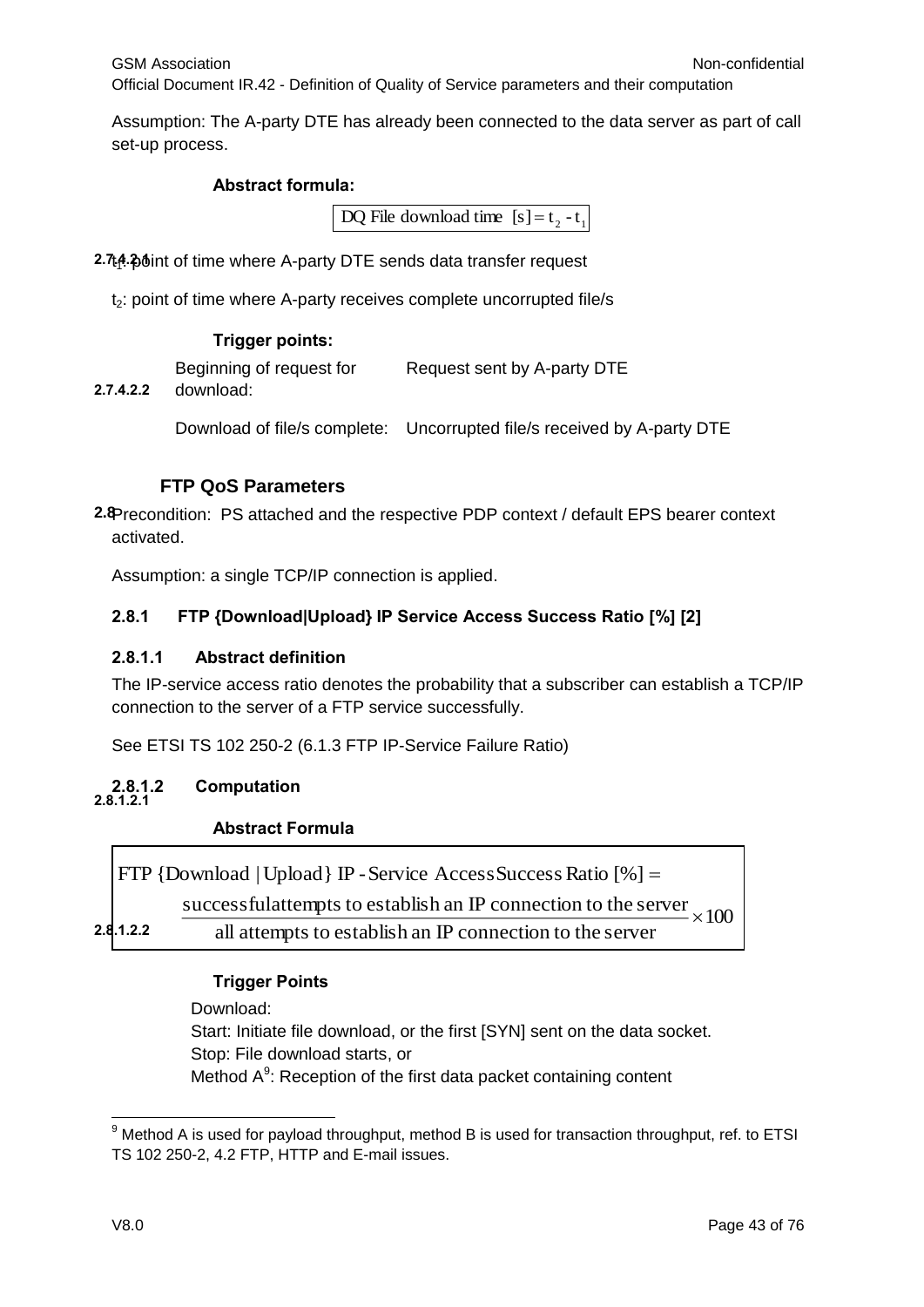Method B: Reception of the [ACK] from the [SYN, ACK] for active mode connections, sending of the [ACK] for the [SYN, ACK] for passive mode connections on the data socket.

Upload:

Start: Initiate file upload, or the first [SYN] sent on the data socket. Stop: File upload starts, or Method A: Sending the first data packet containing content Method B: Reception of the [ACK] from the [SYN, ACK] for active mode

connections, sending of the [ACK] for the [SYN, ACK] for passive mode connections on the data socket.

# **2.8.2 FTP {Download|Upload} IP Service Access Setup Time [s] [2]Abstract definition**

The IP-service setup time denotes the time period needed to establish a TCP/IP connection to the server of a FTP service, from sending the initial query to the server to the point of time when the content is sent or received.

See ETSI TS 102 250-2 (6.1.4 FTP IP-Service Setup Time)

# **2.8.2.2 Computation**

#### **Abstract Formula 2.8.2.2.1**

 $FTP\{Download\} IP$  - Service Setup Time  $[s] = (t_{IP\text{-}Serviceaccessucceed} - t_{IP\text{-}Serviceaccesstract})[s]$ 

# **Trigger Points 2.8.2.2.2**

Download:

Start: Initiate file download, or the first [SYN] sent on the data socket. Stop: File download starts, or Method A: Reception of the first data packet containing content Method B: Reception of the [ACK] from the [SYN, ACK] for active mode connections, sending of the [ACK] for the [SYN, ACK] for passive mode connections on the data socket. Upload: Start: Initiate file upload, or the first [SYN] sent on the data socket. Stop: File upload starts, or Method A: Sending the first data packet containing content Method B: Reception of the [ACK] from the [SYN, ACK] for active mode connections, sending of the [ACK] for the [SYN, ACK] for passive mode connections on the data socket.

# **2.8.3 FTP {Download|Upload} Session Success Ratio [%] [2]Abstract definition**

The session success ratio is the proportion of completed sessions and the total sessions that were started successfully.

See ETSI TS 102 250-2 (6.1.5 FTP Session Failure Ratio)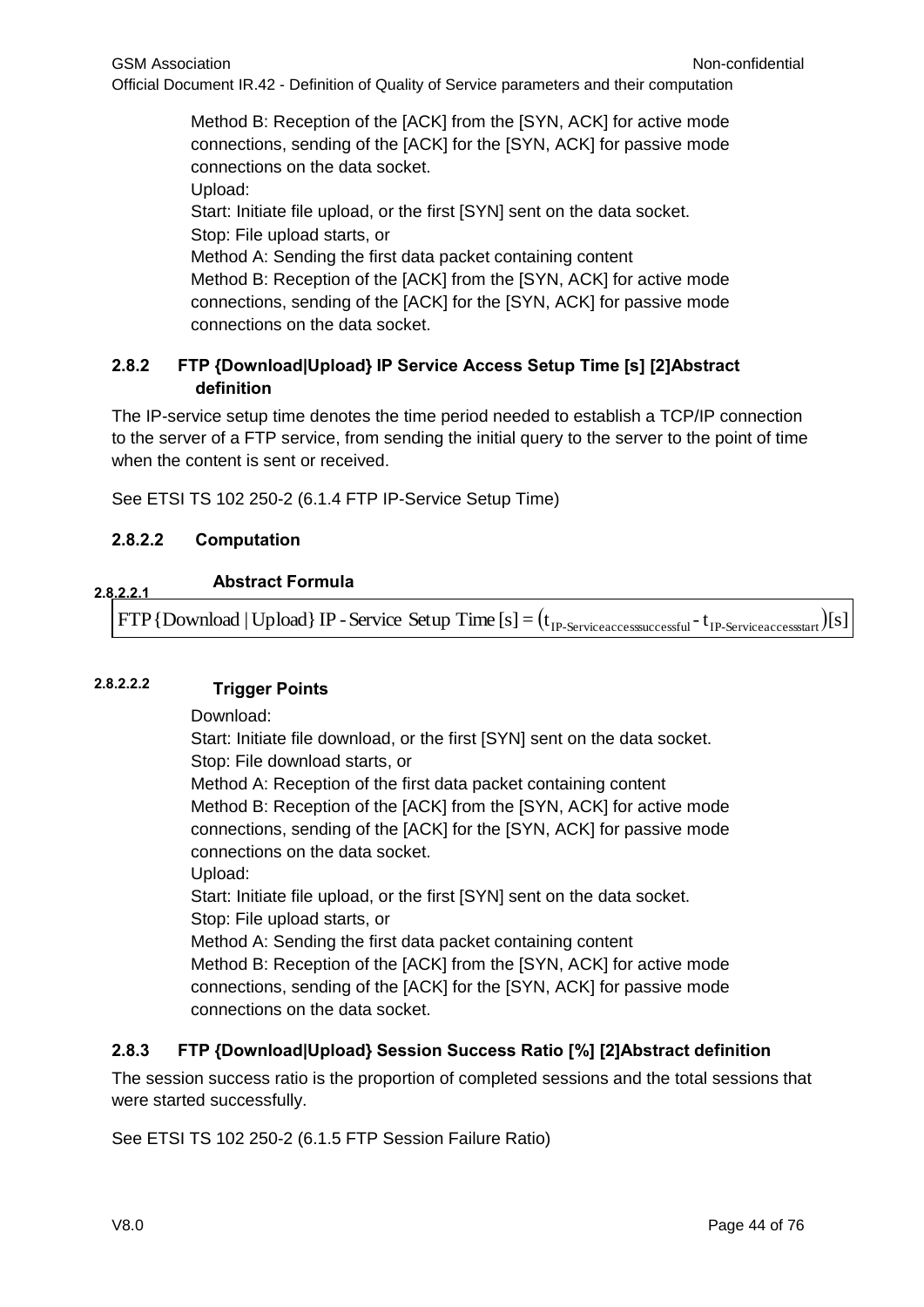# **2.8.3.2 Computation**

# **Abstract Formula**

|     | $\text{[FTP }{}$ [Download   Upload   Session Success Ratio $\lceil \% \rceil =$ | completed sessions<br>$\times100$ |
|-----|----------------------------------------------------------------------------------|-----------------------------------|
|     |                                                                                  |                                   |
| 2.8 |                                                                                  | successfully started sessions     |

### **Trigger Points**

Download:

**2.8.3.2.2** Start: Initiate file download, or the first [SYN] sent on the control socket. Stop: File download successfully completed, or Reception of the last data packet containing content Upload: Start: Initiate file upload, or the first [SYN] sent on the control socket.

Stop: File upload successfully completed, or Reception of the [FIN, ACK] for the last data packet containing content.

# **2.8.4 FTP {Download|Upload} Session Time [s] [2]Abstract definition**

The session time is the time period needed to successfully complete a file transfer session.

See ETSI TS 102 250-2 (6.1.6 FTP Session Failure Ratio)

# **2.8.4.2 Computation**

# **2.8.4.2.1 Abstract Formula**

 $FTP{Download | Upload}$  Session Time  $[s] = (t_{\text{session end}} - t_{\text{session start}})[s]$ 

**2.8.4.2.2**

# **Trigger Points**

Download:

Start: Initiate file download, or the first [SYN] sent on the control socket. Stop: File download successfully completed, or Reception of the last data packet containing content

Upload:

Start: Initiate file upload, or the first [SYN] sent on the control socket.

Stop: File upload successfully completed, or Reception of the [FIN, ACK] for the last data packet containing content.

# **2.8.5 FTP {Download|Upload} Mean Data Rate [kbit/s] [2]Abstract Formula**

After a data link has been successfully established, this parameter describes the average data transfer rate measured over the entire connect time to the service. The data transfer shall be successfully terminated. The prerequisite for this parameter is network and service access.

See ETSI TS 102 250-2 (6.1.7 FTP Mean Data Rate)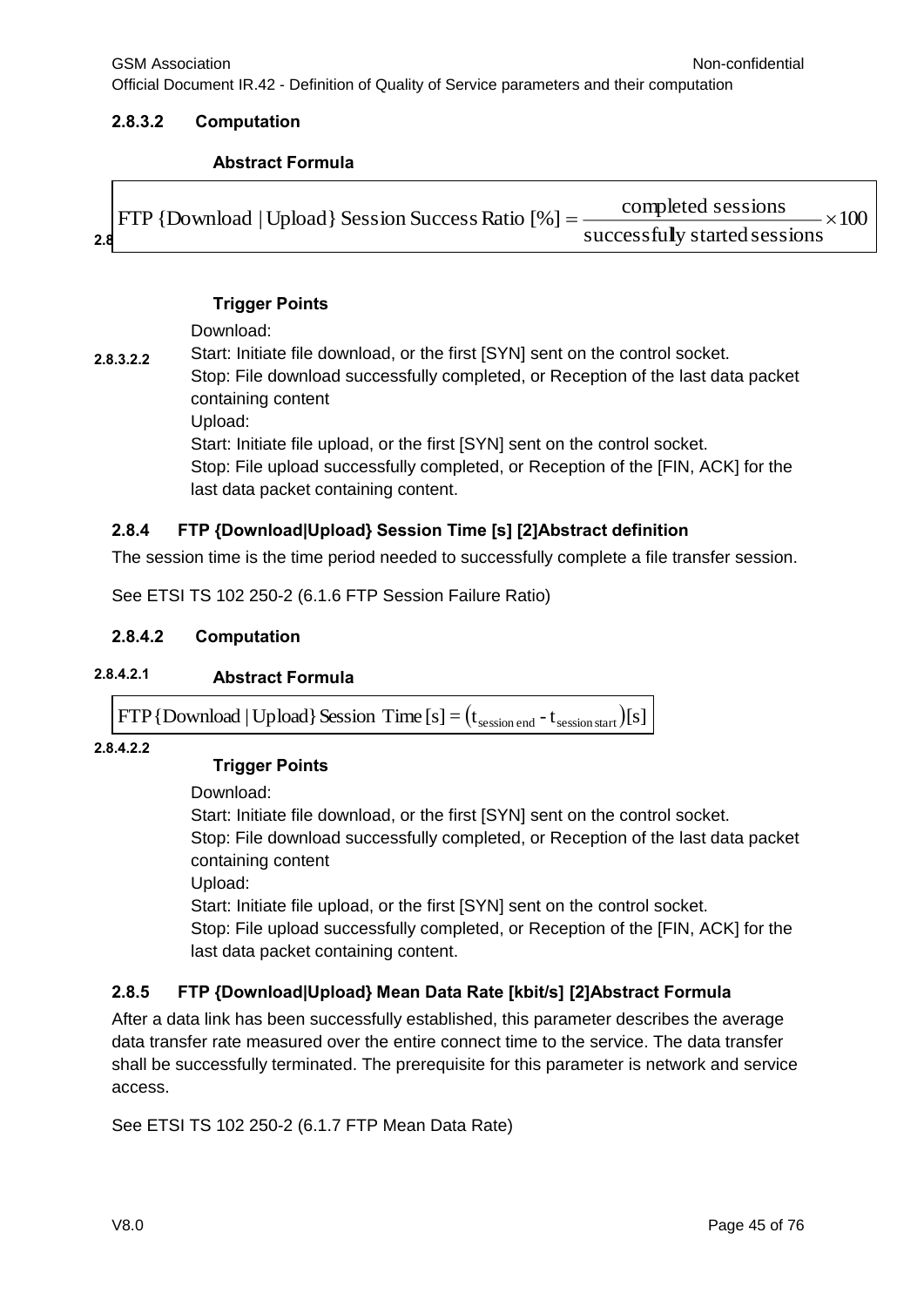# **2.8.5.2 Computation**

# **Abstract Formula**

|     | $\text{[FTP}$ {Download   Upload} Mean Data Rate [kbit/s] = | user data transferred [kbit]                                 |  |
|-----|-------------------------------------------------------------|--------------------------------------------------------------|--|
|     |                                                             | $(t_{data\,transfercomplete} - t_{data\,transferstart})$ [S] |  |
| 2.8 |                                                             |                                                              |  |

# **Trigger Points**

The average throughput is measured from opening the data connection to the end of the successful transfer of the content (file).

**2.8.5.2.2** Download:

Start: File download starts, or

Method A: Reception of the first data packet containing content Method B: Reception of the [ACK] from the [SYN, ACK] for active mode connections, sending of the [ACK] for the [SYN, ACK] for passive mode connections on the data socket

Stop: File download successfully completed, or Reception of the last data packet containing content.

Upload:

Start: Fie upload starts, or

Method A: Sending of the first data packet containing content

Method B: Reception of the [ACK] from the [SYN, ACK] for active mode connections, sending of the [ACK] for the [SYN, ACK] for passive mode connections on the data socket.

Stop: File upload successfully completed, or Reception of the [FIN, ACK] for the last data packet containing content.

# **2.8.6 FTP {Download|Upload} Data Transfer Success Ratio [%] [2]Abstract definition**

The data transfer success ratio is the proportion of completed data transfers and data transfers that were started successfully.

See ETSI TS 102 250-2 (6.1.8 FTP Data Transfer Cut-off Ratio)

#### **2.8.6.2 Computation 2.8.6.2.1**

# **Abstract Formula**

FTP {Download | Upload} Data Transfer Success Ratio [%] =  
\n**2.8.6.2.2** 
$$
\frac{\text{completed data transfers}}{\text{successfully started data transfers}} \times 100
$$

# **Trigger Points**

Download: Start: File download starts, or Method A: Reception of the first data packet containing content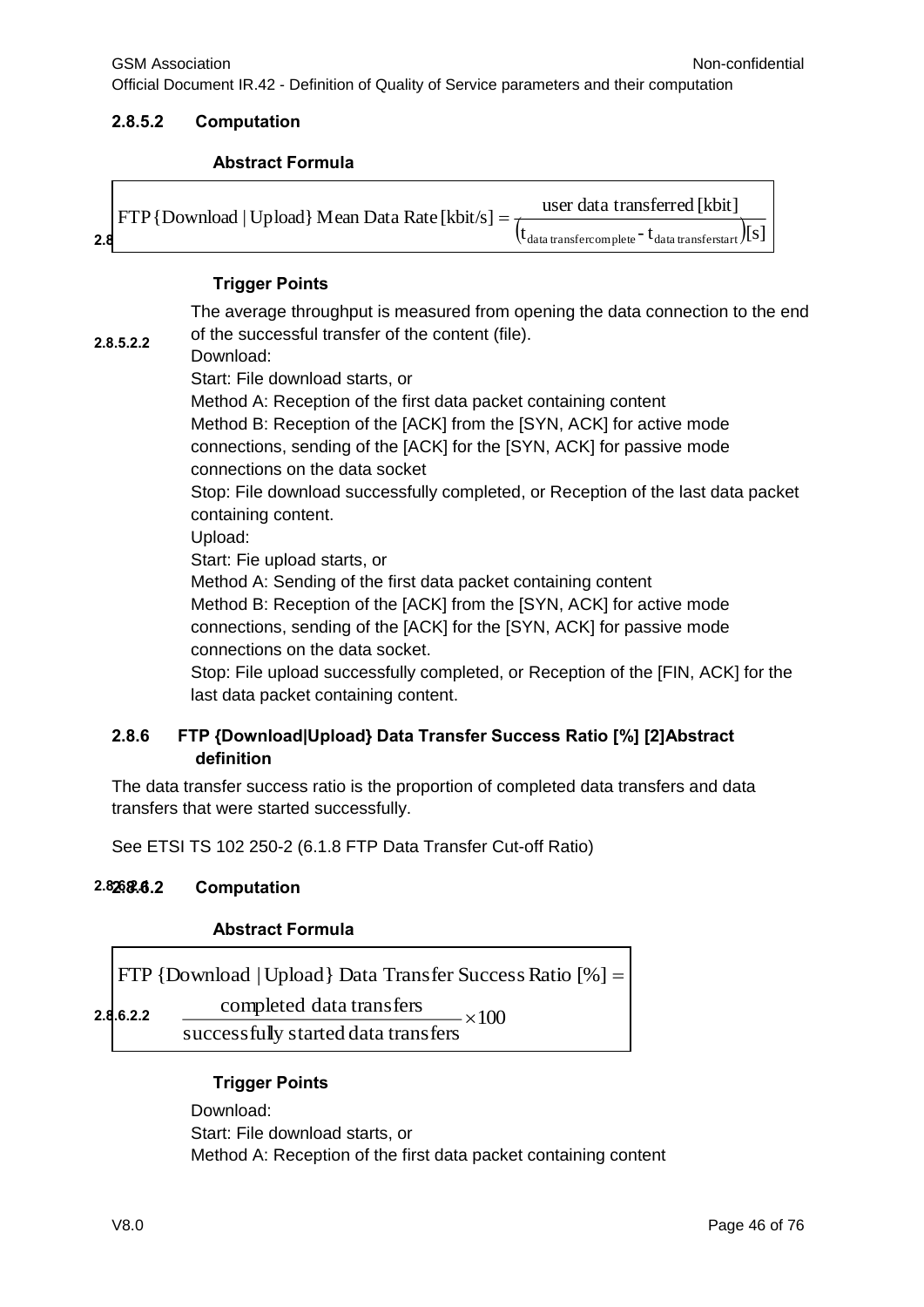Method B: Reception of the [ACK] from the [SYN, ACK] for active mode connections, sending of the [ACK] for the [SYN, ACK] for passive mode connections on the data socket.

Stop: File download successfully completed, or Reception of the last data packet containing content

Upload:

Start: File upload starts, or

Method A: Sending of the first data packet containing content Method B: Reception of the [ACK] from the [SYN, ACK] for active mode connections, sending of the [ACK] for the [SYN, ACK] for passive mode connections on the data socket.

Stop: File upload successfully completed, or Reception of the [FIN, ACK] for the last data packet containing content.

# **2.8.7 FTP {Download|Upload} Data CapacityAbstract definition**

FTP {Download|Upload} denotes the maximum FTP download or upload Bandwidth of data capacity.

# **2.8.7.2 Computation**

# **Abstract Formula 2.8.7.2.1**

 $=\sum^{n}$ *DataRateOfEachTCPconnection* 1 FTP {Download | Upload} Bandwidth [mbit/s]

# **2.8.7.2.2**

# **Trigger points**

Start: multiple TCP/IP connections are established and download (or upload) one or multiple FTP files from (or to) one or multiple different FTP servers in parallel.

2.8Stop: if all FTP files are downloaded (or uploaded) or a fixed time duration is reached.

# **Remarks**

The test purpose is to measure the available download or upload Bandwidth of the network in case of PS data roaming. The FTP data contents and the establish time of the multiple **2.9** TCP/IP connections are irrelevant.

# **WEB Browsing (HTTP / HTTPS) QoS Parameters**

Preconditions: PS attached and the respective PDP context / default EPS bearer context activated.

The KPIs defined in this section are generic and are applicable to HTTP or HTTPS.

Assumption: a single TCP/IP connection.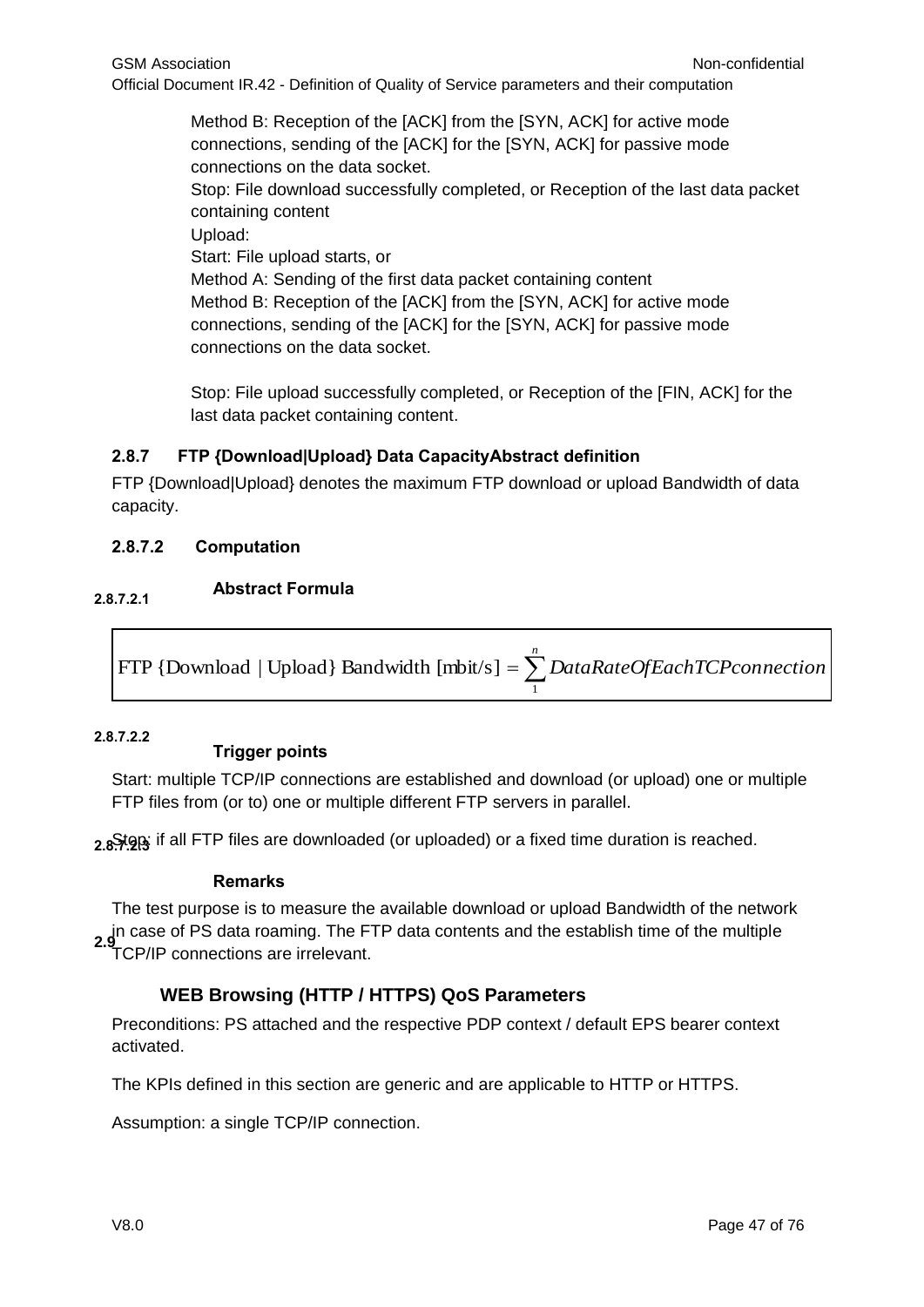#### **2.9.1 HTTP IP-Service Access Success Ratio [%] [2]**

#### **2.9.1.1 Abstract definition**

The IP-service access ratio denotes the probability that a subscriber can establish a TCP/IP connection to the server of the HTTP service successfully.

See ETSI TS 102 250-2 (6.8.3 HTTP IP-Service Access Failure Ratio)

#### **2.9.1.2 Computation**

#### **Abstract Formula**

**2.9** HTTP IP - Service AccessSuccess Ratio [%] =

successfulattempts to establish an IP connection to the server  $\times 100$ 

all attempts to establish an IP connection to the server

#### **Trigger points**

**2.9.1.2.2** Start: enter the URL and hit "Return" or First [SYN] sent. Stop: Web page download starts, or Method A: Reception of the first data packet containing content. Method B: Sending of the first GET command.

#### **2.9.2 HTTP IP-Service Setup Time [s] [2]Abstract definition**

The IP-service setup time is the time period needed to establish a TCP/IP connection to the server of a HTTP service, from sending the initial query to the server to the point of time when the content is received.

See ETSI TS 102 250-2 (6.8.4 HTTP IP-Service Access Time)

#### **2.9.2.2 Computation**

# **2.9.2.2.1**

#### **Abstract Formula**

**2.9.**  $\frac{HTT}{2.2.2}$ **P IP - Service Setup Time** [s] =  $(t_{IP-Serviceaccessucceed} - t_{IP-Serviceaccessstart})$ [s]

#### **Trigger points**

Start: enter the URL and hit "Return" or First [SYN] sent. Stop: Web page download starts, or Method A: Reception of the first data packet containing content. Method B: Sending of the first GET command.

#### **2.9.3 HTTP Session Success Ratio [%] [2]Abstract definition**

The completed session ratio is the proportion of completed sessions and sessions that were started successfully.

See ETSI TS 102 250-2 (6.8.5 HTTP Session Success Failure Ratio)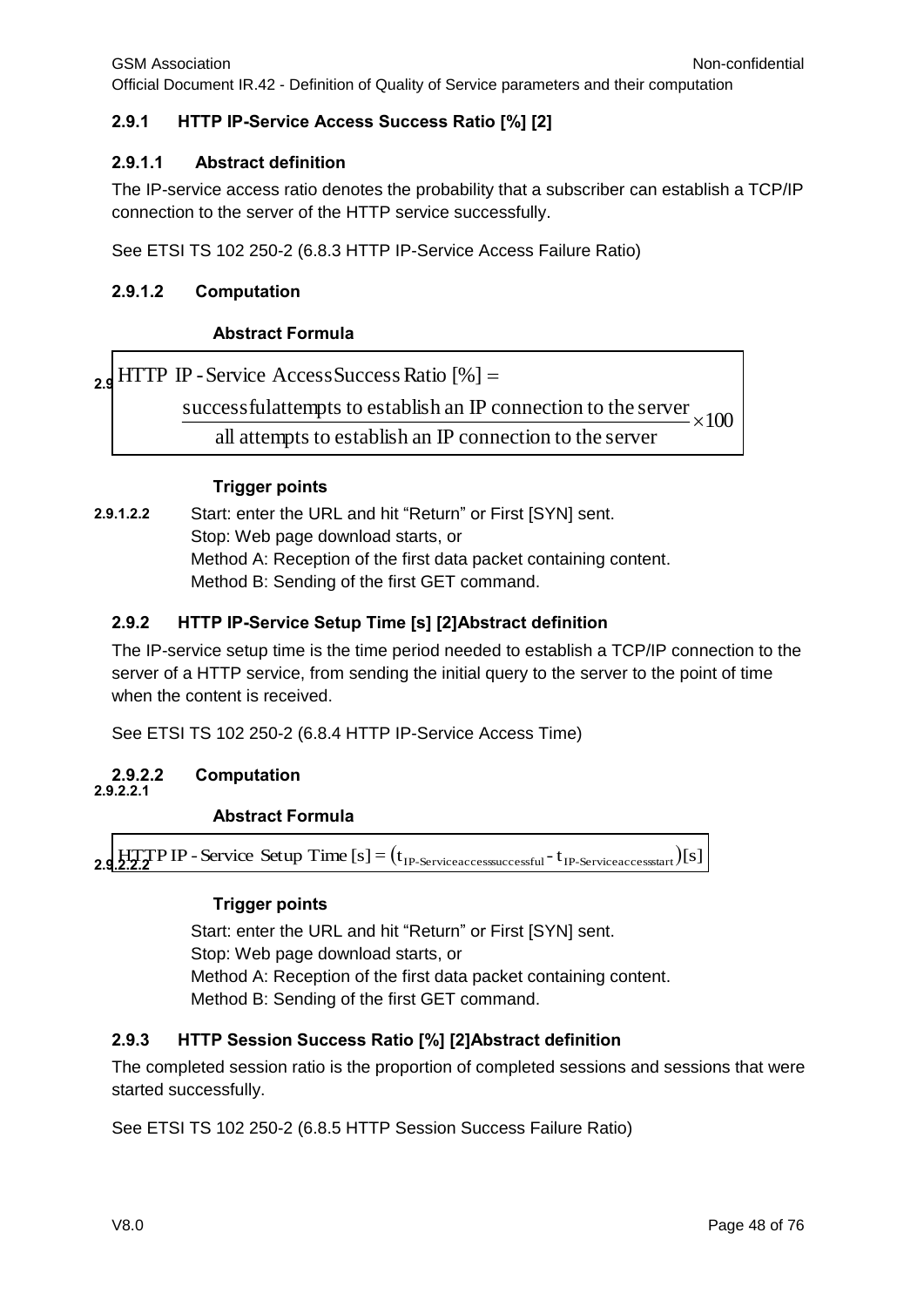## **2.9.3.2 Computation**

### **Abstract Formula**

|     | $HTTP$ Session Success Ratio $[%] =$ | completed sessions<br>$\times$ 100. |
|-----|--------------------------------------|-------------------------------------|
| 2.9 |                                      | successfully started sessions       |

## **Trigger points**

Start: enter the URL and hit "Return" or first [SYN] sent.

**2.9.3.2.2** Stop: The complete Web page appears in the browser window, or Reception of the last data packet containing content.

# **2.9.4 HTTP Session Time [s] [2]Abstract definition**

The session time is the time period needed to successfully complete a HTTP session.

See ETSI TS 102 250-2 (6.8.6 HTTP Session Time)

# **2.9.4.2 Computation**

**2.9.4.2.1**

# **Abstract Formula**

HTTP Session Time  $[s] = (t_{\text{session end}} - t_{\text{session start}})[s]$ 

### **2.9.4.2.2 Trigger points**

Start: enter the URL and hit "Return" or first [SYN] sent. Stop: The complete Web page appears in the browser window, or Reception of the last data packet containing content

# **2.9.5 HTTP Mean Data Rate [kbit/s] [2]Abstract definition**

After a data link has been successfully established, this parameter describes the average data transfer rate measured over the entire connect time to the service. The data transfer shall be successfully terminated. The prerequisite for this parameter is network and service access.

See ETSI TS 102 250-2 (6.8.7 HTTP Mean Data Rate)

#### **2.9.5.2 Computation 2.9.5.2.1**

# **Abstract Formula**



# **Trigger points**

Start: Web page download starts or First [SYN] sent, or Method A: Reception of the first data packet containing content. Method B: Sending of the first GET command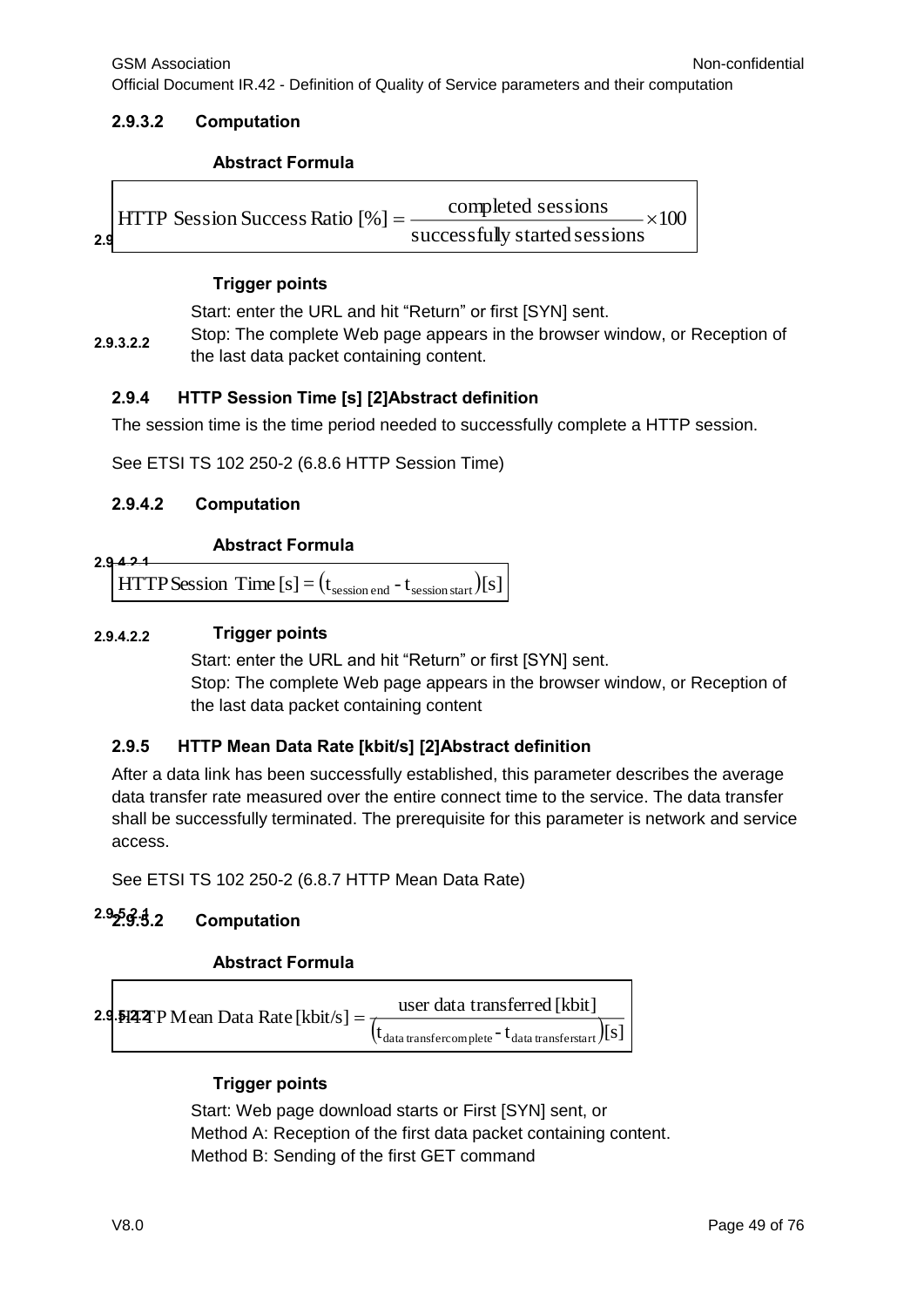Stop: Web page download successfully completed, or reception of the last data packet containing content

# **2.9.6 HTTP Data Transfer Success Ratio [%] [2]Abstract definition**

The data transfer success ratio is the proportion of completed data transfers and data transfers that were started successfully.

See ETSI TS 102 250-2 (6.8.8 HTTP Data Transfer Cut-off Ratio)

# **2.9.6.2 Computation**

# **Abstract Formula**

<sup>2.9</sup> HTTP Data Transfer Success Ratio  $[\%] = \frac{\text{completed data transfers}}{2.5} \times$ - $\times 100$ successfully started data transfers

### **Trigger points**

**2.9.6.2.2** Start: Web page download starts or First [SYN] sent, or Stop: Web page download successfully completed, or reception of the last data packet containing content.

# **2.9.7 HTTP Content Compression Ratio [%] [2]Abstract definition**

The HTTP content compression ratio denotes the compression level of the received data accessible by the user agent in relation to the data sent by the origin server by using HTTP. It takes into account the overall effects of loss and lossless compression and non-reversible modifications of the original stored content during transmission.

See ETSI TS 102 250-2 (6.8.9 HTTP Content Compression Ratio)

#### **2.9.7.2 Computation 2.9.7.2.1**

# **Abstract Formula**

| <b>HTTP</b> Content Compression Ratio $[\%] = \left(1 - \frac{\text{received HTTP content size}}{1 + \text{OPT}}\right) \times 100$ |  |                        |  |
|-------------------------------------------------------------------------------------------------------------------------------------|--|------------------------|--|
| 2.9.7.2.2                                                                                                                           |  | sent HTTP content size |  |

# **Trigger points**

Start: Web page download starts or First [SYN] sent, or Method A: Reception of the first data packet containing content. Method B: Sending of the first GET command Stop: Web page download successfully completed, or reception of the last data packet containing content. **2.9.7.2.3**

#### **Remarks**

Regarding the download of images the HTTP content compression ratio gives no indication on the quality of the compressed images as perceived by the user. The explanations on the influence of performance enhancement proxies should be taken into account. The current definition is applied to transferring HTTP content that consists of multiple objects (e.g. a web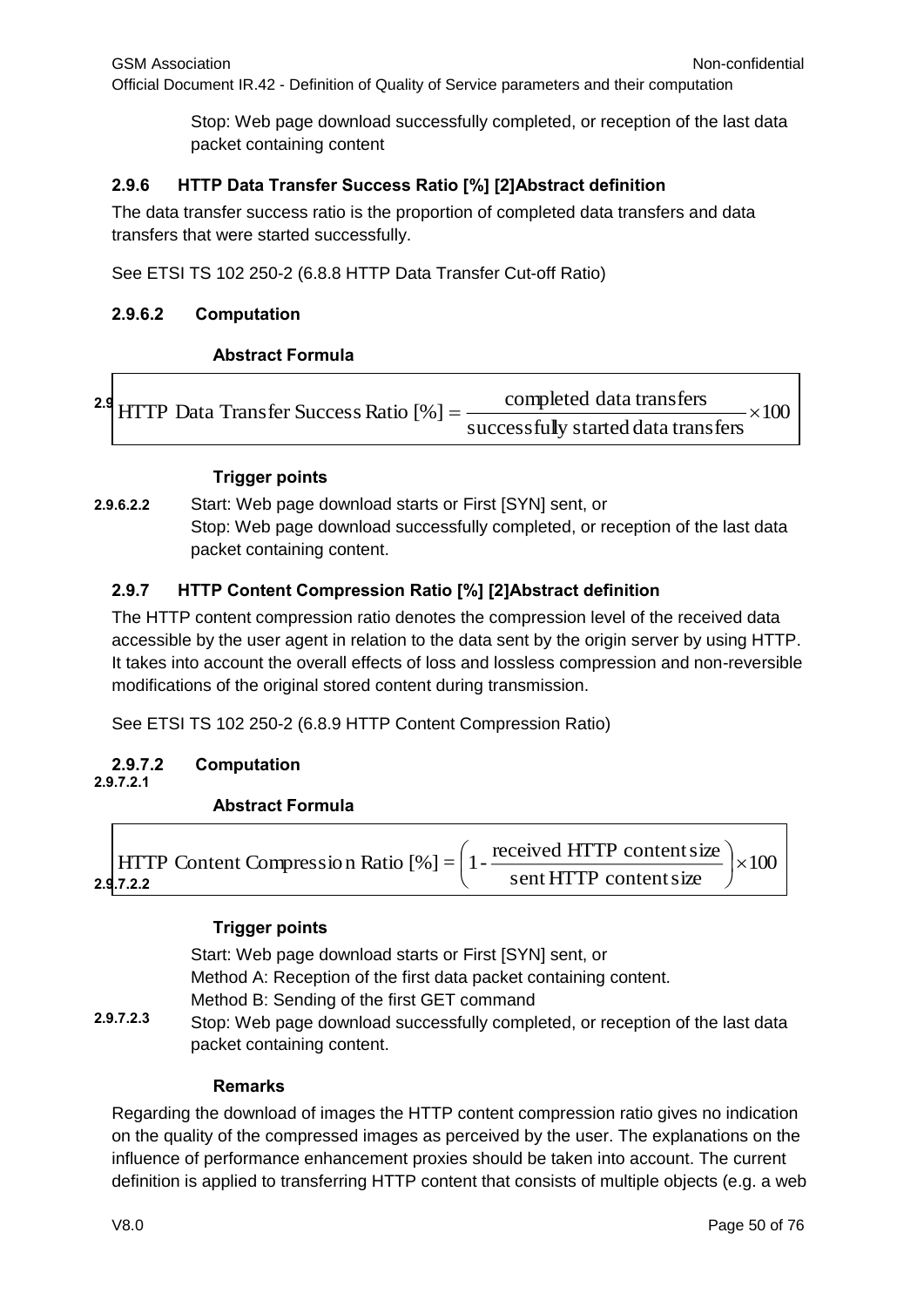page) or content that consists of a single object. The "sent HTTP content" is an external input parameter for the calculation. It may be a constant (e.g. reference web page) or it may be measured directly at the HTTP server during the test execution, in a different network.

# **2.9.8 HTTP {Download|Upload} Data CapacityAbstract definition**

HTTP {Download|Upload} denotes the maximum HTTP download or upload Bandwidth of data capacity.

# **2.9.8.2 Computation**

# **Abstract Formula**

#### **2.9.8.2.1**

 *n DataRateOfEachTCPconnection* 1 HTTP {Download | Upload} Bandwidth [mbit/s]

# **Trigger points**

**2.9.8.2.2** Start: multiple TCP/IP connections are established and download (or upload) one or multiple HTTP files from (or to) one or multiple different HTTP servers in parallel.

Stop: if all HTTP files are downloaded (or uploaded) or a fixed duration is reached.

# **2.9.8.2.3 Remarks**

The test purpose is to measure the available download or upload Bandwidth of the network in case of PS data roaming. The HTTP data contents and the establish time of the multiple TCP/IP connections are irrelevant.

#### **2.10**

# **PING QoS Parameters**

# **2.10.1 PING Packet Loss Ratio**

# **2.10.1.1 Abstract definition**

PING packet Loss ratio is the proportion of dropped PING packets vs. the total PING packets sent.

See also the section: Service integrity - Packet Loss

#### **2.10.1.2 Computation 2.10.1.2.1**

# **Abstract Formula**

2.194%<sup>2</sup> packet Loss Ratio [%] = 
$$
(1 - \frac{SuccessfulPING packets received}{Total number of PING packets sent}) \times 100
$$

# **Trigger Points**

Start: ICMP echo request sent,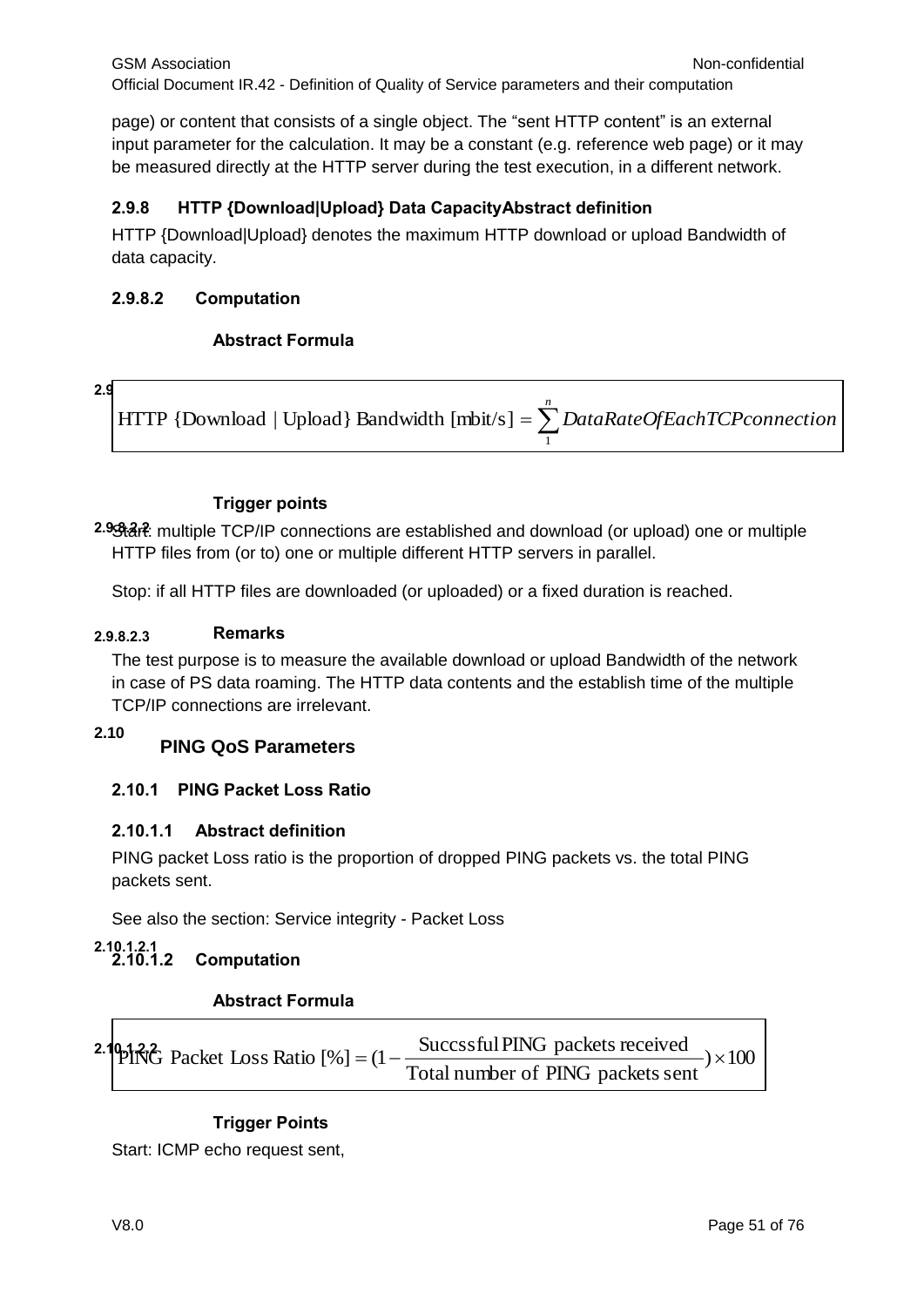Stop: ICMP echo reply received.

# **Remarks**

An optional parameter is the number of PING packets sent.

#### **2.10.1.2.3 2.10.2 PING Round Trip Time [ms] [2]Abstract definition**

The round trip time is the time required for a packet to travel from a source to a destination and back. It is used to measure the delay on a network at a given time. For this measurement the IP connection must already be established.

See ETSI TS 102 250-2 (6.3.1 PING roundtrip time)

# **2.10.2.2 Computation**

# **Abstract Formula**

**2.1** Ping Round Trip Time  $[ms] = (t_{packet received} - t_{packet sent})[ms]$ 

# **Trigger Points**

**2.10.2.2.2** Start: ICMP echo request sent,

Stop: ICMP echo reply received by the sender.

# **2.10.2.2.3 Remarks**

The size of the PING data packet is an optional parameter which will impact on the result of the measurement.

# **3 QoS Parameters for Interconnection**

The QoS parameters (KPIs) specified in this section are mainly used for TDM Interconnection between a Mobile Operator and an International Carrier for International Transit Voice.

# **3.1 ASR = (Answer Seizure Ratio)**

ITU E.425 [14] ASR represents the relationship between the number of seizures that result in an answer signal and the total number of seizures.

ASR is measured by the mobile operator on outgoing traffic on their gateway switch.

# **3.2 ABR = (Answer BID Ratio)**

ITU E.425 [14] ABR represents the relationship between the number of bids that result in an answer signal and the total number of bids.

ABR is to be measured by the carrier on incoming traffic on their gateway switch.

# **3.3 CLI = (Calling Line Identification)**

Calling Line Identification, also known as "A number" is basic information contained in the signalling system that identifies the calling party.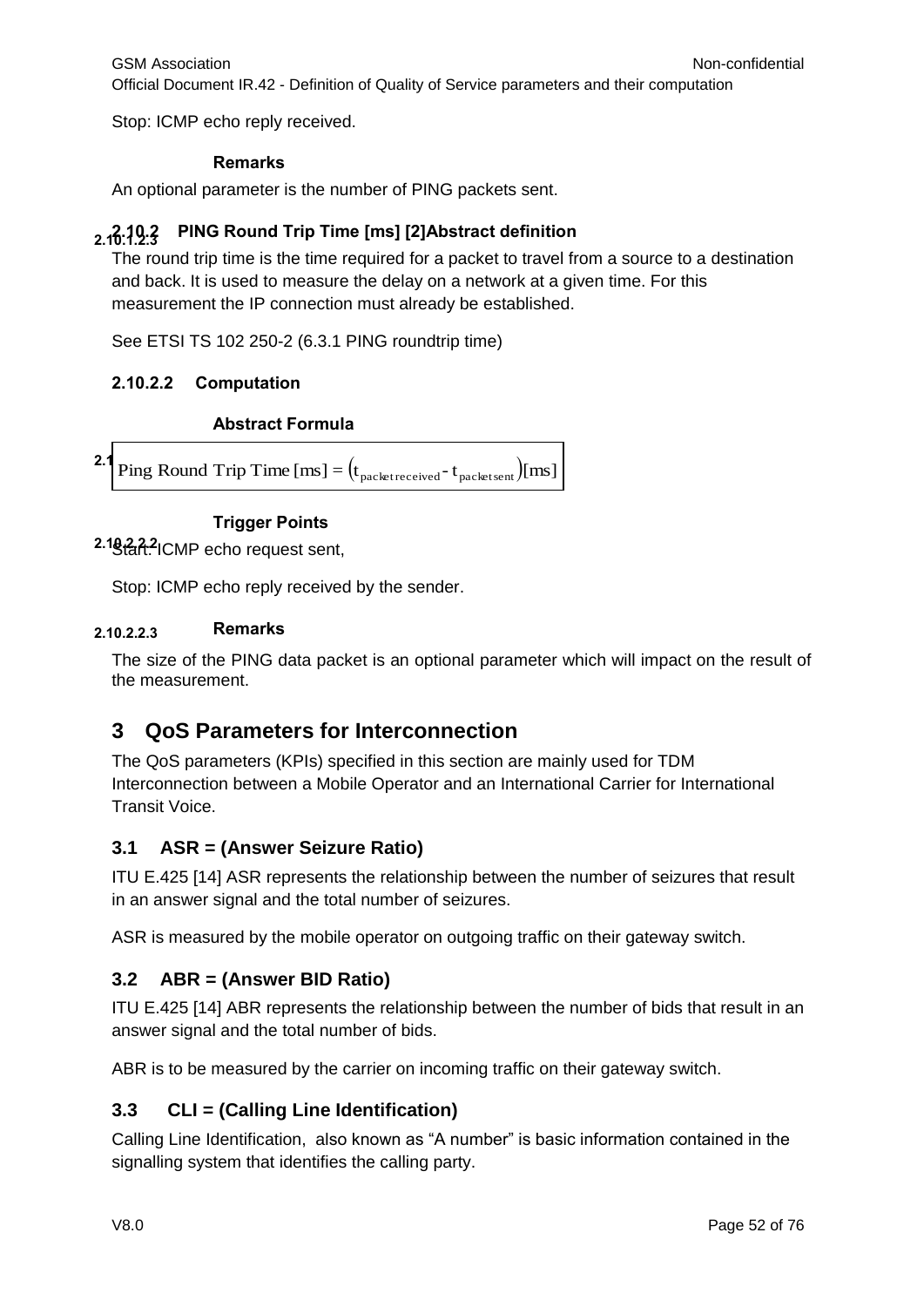CLIP – CLI Presentation provides for the calling user number to be displayed to the called user.

CLIR – CLI Restriction provides a means for the calling user to restrict presentation of its MSISDN to the called user.

A more detailed definition is referred to in section 2.3.11.

# **3.4 NER = (Network Efficiency Ratio)**

ITU E.425 [14] NER expresses the relationship between the number of seizures and the sum of the seizures resulting in an answer signal OR busy signal OR no answer. It excludes the effects of customer behaviour and terminal behaviour. It represents the ability of the network to deliver calls to the far end terminal.

A more detailed definition is referred to in sections 2.3.1 and 2.3.2.

# **3.5 PGAD = (Post Gateway Delay)**

ITU E.437 [4] PGAD is the time interval between the seizure of the international circuit and the receipt of the answer supervision.

# **3.6 PDD = (Post Dial Delay)**

ITU E.431 [13] PDD is the time interval between dialling completion and the call connection (ringing tone).

A more detailed definition is provided in sections 2.3.3 and 2.3.4.

# **3.7 ALOC = (Average Length of Conversation)**

ITU E.437 [4] ALOC measures the average duration of calls. A statistically significant difference in ALOC to the same destination on different routes may be investigated.

A more detailed definition is referred to in section 2.3.10.

# **3.8 Speech Quality on Sample Basis.**

Reference: ITU-T Recommendation P.862 [21] in conjunction with ITU-T Recommendation P.862.1 [29].

A more detailed definition is referred to in the section 2.3.12.

# **4 VoLTE / ViLTE Quality Parameters**

This section contains VoLTE [31] and ViLTE [32] quality KPIs for interconnect and roaming [18] [30] [33]. The quality parameters (KPIs) are divided into seven groups:

- Accessibility (IMS Registration quality)
- Voice / video service integrity and retainability
- SRVCC (PS-CS) quality
- EPS bearer quality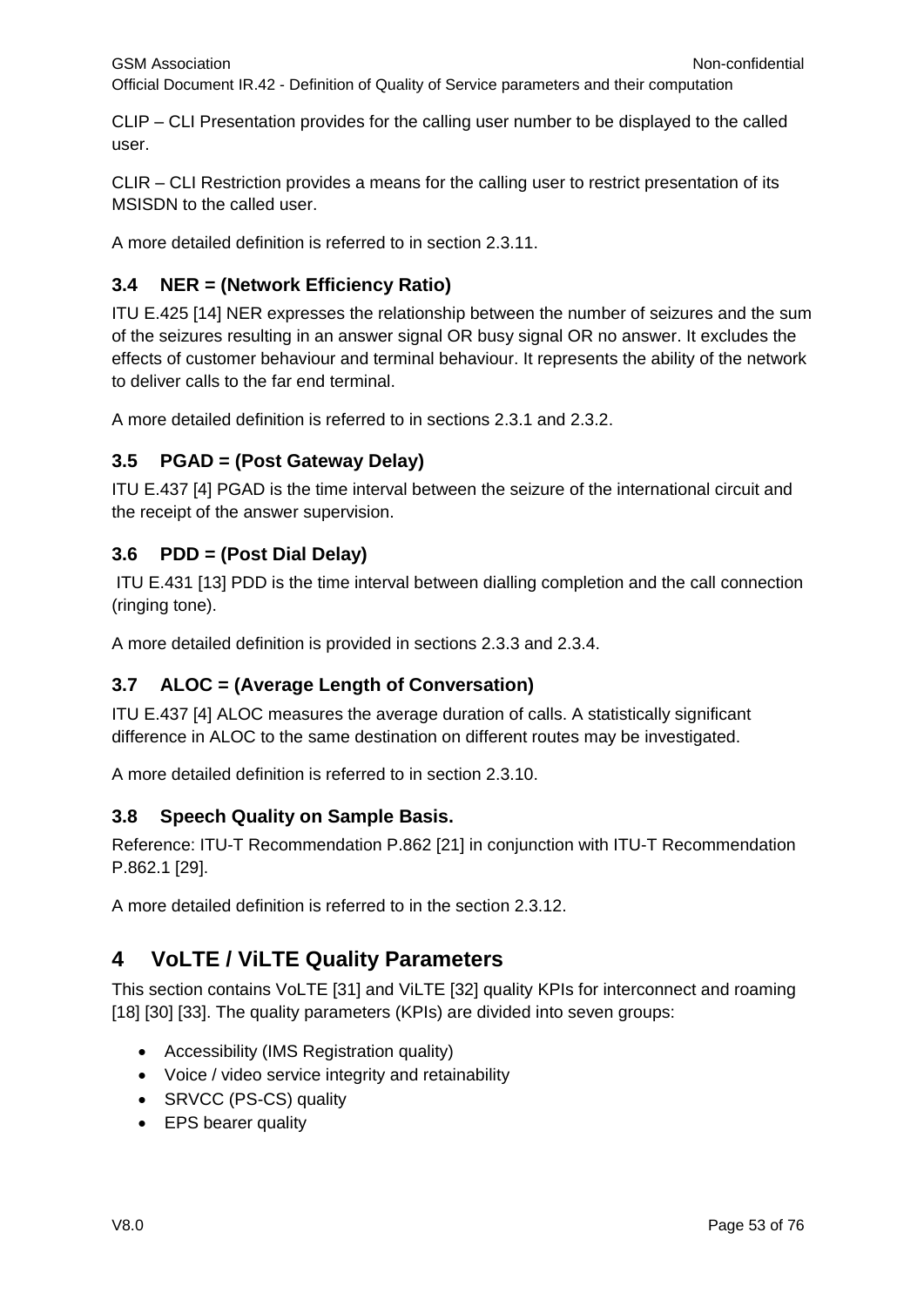- Media transport quality
- $\bullet$  Diameter quality<sup>10</sup>

The first three groups contribute to the service quality over LTE. The last three groups characterize the quality of networks / transport.

# **VoLTE / ViLTE Service Quality Parameters**

**4.1** mobility and preservation. VoLTE / ViLTE service QoS parameters (KPIs) contains the service accessibility, integrity

# **4.1.1 VoLTE / ViLTE Accessibility Parameters**

# **4.1.1.1 IMS Registration Success Ratio**

The SIP Registration procedure in IR.92 [31] and IR.94 [32] shall be followed. See also 5.3.2 of ETSI TR 103 219 [34].

# **Abstract definition**

4.1This parameter denotes the probability that UE successfully registers to IMS.

100 all IMS Registration attempts successfulIMS Registration attempts IMS Registration SuccessRatio [%] =  $\frac{\sum \text{successram is regulation at terms}}{\sum \text{ all IMS Region at terms}} \times$  $\sum$ 

# **4.1.1.2 IMS Registration Time**

The SIP Registration procedure in IR.92 [31] and IR.94 [32] shall be followed. See ETSI TR 103 219 [34] section 5.3.3.

**4.1.1.2.1**

# **Abstract formula**

IMS Registration Time  $[s] = (t_{\text{Networkconfirm sIMS registration}} - t_{\text{UE requestsIMS Regression}})$ 

#### **4.1.1.3 IMS Third-party Registration Success Ratio 4.1.1.3.1**

# **Abstract definition**

This parameter denotes the probability for the  $3<sup>rd</sup>$ -party IMS registrations to be successfully performed.

 $\times 100$ all IMS3rd- partyRegistration attempts successfulIMS3rd-party Registrationattempts IMS 3rd - party registration successratio  $[\%]=\frac{\sqrt{3}}{\sqrt{3}}$  all IMS 3rd - party Registration attempts  $\times$  $\sum$ 

 $\overline{1}$  $10$  The Diameter KPIs, denoting the quality of PCC and DRA quality, are not applied to e2e testing.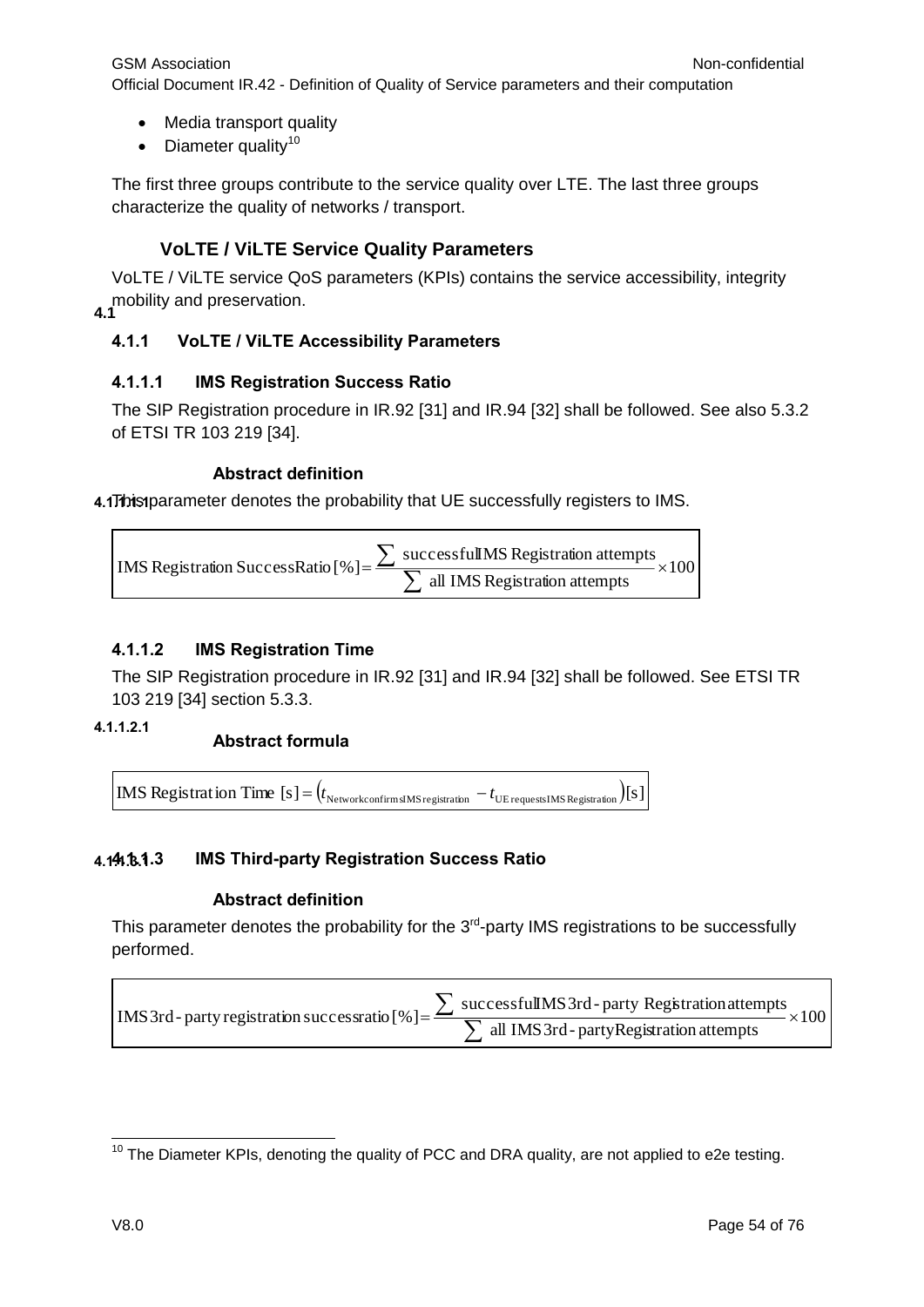#### **4.1.2 VoLTE / ViLTE Service Quality Parameters**

The entire quality parameters in this section characterize the QoS aspect of the VoLTE / ViLTE service integrity.

For the simplification of the technical description in a roaming scenario, H-party denotes a party at HPMN, R-party denotes a Roaming party at the VPMN. In an interconnect scenario, A-party denotes a party at HPMN A and B-party denotes a party at HPMN B where PMN A and PMN B are interconnected.

For a valid KPI test, the following preconditions need to be met [34]:

- Default QCI5 EPS bearer context for the IMS well-known APN shall be established and the EPS ATTACH message shall contain "IMS PS Voice" in the voice domain preference list.
- IMS shall be present.
- LTE coverage shall be present.
- IMS registration shall be successfully accomplished.

### **4.1.2.1 VoLTE / ViLTE service access success ratio – NER MO (%)**

#### **Abstract definition 4.1.2.1.1**

The KPI denotes the probability for the end-user to access the VoLTE / ViLTE service and initiate a voice or video call. See also 2.3.1.1.

#### **4.1.2.1.2 Abstract formula**



Trigger points from an end user's viewpoint, see 2.3.1.2..

Technical description

Start test: SIP "INVITE" sent by the R- / A-party.

Successfully stop test: "180 Ringing" is received by the R- / A-party.

Unsuccessfully stop test: either the R- / A-party receives a 4xx error message as response to the "INVITE", or timeout.

#### **4.1.2.2 VoLTE / ViLTE service access success ratio – NER MT (%) 4.1.2.2.1**

#### **Abstract definition**

The KPI denotes the probability that the end-user can access the VoLTE / ViLTE service and receive a VoLTE / ViLTE call. See also 2.3.2.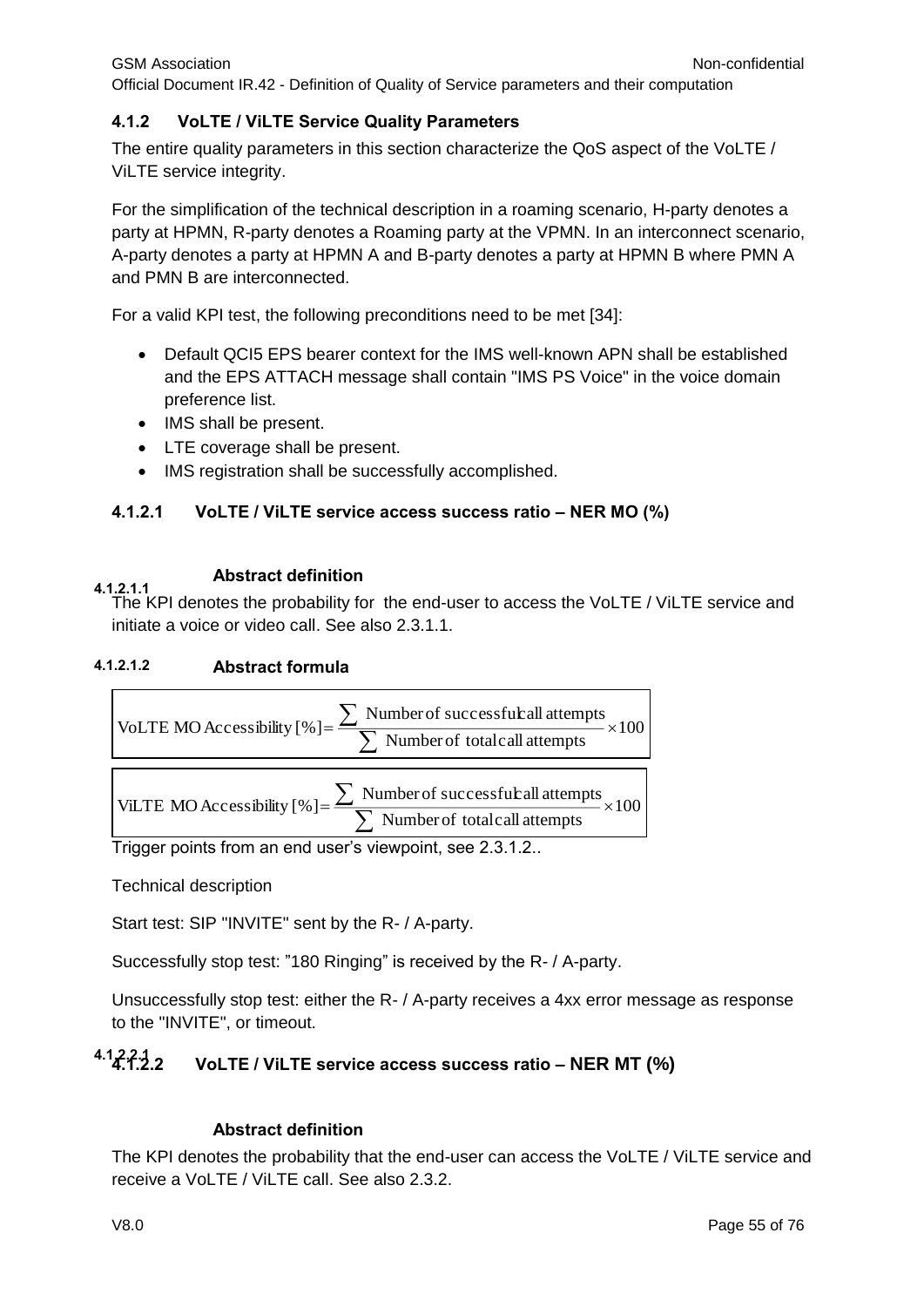**Abstract formula**



Trigger points from an end user's viewpoint, see also 2.3.2.1.

Test start: Beginning of a call attempt of H-party / B-party, SIP "INVITE" received by the R-Party / A-party.

Successfully Test stop : "180 Ringing" is sent by the R-party / A-party and "180 Ringing" is received by H-party / B-party.

Unsuccessfully test stop : either the H-/ B-party receives a 4xx error message as response to the "INVITE", or timeout.

# **4.1.2.3 VoLTE / ViLTE session setup time – PDD-MO (s)**

### **Abstract definition**

**4.1.2.3.1** Time needed to setup an MO VoLTE / ViLTE call. See also 2.3.3.1.

Note: The KPI VoLTE / ViLTE session setup in this definition is referred to a complete VoLTE / ViLTE session establishment, therefore is not applied to SRVCC when voice session is handed over legacy technologies during the voice session setup.

**4.1.2.3.2**

# **Abstract formula**

 $V$ oLTE  $MO$  Session Setup Time  $[s] = (t_{\text{Calling party receivesnotification}} - t_{\text{Calling party initiates callsession}})$ 



Test start: R- / A- party initiates VoLTE session and sends SIP "INVITE"

Successful test stop : SIP: "200 OK (INVITE)" sent by H- / B-party and SIP: "200 OK (INVITE)" received by R- / A-party [34]. In manual test, the time for the user accepting the incoming call is excluded in the calculation.

Unsuccessful Test stop : R- / A-party receives a 4XX error message - the session set-up is 4.1220, a pre-determined tries and the ceive any notification within a pre-determined time.

# **4.1.2.4 VoLTE / ViLTE session setup time – PDD-MT (s)**

# **Abstract definition**

Time needed to setup an MT VoLTE / ViLTE call. See also 2.3.4.1.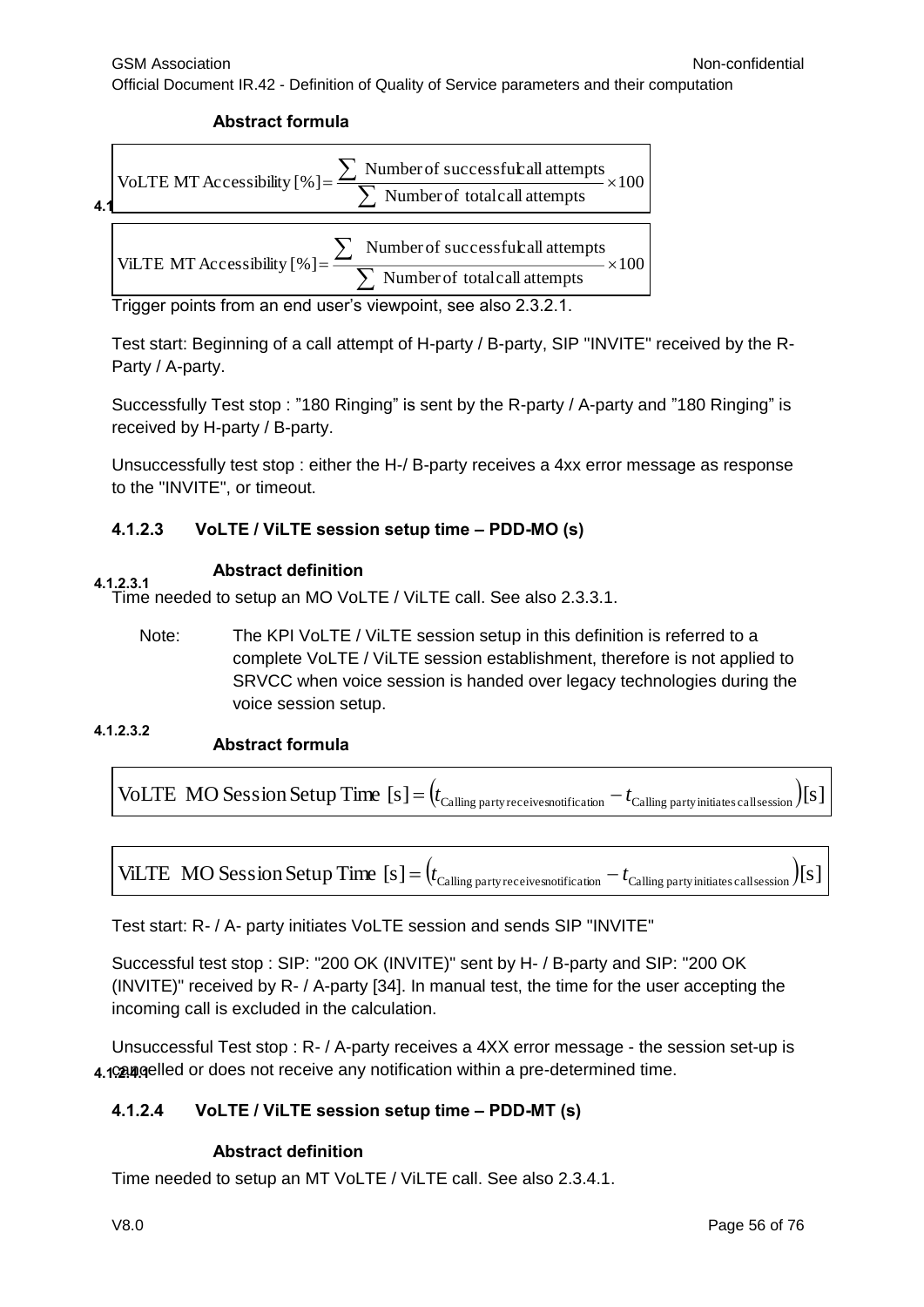Note: The KPI VoLTE / ViLTE session setup in this definition is referred to a complete VoLTE session establishment, therefore is not applied to SRVCC when voice session is handed over legacy technologies during the voice session setup.

# **Abstract formula**

**4.1.**<br>**4.1. 1.1. 1.1. 1.1. 1.1. 1.1. 1.1. 1.1. 1.1. 1.1. 1.1. 1.1. 1.1. 1.1. 1.1. 1.1. 1.1. 1.1. 1.1. 1.1. 1.1. 1.1. 1.1. 1.1. 1.1. 1.1. 1.1. 1.1. 1.1. 1.1. 1.1** 

ViLTE MT Session Setup Time  $[s] = (t_{\text{Calling party receivesnotification}} - t_{\text{Calling party initiates call session}})[s]$ 

Test start: H- / B-party initiates VoLTE / ViLTE session and sends SIP "INVITE" .

Successful test stop : SIP: "200 OK (INVITE)" sent by R- / A-party and "200 OK (INVITE)" received by H- / B-party [34]. In manual test, the time for the user accepting the incoming call is excluded in the calculation.

Unsuccessful test stop : H- / B-party receives a 4XX error message - the session set-up is cancelled or does not receive any notification within a pre-determined time.

# **4.1.2.5 VoLTE / ViLTE session setup success ratio – CSSR-MO (%)**

### **4.1.2.5.1 Abstract definition**

VoLTE / ViLTE session setup success ratio denotes the probability that a successful MO VoLTE / ViLTE call attempt results in a successfully established MO VoLTE / ViLTE call. See also 3.2.5.

**4.1.2.5.2**

# **Abstract formula**

| $\frac{1}{2}$ successful<br>MOVoLTE calls                                                        |
|--------------------------------------------------------------------------------------------------|
| . oLTE MOsessionsetup ratio [%] = $\frac{2}{\sum_{\text{all successfulMO VolITE call attempts}}$ |

VILTE MO sessionsetupratio [% ]=
$$
\frac{\sum \text{successfulMO VolITE calls}}{\sum \text{all successfulMO VolITE call attempts}} \times 100
$$

Test start: R- / A-party initiates VoLTE / ViLTE session and sends SIP "INVITE"

Successful test stop : SIP "200 OK (INVITE)" sent by H- / B-party and SIP "200 OK (INVITE)" received by R- / A-party [34]. In manual test, the time for the user accepting the incoming call is excluded in the calculation.

Unsuccessful test stop : R- / A-party receives a 4XX error message - the session set-up is cancelled or does not receive any notification within a pre-determined time. Any intentional call terminations at R- / A-party or H- / B-party are excluded.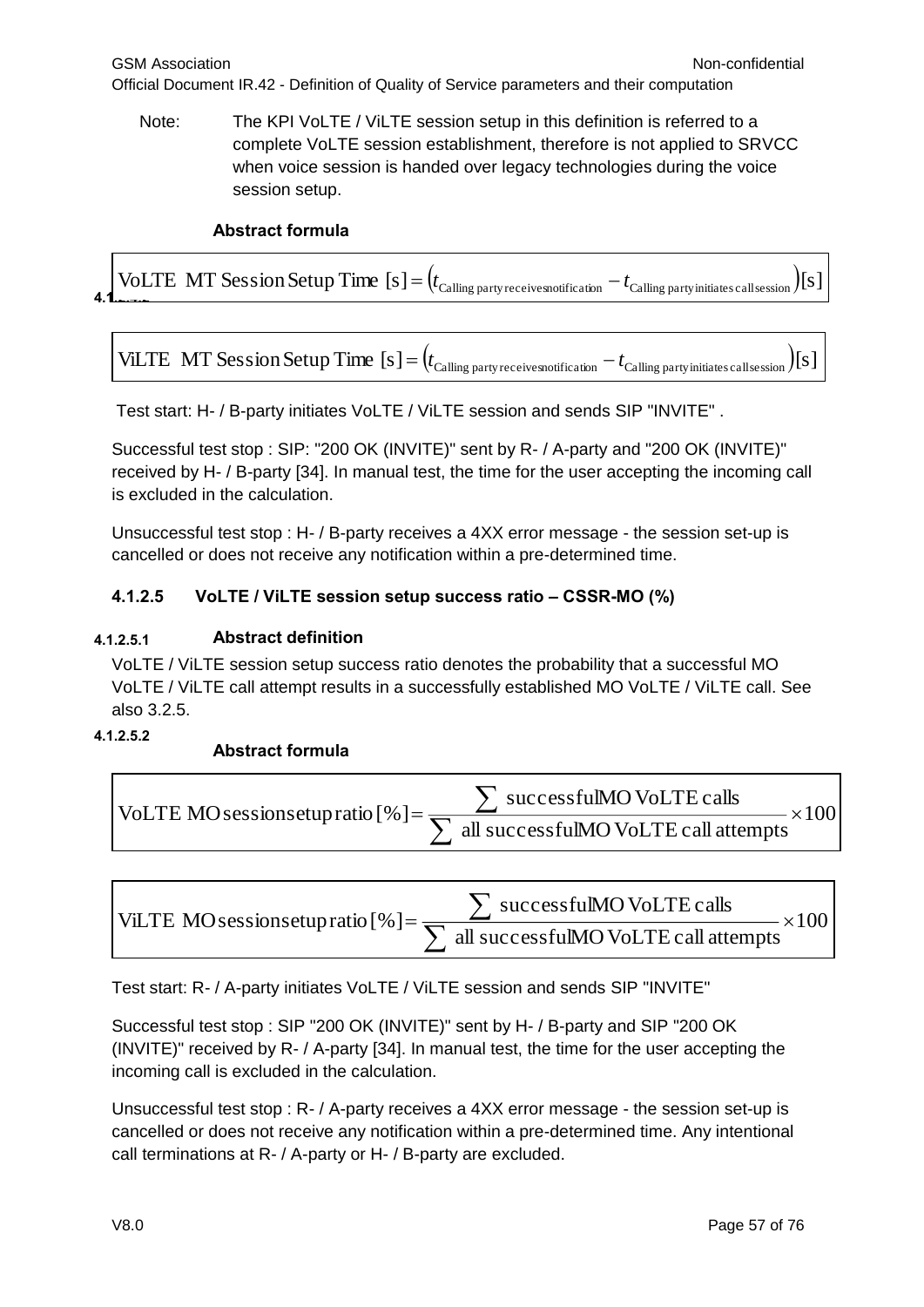#### **4.1.2.6 VoLTE / ViLTE session setup success ratio – CSSR-MT (%)**

#### **Abstract definition**

**4.1.2.6.1** 3.2.6. VoLTE session setup success ratio denotes the probability that a successful MT VoLTE / ViLTE call attempt results in a successfully established MT VoLTE / ViLTE call. See also

#### **Abstract formula**

|  | 4.1 VoLTE MT sessions et up ratio [%] = $\frac{1}{\sqrt{2}}$ | successfulMT VoLTE calls             |  |
|--|--------------------------------------------------------------|--------------------------------------|--|
|  |                                                              | all successfulMT VoLTE call attempts |  |

VILTE MT sessionsetupratio [%] = 
$$
\frac{\sum \text{successfulMT VolITE calls}}{\sum \text{ all successfulMT VolITE call attempts}} \times 100
$$

Test start: H- / B-party initiates VoLTE / ViLTE session and sends SIP "INVITE" .

Successful test stop : SIP: "200 OK (INVITE)" sent by R- / A-party and "200 OK (INVITE)" received by H- / B-party [34]. In manual test, the time for the user accepting the incoming call is excluded in the calculation.

Unsuccessful test stop: H- / B-party receives a 4XX error message that the session set-up is cancelled or does not receive any notification within a pre-determined time. Any intentional call terminations at R- / A-party or H- / B-party are excluded.

#### **4.1.2.7 VoLTE / ViLTE session duration – ALOC-MO (s)**

**4.1.2.7.1**

#### **Abstract definition**

MO VoLTE / ViLTE call duration, see also 2.3.10. **4.1.2.7.2**

#### **Abstract formula**

VoLTE MO session duration [s] = 
$$
(t_{BYE} - t_{2000K(INVITE)})
$$
 [s]

ViLTE MO sessionduration  $[s] = (t_{BYE} - t_{2000K (INVITE)}) [s]$ 

An MO VoLTE / ViLTE session duration is the time measured at R- / A-party between receiving "200 OK (INVITE)" and sending "BYE". The call release is initiated by R- / A-party. **4.1.2.8.1**

#### **4.1.2.8 VoLTE / ViLTE session duration – ALOC-MT (s)**

#### **Abstract definition**

MT VoLTE call duration, see also 2.3.10.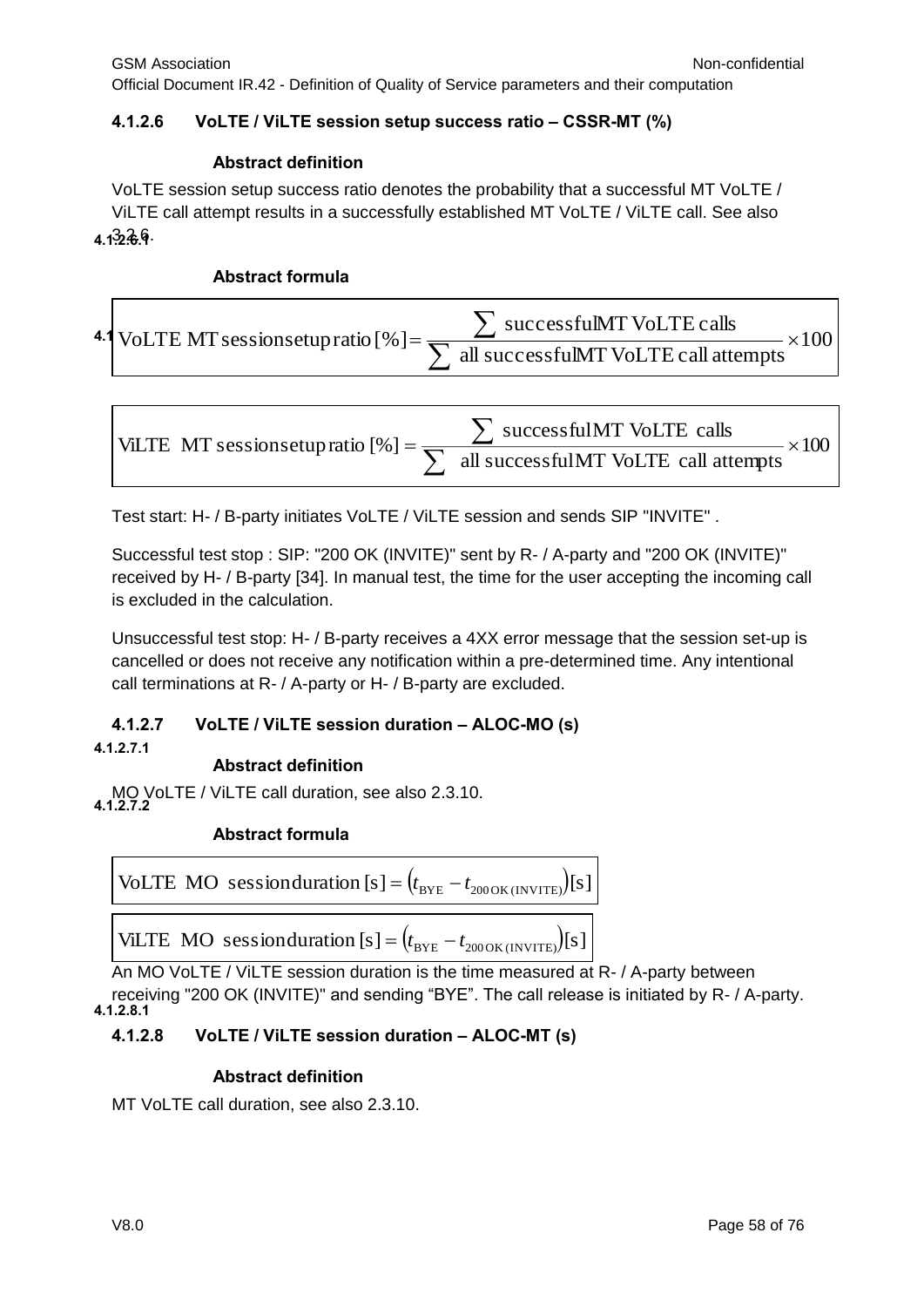### **Abstract formula**

VoLTE MT session duration [s] = 
$$
(t_{BYE} - t_{200OK(INVITE)})
$$
 [s]

#### **4.1.2.2.2.**

ViLTE MT sessionduration  $[s] = (t_{BYE} - t_{200 \text{OK (INVITE)}}) [s]$ 

An MT VoLTE / ViLTE session duration is the time measured at R- / A-party between sending "200 OK (INVITE)" and receiving "BYE". The call release is initiated by H- / B-party.

# **4.1.2.9 OIP transparency – CLI transparency**

### **Abstract definition**

4.1corectly and complete. It can be used to call back to the original called party. See also VoLTE call originating identification presentation (OIP) needs to be delivered and presented 2.3.11.

### **Abstract formula**

<sup>4.1</sup> OIP transparency ratio [% ] = 
$$
\frac{\sum \text{ Number of completed and correct OIPs}}{\sum \text{ Number of successful Vol. TE calls}} \times 100
$$

# **4.1.2.10 VoLTE speech quality (SpQ MOS-LQO)**

The VoLTE Speech Quality represents the end-to-end speech quality of the VoLTE service.

ETSI TS 102 250-2 [2] and defines two variants of a "Telephony Speech Quality" KPI. Both are based on the same single measurement. A single measurement consist of the MOS-LQO value determined for a single transferred speech sample, according to ITU-T P.863 POLQA [27]. A speech call usually consists of multiple speech samples transferred in both directions.

The first variant, called "Telephony Speech Quality on Call Basis" (ETSI TS 102 250-2 [2] clause 6.6.3) does a pre-aggregation of the measured MOS-LQO values to *one value per call* (in either direction). ETSI TS 102 250-2 does not specify the aggregation method for this pre-aggregation. A suitable method can be found in ETSI TR 102 506 [28].

The second variant, called "Telephony Speech Quality on Sample Basis" (ETSI TS 102 250- 2 clause 6.6.4) does *not* pre-aggregate the measured MOS-LQO values. In other words, one call will result in *multiple* values for this KPI.

Averaging the results obtained in a measurement campaign with repeated calls will in general yield different statistics for the two variants. Due to its pre-aggregation, the "Telephony Speech Quality on Call Basis" focusses more on how users judge entire calls, while the "Telephony Speech Quality on Sample Basis" gives insight into the overall speech **4.1.2.10.1** transmission quality for a particular connection or interconnection.

#### **Abstract definition**

VoLTE speech quality in roaming is measured on Call Basis, See also 2.3.12.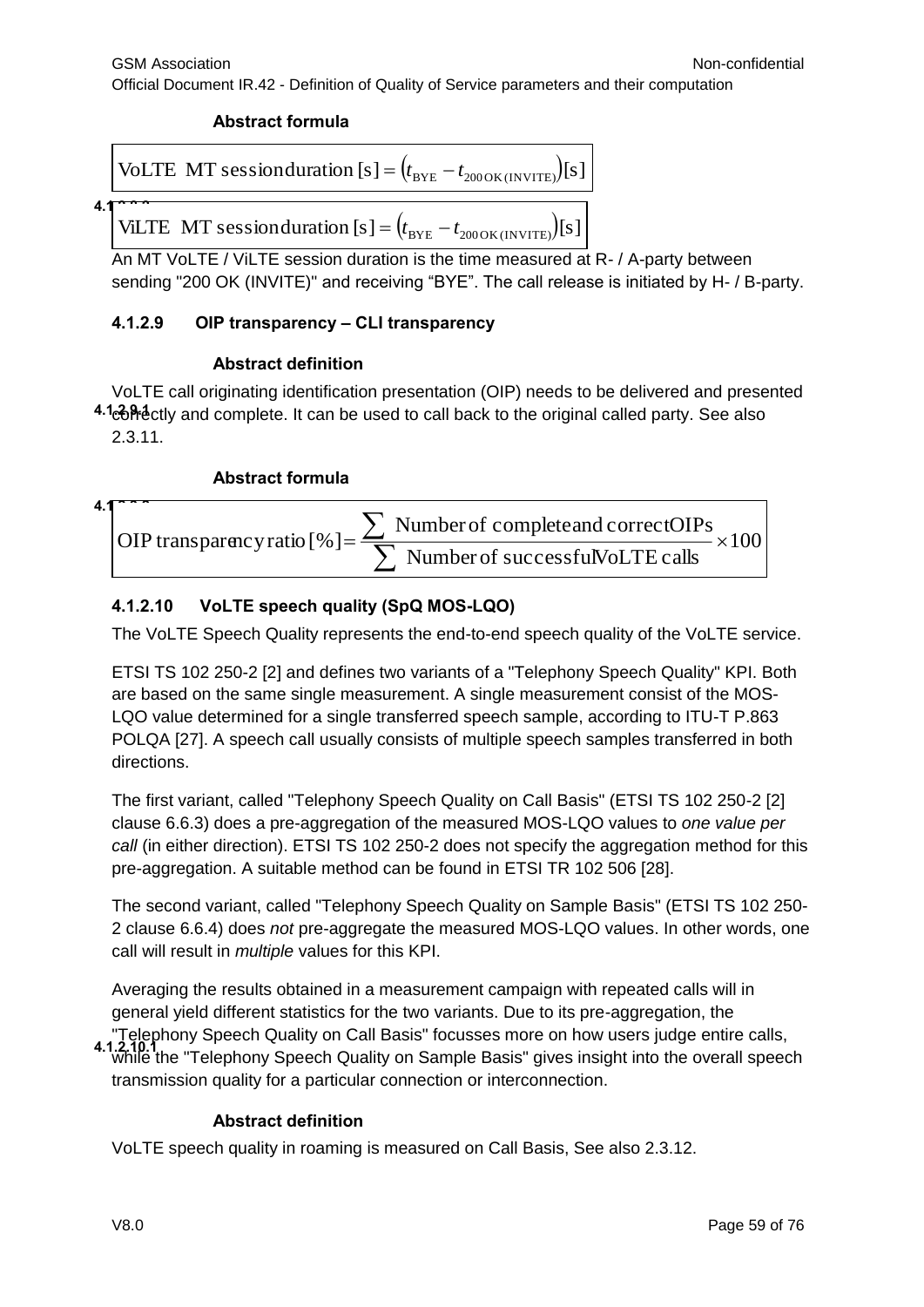# **Abstract formula**

**4.1** VoLTE Speech Quality on Call Basis (received H - party) =  $f(MOS - LQO)$ VoLTE Speech Quality on Call Basis (received  $R$  - party) =  $f(MOS - LQO)$ 

The validation of the end-to-end quality is made using MOS-LQO scales [2]. These scales describe the opinion of users with speech transmission and its troubles (noise, robot voice, echo, dropouts, time scaling introduced by the jitter buffer, etc.) according to ITU-T P.863 [27]. The scale used has to be reported. An aggregation for measurement campaigns in VoLTE roaming is made on call basis (the  $1<sup>st</sup>$  variant).

The KPI shall be tested at the call terminating side and at the call originating side. The two streams shall be successfully tested at the same time.

# **4.1.2.11 VoLTE speech quality (SpQ R-Factor-LQ)**

#### **Abstract definition**

**4.1.2.11.1** The R-Factor is an *estimated* speech quality rating defined by the E-Model (ITU-T G.107.1 [35]). As an alternative method of assessing call quality, R-Factor is scaling from 0 to 120. It can also be *calculated* from MOS-LQO value according to ITU-T P.863 – POLQA [27].

| 4.1.2.11.2 | <b>Abstract formula</b>                                                |  |
|------------|------------------------------------------------------------------------|--|
|            | VoLTE Speech Quality R - Factor (received R - party) = $f(G.107 - LQ)$ |  |
|            | VoLTE Speech Quality R - Factor (received H - party) = $f(G.107 - LQ)$ |  |

The KPI shall be tested at the call terminating side and at the call originating side. The two streams shall be successfully tested at the same time. The table below shows a proposed mapping range between the user's satisfaction, MOS and R-Factor scales.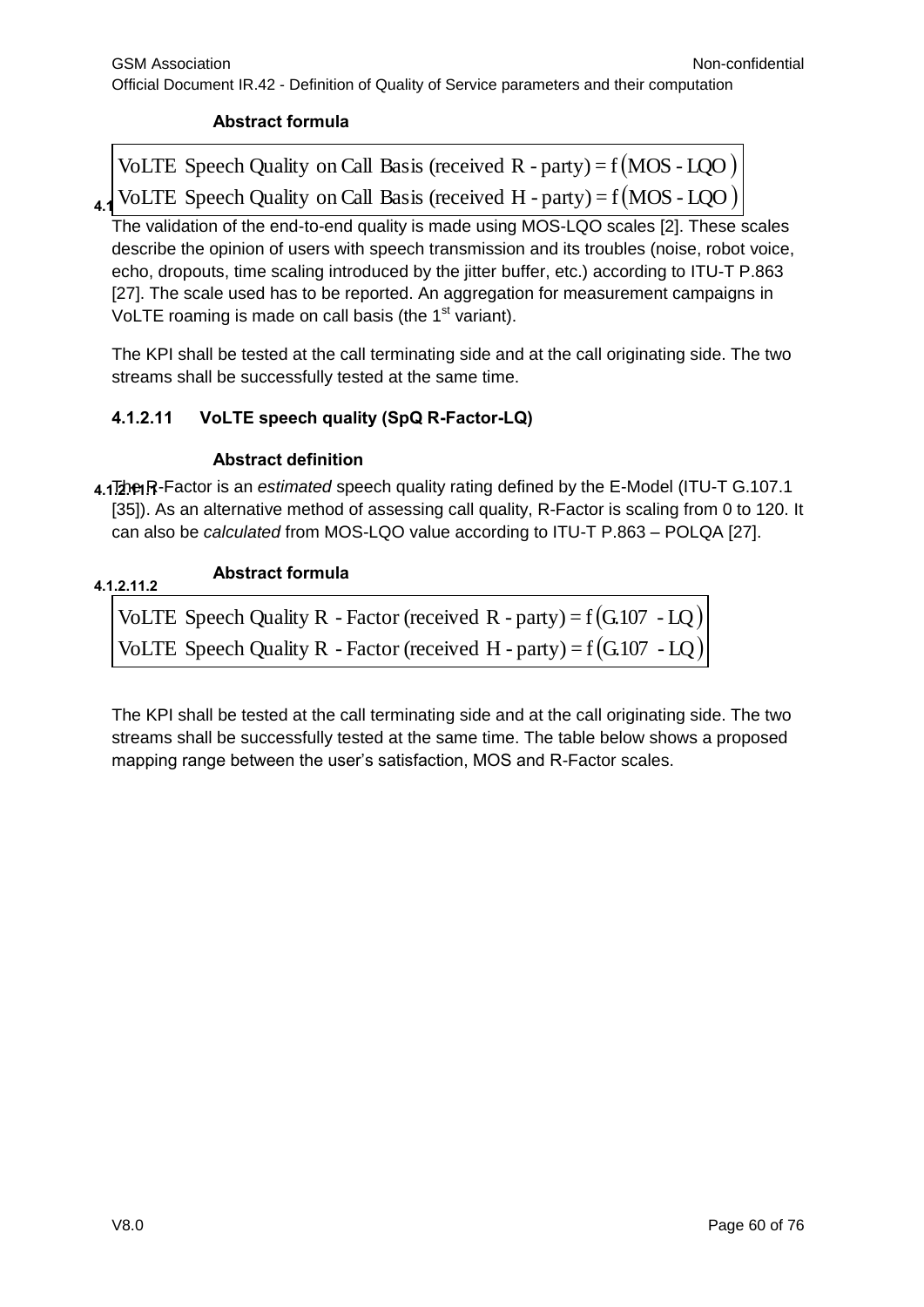| User satisfaction level             | <b>MOS</b> scale | <b>R-Factor scale</b> |
|-------------------------------------|------------------|-----------------------|
| <b>Very satisfied</b>               | $4.3 - 5.0$      | $90 - 100$            |
| <b>Satisfied</b>                    | $4.0 - 4.3$      | $80 - 90$             |
| Some users satisfied / dissatisfied | $3.6 - 4.0$      | $70 - 80$             |
| <b>Many users dissatisfied</b>      | $3.1 - 3.6$      | $60 - 70$             |
| Nearly all users dissatisfied       | $2.6 - 3.1$      | $50 - 60$             |
| Not recommended                     | $1.0 - 2.6$      | < 50                  |

# **Table 3: Proposed mapping MOS and R-Factor scales**

# **4.1.2.12 ViLTE Audio Quality (SpQ MOS-LQO) on sample basis**

# **Abstract definition**

**4.1.2.12.1** The KPI of ViLTE audio speech quality on sample basis is an indicator representing the quantification of the end-to-end voice transmission quality as perceived by the user. This parameter computes the speech quality on a sample basis. See also 6.7.9 of [2].

#### **Abstract formula 4.1.2.12.2**

ViLTE speech quality on sample basis (received R - party) =  $f(MOS - LQO)$ ViLTE speech quality on sample basis (received H - party) =  $f(MOS - LOO)$ 

The KPI shall be tested at the call terminating side and at the call originating side. The two audio streams shall be successfully tested at the same time together with a successful test on the two video streams.

Optionally it might be useful to aggregate both speech quality values into one. In this case the worst of both shall be used. This aggregated speech quality value shall be called SpQ (min).

# **4.1.2.13 ViLTE Video quality (MOS)**

ViLTE video quality KPI is characterized by the Mean Opinion Score according to PEVQ **<sup>4.1</sup>MOS1**[41].

# **Abstract definition**

4.1<sup>Endb</sup>: to-end quality of the video signal as perceived by the end user during a ViLTE session. This parameter computes the video quality on a sample basis. See also 6.7.10 of [2].

# **Abstract formula**

ViLTE video quality on sample basis (received R - party) =  $f(PEVQ - MOS)$ ViLTE video quality on sample basis (received H - party) =  $f(PEVQ - MOS)$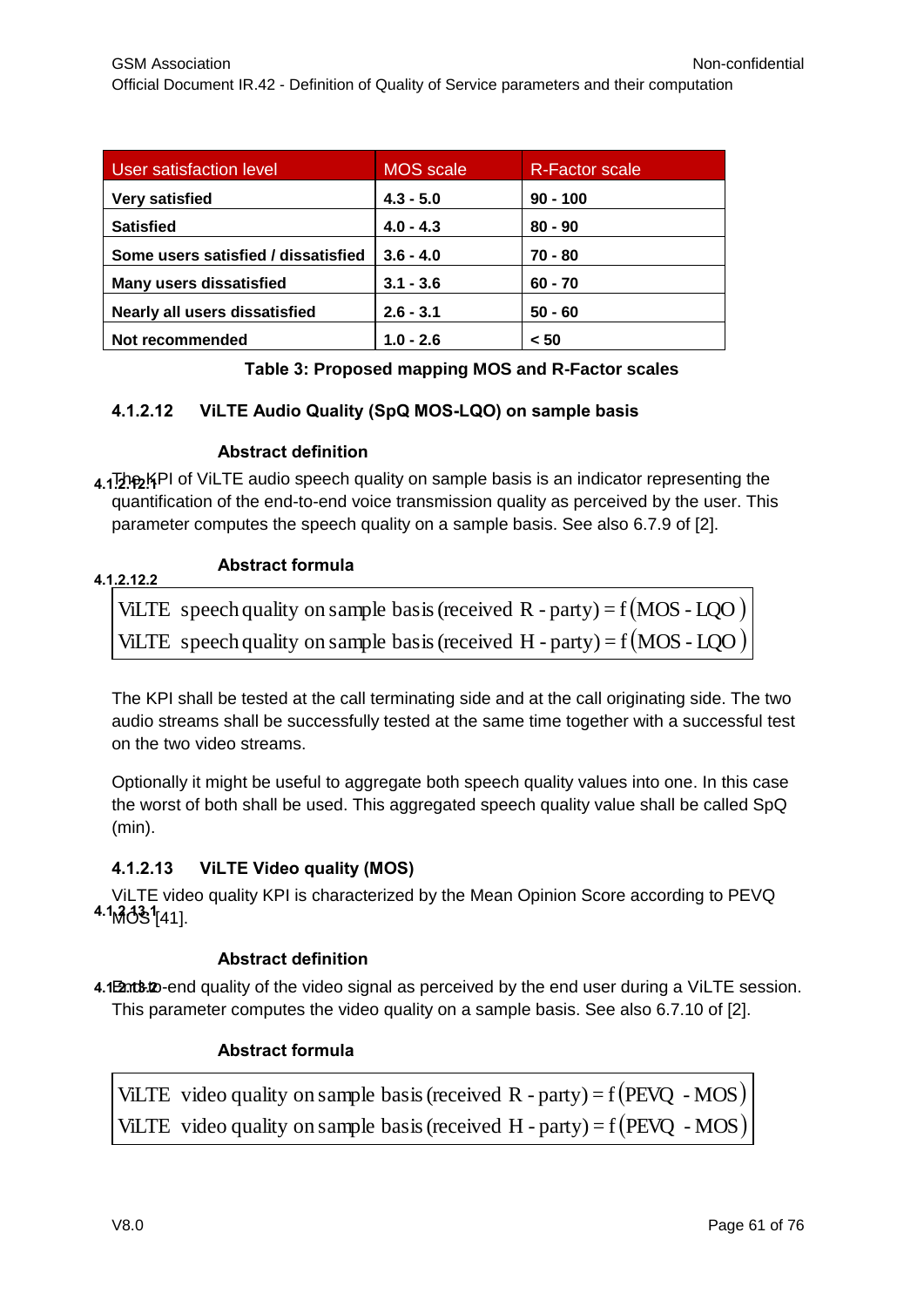The KPI shall be tested at the video call terminating side and at the video call originating side. The two video streams shall be successfully tested at the same time together with a successful test on the two audio streams.

# **4.1.3 SRVCC (PS-CS) Quality Parameters [34]**

SRVCC is the quality of voice mobility between 4G and the legacy technologies. For a valid KPI calculation the following preconditions need to be met:

 EPS bearer should be established and the EPS ATTACH message should contain "IMS PS Voice" as well as "CS Voice" in the voice domain preference list.

SRVCC can have different variants depending on the supporting mid-call, alerting or prealerting state of a VoLTE call when the call is handed over to UMTS or GSM.

# **4.1.3.1 SRVCC Success Ratio [34]**

# **Abstract Definition**

**4.1.3.1.1** The KPI is the probability that UE successfully handover a VoLTE call to UMTS or GSM.

# **4.1.3.2 Abstract Formula**

| successfußRVCC handovers<br>$S\text{RVCC}$ Success Ratio $\lceil \% \rceil =$ |  |
|-------------------------------------------------------------------------------|--|
| all SRVCC invocations                                                         |  |

# **4.1.3.3 SRVCC Time [34]**

For a valid KPI calculation the following preconditions need to be met:

- EPS bearer should be established and the EPS ATTACH message should contain "IMS PS Voice" as well as "CS Voice" in the voice domain preference list.
- An SRVCC handover to UMTS or GSM is successful.

# **4.1.3.3.1**

# **Abstract Definition**

**4.1.3.9.4** PI specifies the time taken to successfully handover a VoLTE call to UMTS or GSM.

# **Abstract Formula**



# **VoLTE / ViLTE Networks & Transport QoS Parameters**

The VoLTE / ViLTE networks and transport KPIs contains EPS bearer quality, RTP transport quality and DIAMETER KPIs.

# **4.2.1 VoLTE / ViLTE EPS Bearer Quality Parameters**

This section contains the EPS bearer KPIs for SIP signalling, voice and video media in the VoLTE / ViLTE context.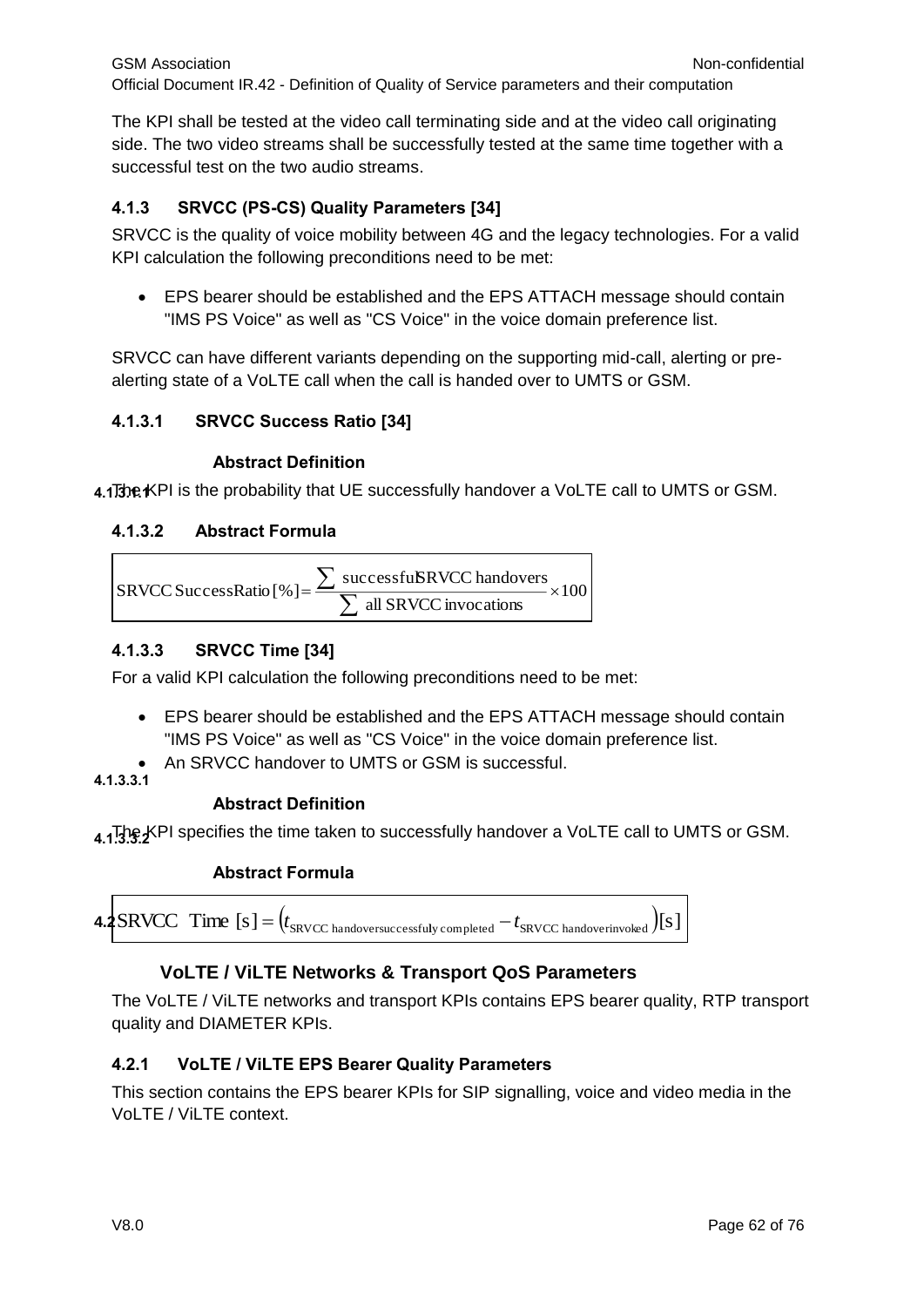# **4.2.1.1 Default EPS Bearer Context Activation Success Ratio**

Default EPS bearer context is established and connected to the IMS well-known APN. If a VoLTE / ViLTE capable UE is involved in the KPI test, then a single or dual default EPS bearer contexts can be established in the EPS attach procedure. Only the default bearer context for the IMS well-known APN connection is concerned for this KPI.

# **Abstract formula**

**4.2**  $\vee$  $\times 100$ (To IMS well-knownAPN)  $\sum$  PDN connectionestablishment successes Abstract formula<br>QCI 5 Default EPS Bearer Context Activation Success Ratio [%]  $=$ 

(To IMS well-known APN)  $\sum$  PDN connection initiation s

See section 2.2.10 for more details.

# **4.2.1.2 Default EPS Bearer Context Activation Time**

Default EPS bearer context is established and connected to the IMS well-known APN.

If a VoLTE / ViLTE capable UE is involved in the KPI test; a single or dual default EPS bearer contexts can be established in the EPS attach procedure. Only the default bearer context for the IMS well-known APN connection is concerned for this KPI. See also 2.2.11.

# **Abstract formula 4.2.1.2.1**

$$
[QCI 5 Default EPS Bearer Context Activation Time [s] =
$$

 $({\rm t_{\rm IMSPDNo}_{connectionestablishment}}$  -  ${\rm t_{\rm IMSPDNo}_{connectioninitialion}})$  [S ]

The default QCI 5 EPS bearer context is used in AM for SIP Signalling and SMSoIP.

# **4.2.1.3 Default EPS Bearer Downlink GBR**

The KPI indicates the Guaranteed Bit Rate by the network in Downlink; the value taken from EPS Quality of Service information element assigned by EPC [46].

# **4.2.1.4 Default EPS Bearer Uplink GBR**

The KPI indicates the Guaranteed Bit Rate by the network in Uplink; the value taken from EPS Quality of Service information element assigned by EPC [46].

# **4.2.1.5 Default EPS Bearer QCI**

The KPI indicates the Quality of Service Class Identifier (QCI) for the default EPS bearer; the value taken from EPS Quality of Service information element assigned by EPC [46]. QCI=5 is expected.

# **4.2.1.6 Dedicated EPS Bearer Context Activation Success Ratio**

Dedicated EPS bearer context is established to transport the IMS-based voice media. The dedicated EPS bearer context for VoLTE is a Persistent EPS bearer context. See also 2.2.12.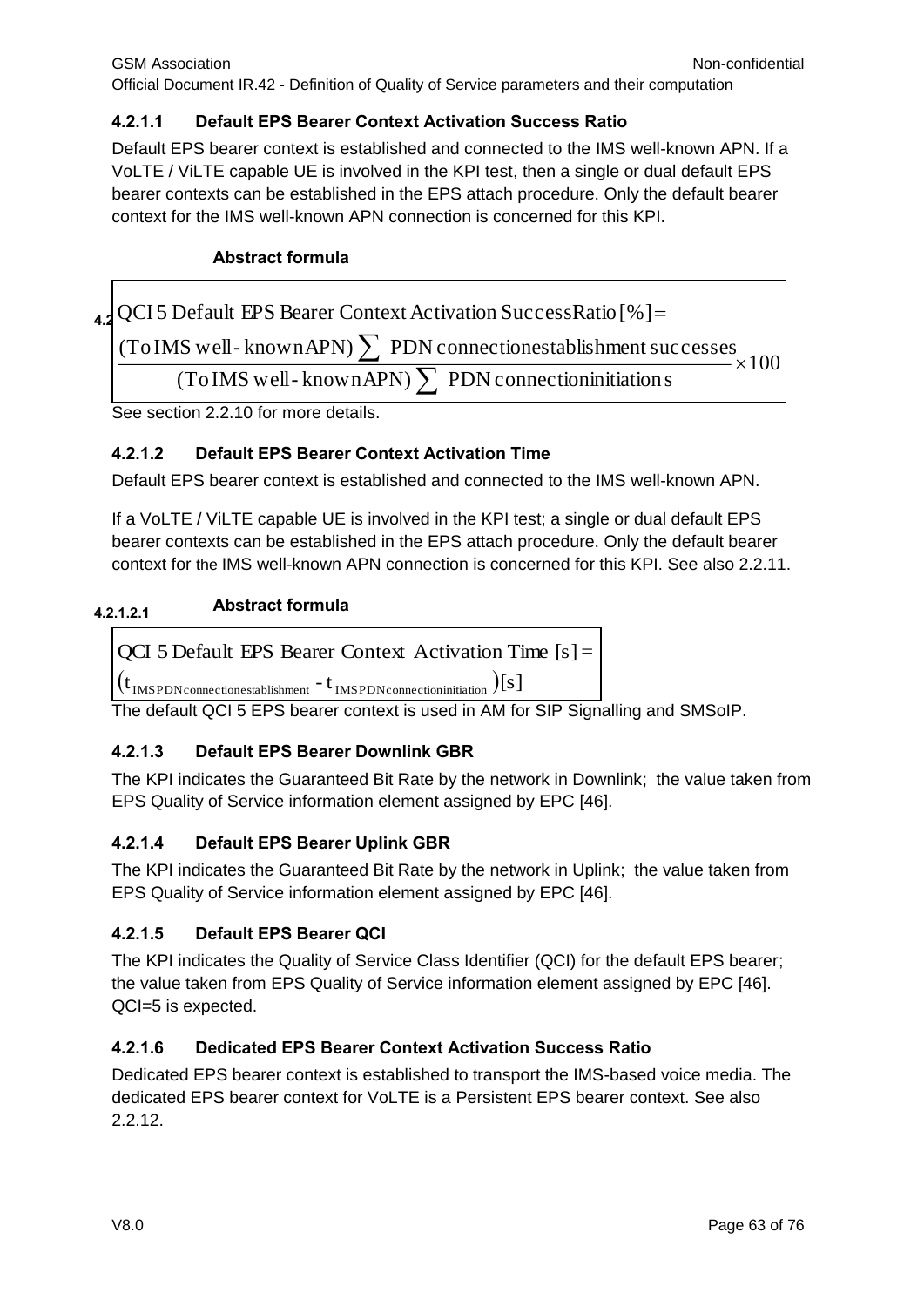### **Abstract formula**

Dedicated EPS Bearer Context Activation successRatio [%] =

**4.2.1.6.1**  $\times 100$ dedicated EPS bearer activation successes  $\sum$ 

dedicated EPS bearer activation initiations  $\sum$ 

The dedicated QCI1 GBR bearer is used in UM for the conversational voice service of VoLTE and ViLTE audio.

The dedicated QCI2 GBR bearer or QCI 8/9 non-GBR bearer is used in AM for the ViLTE conversational video service.

# **4.2.1.7 Dedicated EPS Bearer Context Activation Time**

Dedicated EPS bearer context is established to transport the IMS-based voice media. The dedicated EPS bearer context for VoLTE is a Persistent EPS bearer context. See also 2.2.13.

# **Abstract formula**

Dedicated EPS Bearer Context Activation Time [s] <sup>=</sup>

 $({\rm t}_{\rm DedEPS{\, Bearer}}$ contextactivationsuccess  $^{\rm -}$   ${\rm t}_{\rm DedicatedEPS{\, Bearer}}$ contextactivation initiation  $)$  [S ]

The dedicated QCI1 GBR bearer is used in UM for the conversational voice service of VoLTE and ViLTE audio.

The dedicated QCI2 GBR bearer or QCI 8/9 non-GBR bearer is used in AM for the ViLTE conversational video service.

# **4.2.1.8 Dedicated EPS Bearer Downlink GBR**

The KPI indicates the Guaranteed Bit Rate by the network in Downlink; the value taken from EPS Quality of Service information element assigned by EPC [46].

# **4.2.1.9 Dedicated EPS Bearer Uplink GBR**

The KPI indicates the Guaranteed Bit Rate by the network in Uplink; the value taken from EPS Quality of Service information element assigned by EPC [46].

# **4.2.1.10 Dedicated EPS Bearer QCI**

The KPI indicates the Quality of Service Class Identifier (QCI) for the Dedicated EPS bearer; he value taken from EPS Quality of Service information element assigned by EPC [46]. **4.2.1.11.1**

#### **4.2.1.11 IP data volume Rx**

#### **Abstract definition**

IP data volume Rx denotes the total volume (in Kbytes or Mbytes) of IP data received at Rx on an EPS bearer. The IP header is included in the calculation.

**4.2.1.7.1**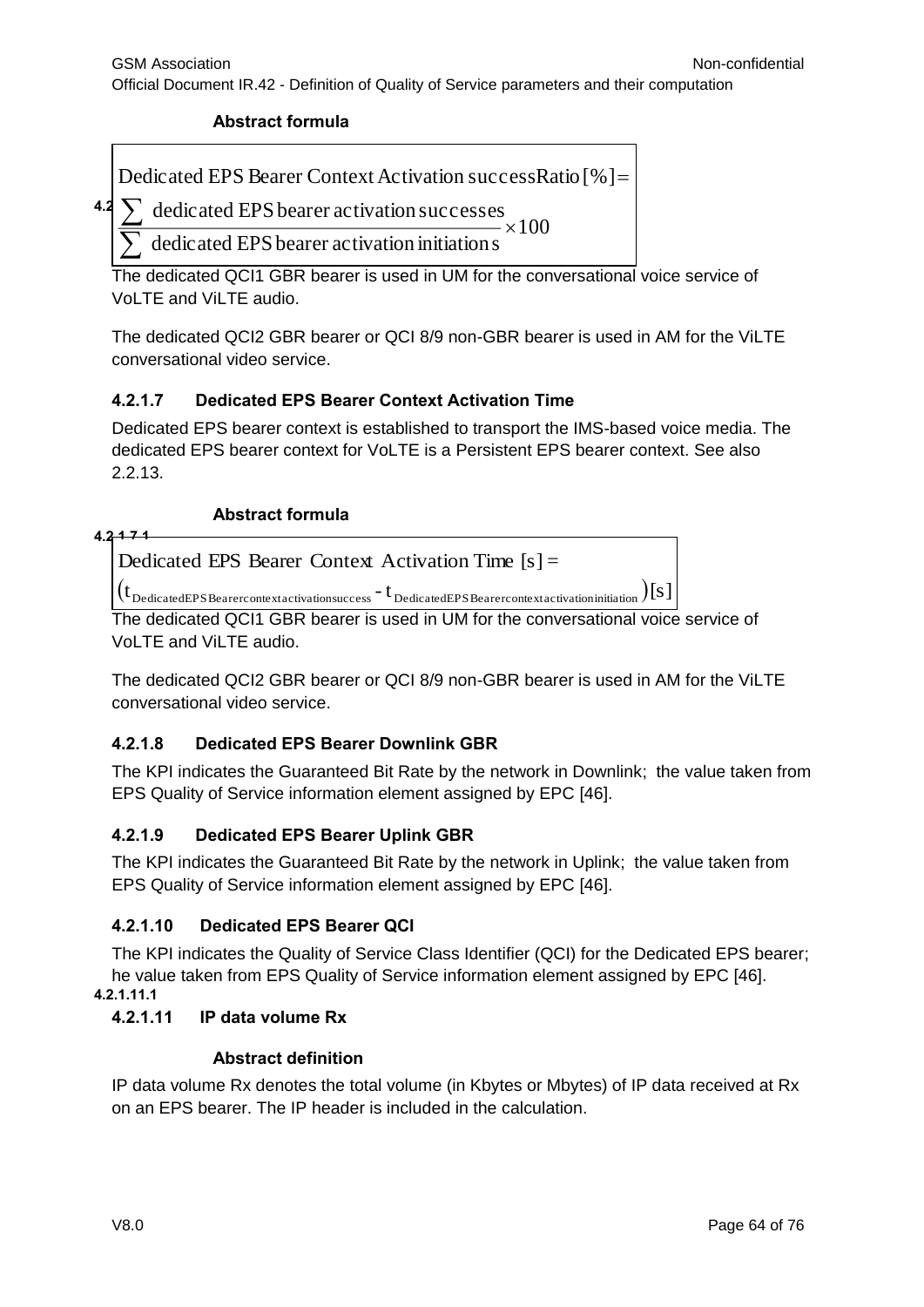#### **Abstract formula**

4.2 IP data volume received = 
$$
\sum_{1}^{Nr}
$$
 IP\_PacketLength [KB]

Nr is the total number of RTP packets received at Rx.

If QCI5, the KPI measures the IP data volume of SIP signalling and SMSoIP within a determined period.

If QCI1, the KPI measures the voice IP data volume within a VoLTE or ViLTE call duration.

If QCI2 or QCI 8/9, the KPI measures the video IP data volume within a ViLTE call duration.

### **4.2.1.12 IP data volume Tx**

#### **Abstract definition**

**4.2.1.12.1** IP data volume Tx denotes the total volume (in KB or MB) of IP data transmitted from Tx on an EPS bearer. The IP header is included in the calculation.

### **Abstract formula**



If QCI5, the KPI measures the IP data volume of SIP signalling and SMSoIP within a determined period.

If QCI1, the KPI measures the voice IP data volume within a VoLTE or ViLTE call duration.

If QCI2 or QCI 8/9, the KPI measures the video IP data volume within a ViLTE call duration.

# **4.2.2 VoLTE / ViLTE Media Transport Quality Parameters**

The VoLTE media uses symmetric RTP over UDP to transport voice [42]. The RTP quality is the key factor for the media transport. Because of the symmetry of the RTP protocol [43] the RTP KPIs in this section are relevant for the receiver Rx and transmitter Tx of the both ends (call originator and terminator).

The ViLTE media uses two separate RTP connections to transport audio and video streams. The audio and video RTP quality KPI are separately measured when two RTP connections are present during the test.

The media transport quality KPIs defined in this section are end-to-end quality parameters. It is assumed that for a typical VoLTE / ViLTE call between 2 UEs (particularly in an active test between two probes), the RTP/RTCP is sent end-to-end between the UEs. The RTP packets can traverse a bunch of RTP-"translators", e.g. IMS-AGW and TrGW, if network-to-network interface (NNI) is encountered. The translators do not change the RTP packet payload contents apart from the Network Address and port translation (NAPT) function (i.e. only IP header and probably also UDP header are changed).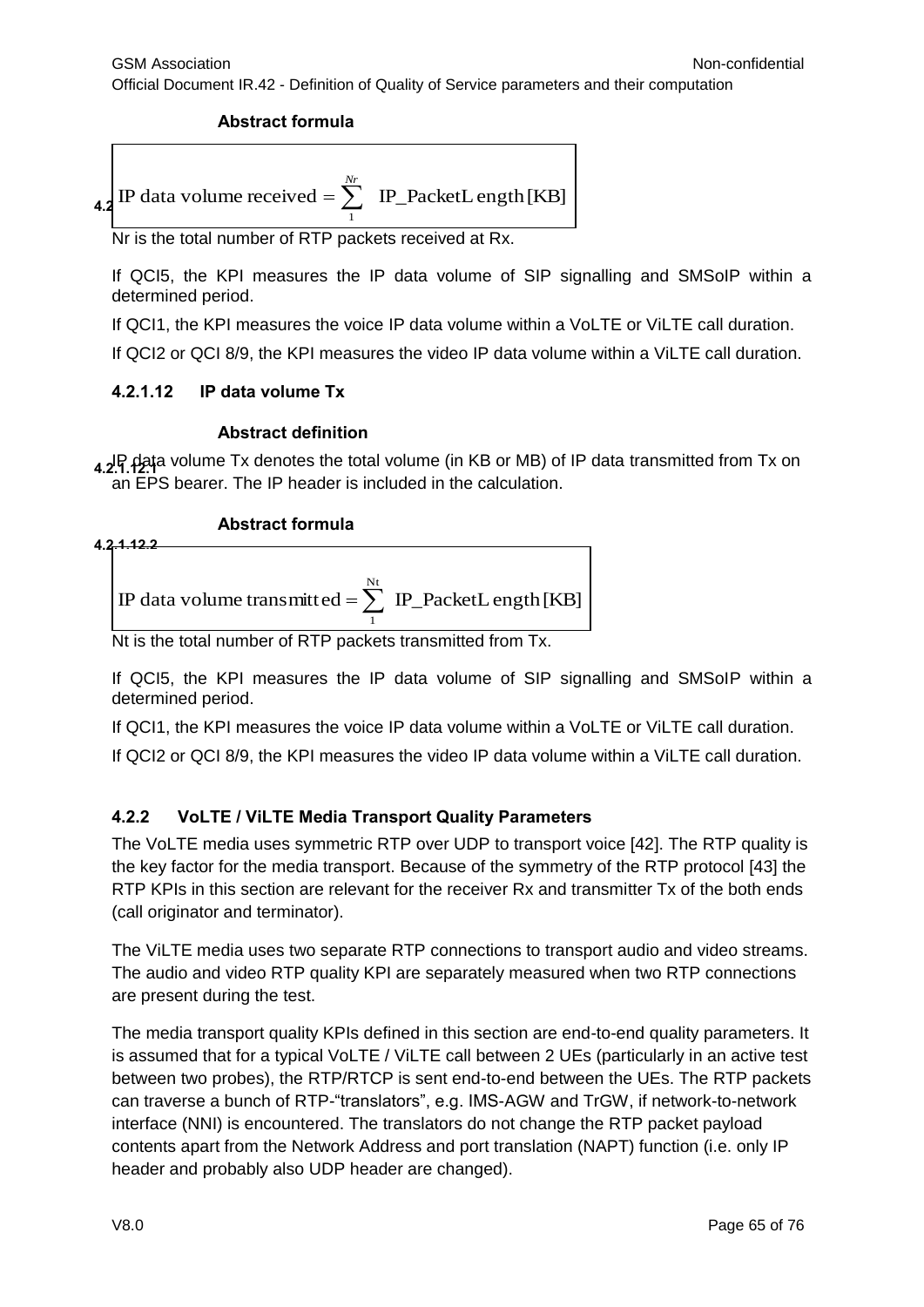# **4.2.2.1 RTP Max & Mean Packet Delay Variation Rx**

The RTP Packet Delay Variation is measured at the e2e Tx/Rx pair on the incoming stream at Rx [44].

# **Abstract definition**

**4.4** *h* estamp of the packet at Tx, and R is the arrival time of the packet at Rx in the voice / An RTP packet transit time D is the transfer time of a voice / video RTP stream from Tx to Rx individually identifiable IP packet, observed at Tx and Rx.  $D = (R - T)$  where T is the RTP video RTP stream (of interest within a measurement time interval).

D is also called RTP packet one-way-delay, which is relying on the clock (Time-Stamp) synchronization between Tx and Rx – a kind of two points time measurement.

The mean RTP packet one-way-delay (OWD) is the average of delay of a voice / video RTP stream from Tx to Rx. The test accuracy of OWD relies on the clock synchronization between Tx and Rx.

Taking the minimum transit time in the voice / video RTP stream as the reference, a packet delay variation PDVi is the difference between the transit time and the reference in the voice / video RTP stream . PDVi = Di - Dmin [45], where  $Di = (Ri - Ti)$  is the ith packet transit time, Ti is the RTP timestamp of packet i at Tx, and Ri is the arrival time of the packet i at Rx in the voice / video RTP stream within a measurement time interval.

Dmin is the transit time of the packet with the lowest value for delay (minimum) over the current test interval. Values of PDV may be zero or positive, and quantiles of the PDV distribution are direct indications of delay variation. PDV is a version of the one-way-delay distribution, shifted to the origin by normalizing to the minimum delay.

An RTP max PDV is the difference between the maximum transit time and the minimum transit time in the voice / video RTP stream within a measurement time interval, measured at Rx.

An RTP mean PDV is the difference between the average transit time and the minimum transit time in the voice / video RTP stream within a measurement time interval, measured at Rx. **4.2.2.1.2**

# **Abstract formula**

RTP max PDV [ms] = 
$$
(D_{\text{max}} - D_{\text{min}})[\text{ms}]
$$

\nRTP mean PDV [ms] =  $(\frac{L}{n} - D_{\text{min}})[\text{ms}]$ 

\nRTP One Way Delay [ms] =  $\frac{\sum_{i} D_{i}}{\text{nr}} - (t_{\text{off}}\text{set} - Rx - t_{\text{off}}\text{set} - Tx)[\text{ms}]$ 

Where  $n_r$  is the number of received packets in the voice / video RTP stream of interest;  $D_{min}$ is the minimum delay of RTP packets in transit time in the voice / video RTP stream of interest within a measurement time interval.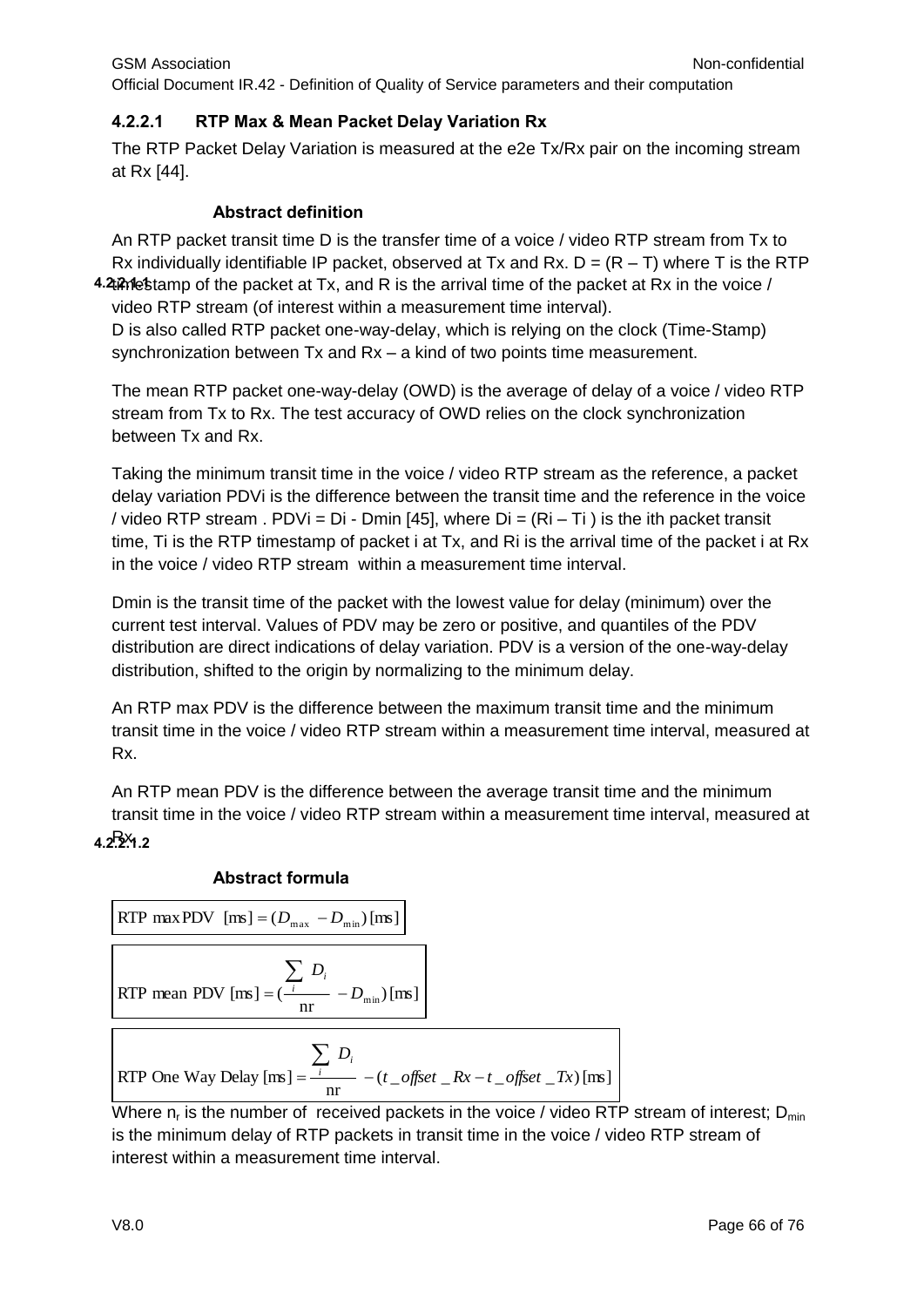# **Assumption**

The calculation of the KPI RTP average PDV assumes that the clock offset to the universal time at Tx ( $t_{offset\,Tx}$ ) and at Rx ( $t_{offset\,Rx}$ ) are stable within the KPI measurement time interval.

#### **4.2.2.1.3 4.2.2.2 RTP means interarrival jitter of incoming stream Rx**

The RTP mean inter-arrival jitter is measured at the e2e Tx/Rx pair on the incoming voice / video RTP streams at Rx.

# **Abstract definition**

4.**2.2.2.** At time of two consecutive RTP packets from Tx to Rx in the voice / video RTP stream of The interarrival jitter J is the mean deviation (smoothed absolute value) of the difference in interest as defined in clause 6.4.1 in [42].

# **Abstract formula**

**4.2**  

$$
J_{i+1} [ms] = J_i + \frac{|D_{i,i-1}| - J_i}{16} [ms]
$$

Where the i<sup>th</sup> difference D<sub>i,i-1</sub> in transit time of two consecutive RTP packets D<sub>i,i-1</sub> = (R<sub>i</sub> – T<sub>i</sub>) - $(R_{i-1}-T_{i-1})$ , T<sub>i</sub> is the RTP timestamp of packet i at Tx, and R<sub>i</sub> is the arrival time of packet i at Rx in the voice / video RTP stream of interest within a measurement time interval.

# **Assumption 4.2.2.2.3**

The calculation of the KPI RTP mean that interarrival jitter assumes that the clock offset to the universal time at Tx ( $t_{offset_Tx}$ ) and at Rx ( $t_{offset_Tx}$ ) are stable within the KPI measurement time interval.

# **4.2.2.3 RTP Mean Data Rate Tx / Rx**

#### **4.2.2.3.1**

# **Abstract definition**

This parameter describes an average data transfer rate measured over the entire voice / video call at Tx / Rx. The voice / video call shall be successfully terminated. The prerequisite for this parameter is LTE network and IP / UDP service access.

Note: The KPI is measured at RTP level (RTP header + voice / video payload). IP and 4.2.2.3.<sup>2</sup>DP headers are not taken into account.

# **Abstract formula**



# **4.2.2.4 RTP packets lost Rx**

# **Abstract definition**

The KPI is defined as the number of lost packets at Rx side (downlink) in the RTP stream of interest within the voice / video call duration. This value is equivalent to the number of missing RTP sequence numbers at Rx.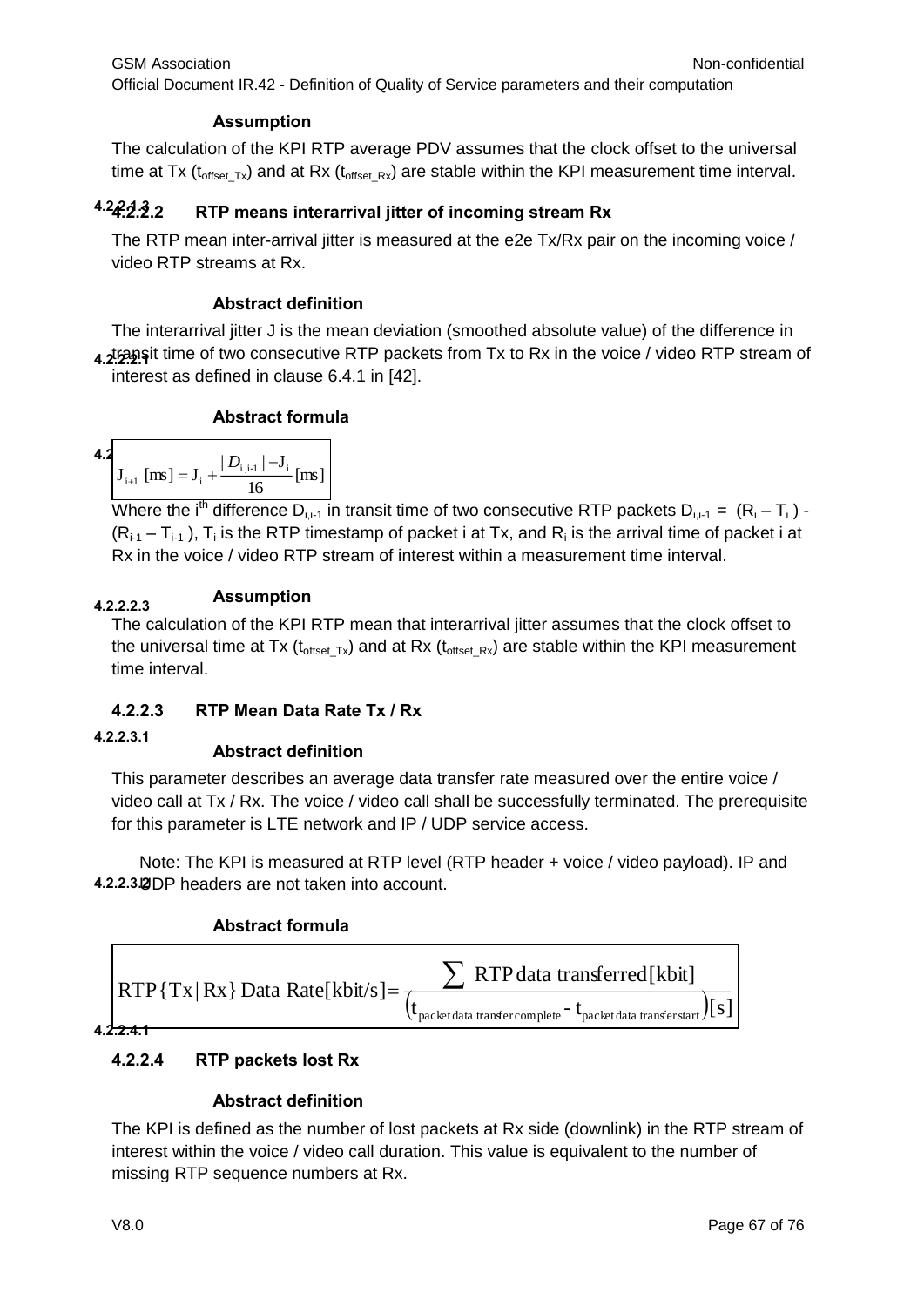#### **Abstract formula**

$$
RTP\_NumPacketsLoss = \sum lostPackets
$$

**4.2.2.4.2 4.2.2.5 RTP packet loss ratio Rx**

# **Abstract definition**

The KPI denotes the probability that an RTP packet is lost and not received at Rx.

#### **4.2.2.5.1 Abstract formula**



RTP\_NumPacketsReceived is the total number of RTP packets received at Rx in the RTP stream of interest within the VoLTE / ViLTE call duration.

# **4.2.2.6 RTP round trip delay (RTD)**

### **Abstract definition**

**4.2.2.6.1** An e2e (endpoint A and B) RTP round-trip-delay (A-B-A) is the sum of the packet transit time  $D_{a2b}$  and the packet transit time  $D_{b2a}$  of the same RTP packet looped-back. The delay time to process and loop the packet back at B side is not counted in the RTD.

# **4.2.2.6.2 Abstract formula**

$$
RTPmean RTD_{a2b2a} \text{ [ms]} = \frac{\sum D_{ia2b} + \sum D_{ib2a}}{N_{ra}} \text{ [ms]}
$$

Where  $\overline{RTD}_{a2b2a}$  denotes a packet transit time on a round trip path from endpoint A to B and from B loopback to A. D<sub>ia2b</sub> is the transit time of the i<sup>th</sup> packet from Tx at endpoint A to Rx of endpoint B.  $D_{ib2a}$  is the transit time of the same i<sup>th</sup> packet looped back from Tx at endpoint B to Rx of endpoint A.  $N_{ra}$  is the total number of looped back packets received at Rx of A side.

4.2.2.6<sub>N</sub> ote: Lost RTP packets at looping back are not counted in the calculation.

# **Assumption**

The calculation of the KPI RTP means that RTD assumes the clock offset to the universal time at Tx ( $t_{\text{offset-Tx}}$ ) and at Rx ( $t_{\text{offset-Rx}}$ ) of the A and B endpoints are stable within the KPI measurement time interval.

# **4.2.3 DIAMETER Quality Parameters**

# **4.2.3.1 Policy & Charging Control**

The Diameter PCC KPIs are measured over Rx interface for the quality of Diameter signaling flows [38] between P-CSCFs and PCRFs. The Rx messages consist of four pairs of Diameter Request – Answer commands which contribute to a number of PCC procedures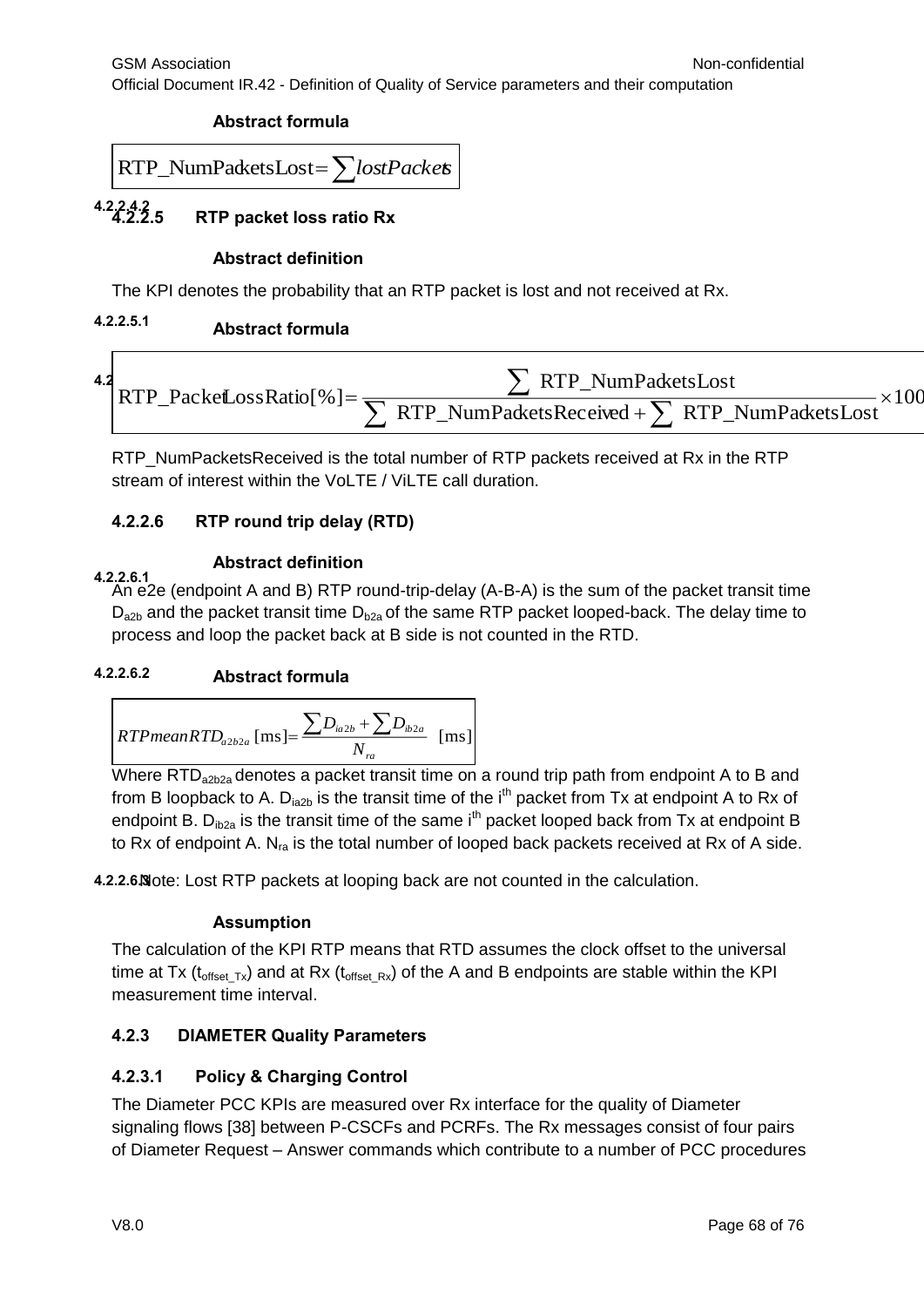for the initial provision, modification, termination of a Diameter Rx session and session binding (a Diameter Rx session associated with a VoLTE IMS session) [38].

# **AA-Request (AAR) Success Ratio**

# **4.2.3.1.1.1 Abstract Definition**

**4.2.3.1.1** The KPI is the probability that an AA-Request command (AAR) sent from P-CSCF via Rx interface to PCRF results in a successful AA-Answer command (AAA) from PCRF received by P-CSCF.

# **4.2.3.1.1.2 Abstract Formula**

$$
AAR SuccessRatio [\%] = \frac{\sum Number of AAA with Result-Code as Diameter\_Success}{\sum Number of AAR} \times 100
$$

# **RA-Request (RAR) Success Ratio**

#### **4.2.3.1.2 4.2.3.1.2.1 Abstract Definition**

The KPI is the probability that a Re-Auth-Request command (RAR) sent from PCRF via Rx interface to P-CSCF results in a successful RA-Answer command (RAA) from P-CSCF received by PCRF.

# **4.2.3.1.2.2 Abstract Formula**

$$
RAR SuccessRatio [\%] = \frac{\sum \text{ Number of RAA with Result-Code as Diameter\_Success}}{\sum \text{ Number of RAR}} \times 100
$$

**4.2.3.1.3**

# **ST-Request (STR) Success Ratio**

# **4.2.3.1.3.1 Abstract Definition**

The KPI is the probability that a Session-Termination-Request command (STR) sent from P-CSCF via Rx interface to PCRF results in a successful ST-Answer command (STA) from PCRF received by P-CSCF.

# **4.2.3.1.3.2 Abstract Formula**

**4.2 SJIR** SuccessRatio [% ] = 
$$
\frac{\sum \text{ Number of STA with Result-Code as Diameter\_Success}}{\sum \text{ Number of STR}} \times 100
$$

# **AS-Request (ASR) Success Ratio**

# **4.2.3.1.4.1 Abstract Definition**

The KPI is the probability that an Abort-Session-Request command (ASR) sent from PCRF via Rx interface to P-CSCF results in a successful AS-Answer command (ASA) from P-CSCF received by PCRF.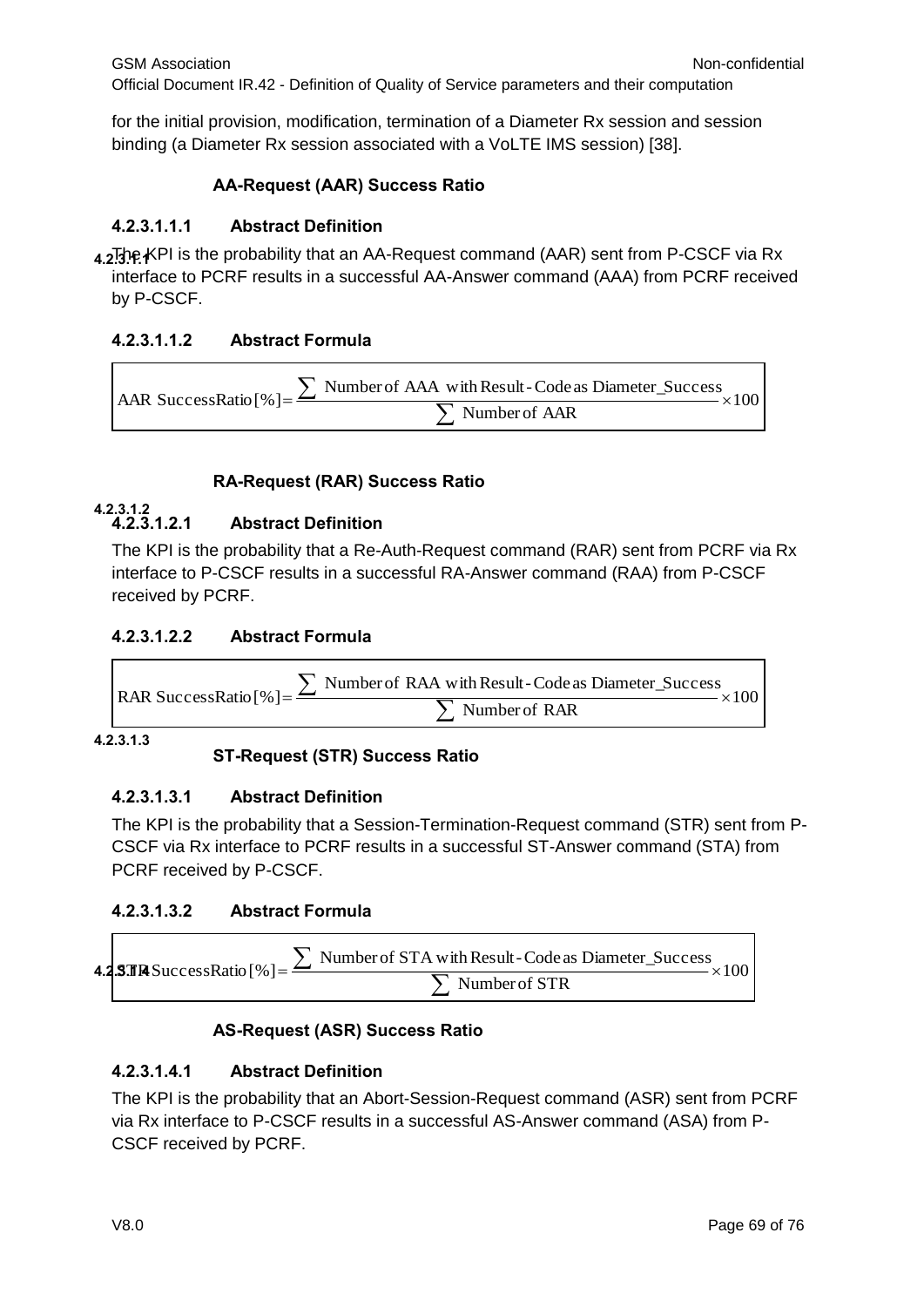# **4.2.3.1.4.2 Abstract Formula**

| RAR SuccessRatio [%] = $\frac{\sum x_i}{x_i}$ | $\sum$ Number of RAA with Result - Code as Diameter_Success<br>$-x100$ |
|-----------------------------------------------|------------------------------------------------------------------------|
|                                               | $\sum$ Number of RAR                                                   |

# **4.2.3.2 DIAMETER Routing Agent**

The DRA KPI is to measure the DRA routing quality, in order to reach PCRF or HSS (routing to and redirect / relayed from), when more than one PCRF or HSS has been deployed in a Diameter realm.

# **Success Ratio of IMS Diameter Messages Routing**

4. 4. 4. **4. 2.** Therfaces that reach the corresponding HSS when multiple and separately The KPI tests the success ratio of all Diameter sessions established over the Cx [39], Sh addressable HSSs have been deployed in a Diameter realm.

• Redirect / route the diameter messages from the HSS over the corresponding reference points to Cx, Sh, Zh to the corresponding IMS node I/S-CSCF, VoLTE / ViLTE Application Server, IP Short Message Gateway and Bootstrap Service Function.

# **4.2.3.2.1.1 Abstract definition**

The KPI denotes the probability that Diameter messages (requests and responses) transmitted over Cx- ,Sh- , and Zh-interfaces are successfully routed or redirected / relayed by the DRA. The service failure messages initiated by the DRA over the Cx, Sh, and Zh interfaces are excluded in the DRA forwarding failures.

# **4.2.3.2.1.2 Abstract formula**

IMS Diameter Routed MessagesSuccessRatio [% ]=

\n
$$
\frac{\sum \text{Requests and Responsessuccessfully transmitted over Cx, Sh, Zh}}{\sum \text{Total Requests and Responsesreceived by DRA | Cx, Sh, Zh}} \times 100
$$

**4.2.3.2.2**

# **Success Ratio of PCC Diameter Messages Routing**

This KPI measures the success ratio of all Diameter sessions established over the Gx [37], Rx [38] reference points for a certain IMS session.

- All diameter messages reach the corresponding PCRF when multiple and separately addressable PCRFs have been deployed in a Diameter realm
- Redirect / route the diameter messages from the PCRF over the corresponding reference point Gx or Rx to the corresponding IMS node PCEF/PDN-GW or P-CSCF/IMS-AGW respectively.

# **4.2.3.2.2.1 Abstract definition**

The KPI denotes the probability that of Diameter messages (requests and responses) transmitted over Gx- and Rx-interface are successfully routed or redirected / routed by the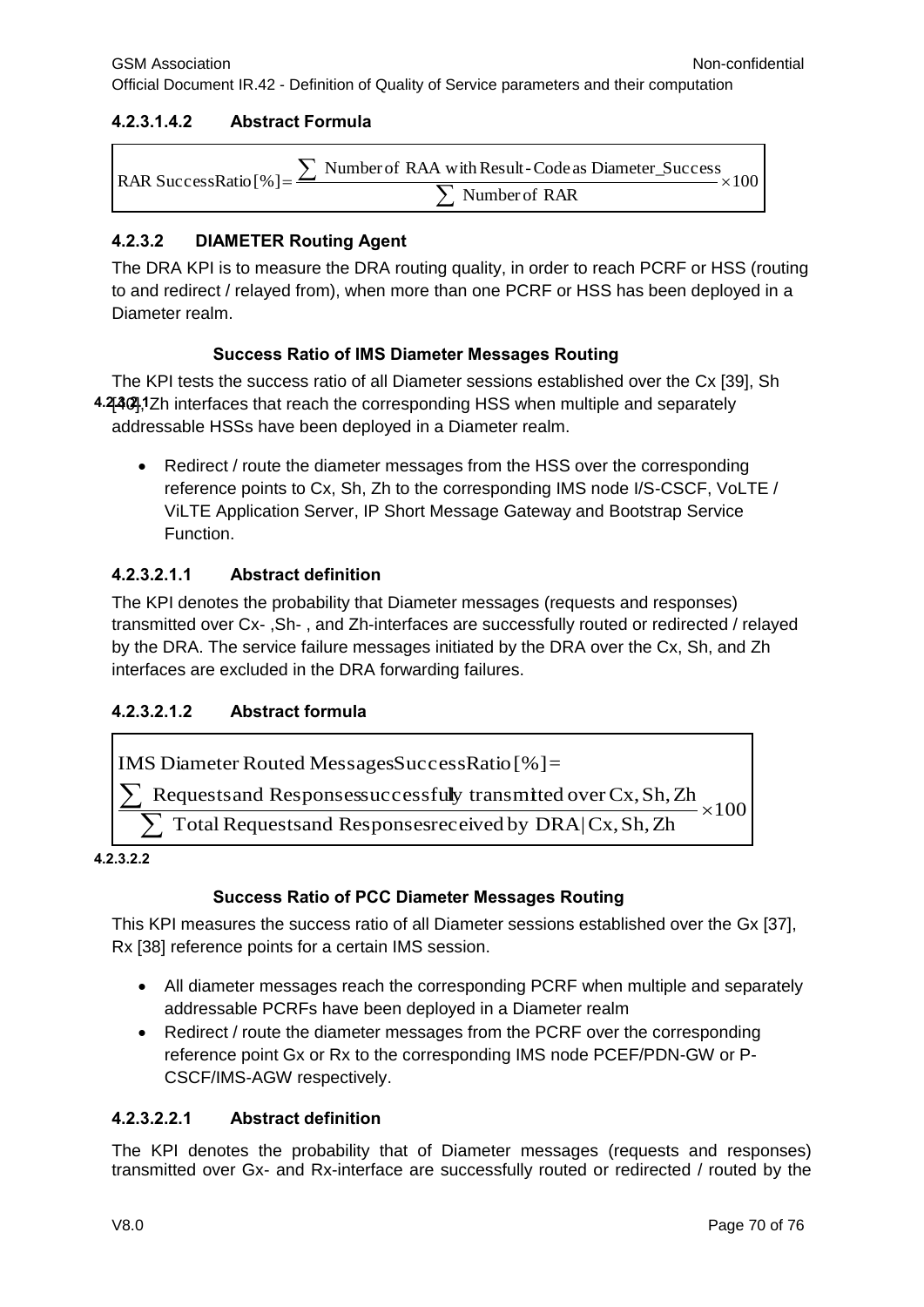DRA. The service failure messages initiated by the DRA over the Gx and Rx interfaces are excluded in the DRA forwarding failures.

# **4.2.3.2.2.2 Abstract formula**

PCC Diameter Messages Routed Success Ratio [%] =

Requests and Responsessuccessfully transmitted  $|Gx, Rx|$  $\sum$ 

 $\times 100$ Total Requestsand Responsesreceived by DRA|Gx, Rx  $\sum$ 

# **5 Single Service Indicator and Single Quality Indicator**

# **Single Service Indicator**

**5.1**Single service indicator (SSI) is a unique quality performance indicator which composes a set of selected KPIs of a particular service. Each KPI in the set has a weight according to the relevance contributing to the single service indicator.

# **5.1.1 Purpose of SSI**

The main purpose of using SSI is to provide a single unique QoS score for the executive management, instead of many individual KPIs.

# **5.1.2 SSI Calculation**

Calculation of an SSI consists of two steps, KPI normalisation and weighting.

# **KPI normalisation 5.1.2.1**

Depending on the KPI definition, different KPIs can have different units, for example, percentage (%) or data rate kbit/s, etc. KPI normalisation maps the KPI measured value into a range between 0 and 100, by using two scoring limits, a higher limit and a lower limit for each KPI (higher limit > lower limit). After the KPI value normalisation, the higher the KPI score is, the better the quality is implied.

Despite of divergence of KPI definitions, there are two types of KPIs which have different calculations before the normalisation.

- Higher is better, for example, success ratio, data rate
- Lower is better, for example, loss ratio, latency delay or session establish time

For scoring "**higher is better**":

- KPI value less than the lower limit is interpreted as 0
- KPI value greater than the higher limit is interpreted as 100
- KPI value between the two limits is linear interpolated using formula: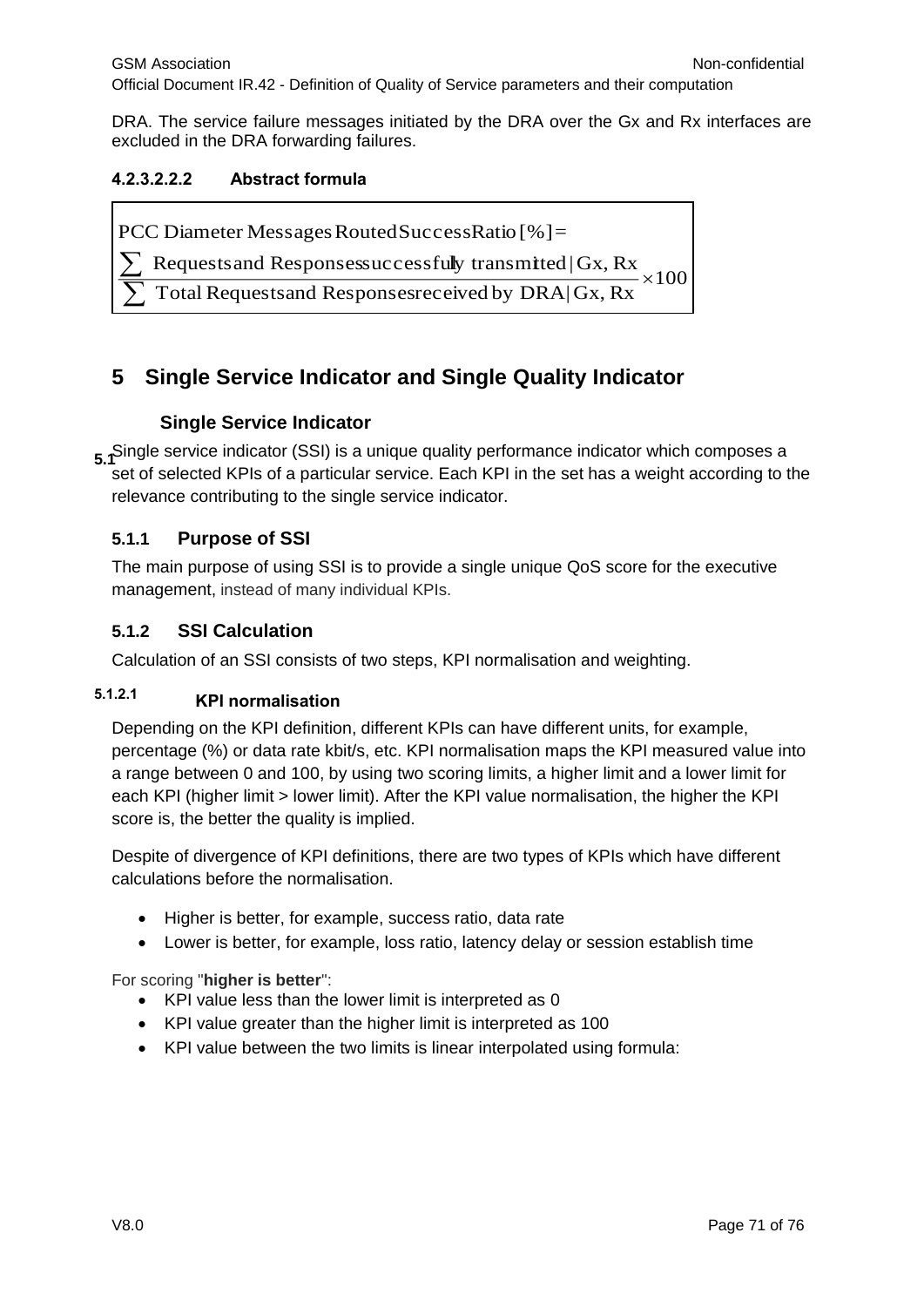normalised value = 
$$
\frac{\text{KPI value - lower limit}}{\text{higher limit - lower limit}} \times 100
$$

For scoring "**lower is better**":

- KPI value greater than the higher limit is interpreted as 0
- KPI value less than the lower limit is interpreted as 100
- KPI value between the two limits is linear interpolated using formula:

normalised value = 
$$
\frac{\text{higher limit - KPI value}}{\text{higher limit - lower limit}} \times 100
$$

### **KPI weighting**

The weight of a KPI defines how important the role of this particular KPI is in the contribution<br>5.1.2.2 of the SSI calculation. Assigning a bigger or heavier weight to a KPI will give the KPI more influence on SSI. Assigning smaller or lighter weights to KPIs will make those KPIs not so important. Negative weights are not allowed in the SSI calculation, but using zero weight can temporarily disable the KPI without removing it from the SSI definition. There has been at least one non-zero weighted KPI in the SSI definition.

# **SSI calculation formula 5.1.2.3**

The following formula is used for the SSI calculation:



where "normalised KPI;" is a normalised value of the  $i<sup>th</sup>$  particular KPI; and "weight;" is the value of this KPI<sub>i</sub>'s "scoring weight". A total n KPIs are included in the SSI calculation.

Some examples helps for better understanding:

- If all KPIs contained in a SSI have the same weight, the value of SSI will be simply arithmetic average of all KPIs. It means all KPIs play the same role in the calculation of the SSI.
- If the weight of a KPI is set to 0, this particular KPI is ignored or masked at the SSI calculation.
- An SSI with two KPIs weighted with 1 and 3, will be calculated using 25% of the first KPI's value and 75% of the second KPI. **5.2**

#### Single Quality Indicator

Similar to SSI combining the weighted KPI and resulting in a single quality score value for a particular service, single quality indicator (SQI) composes weighted SSIs of different services and provides a unique single score value for the quality.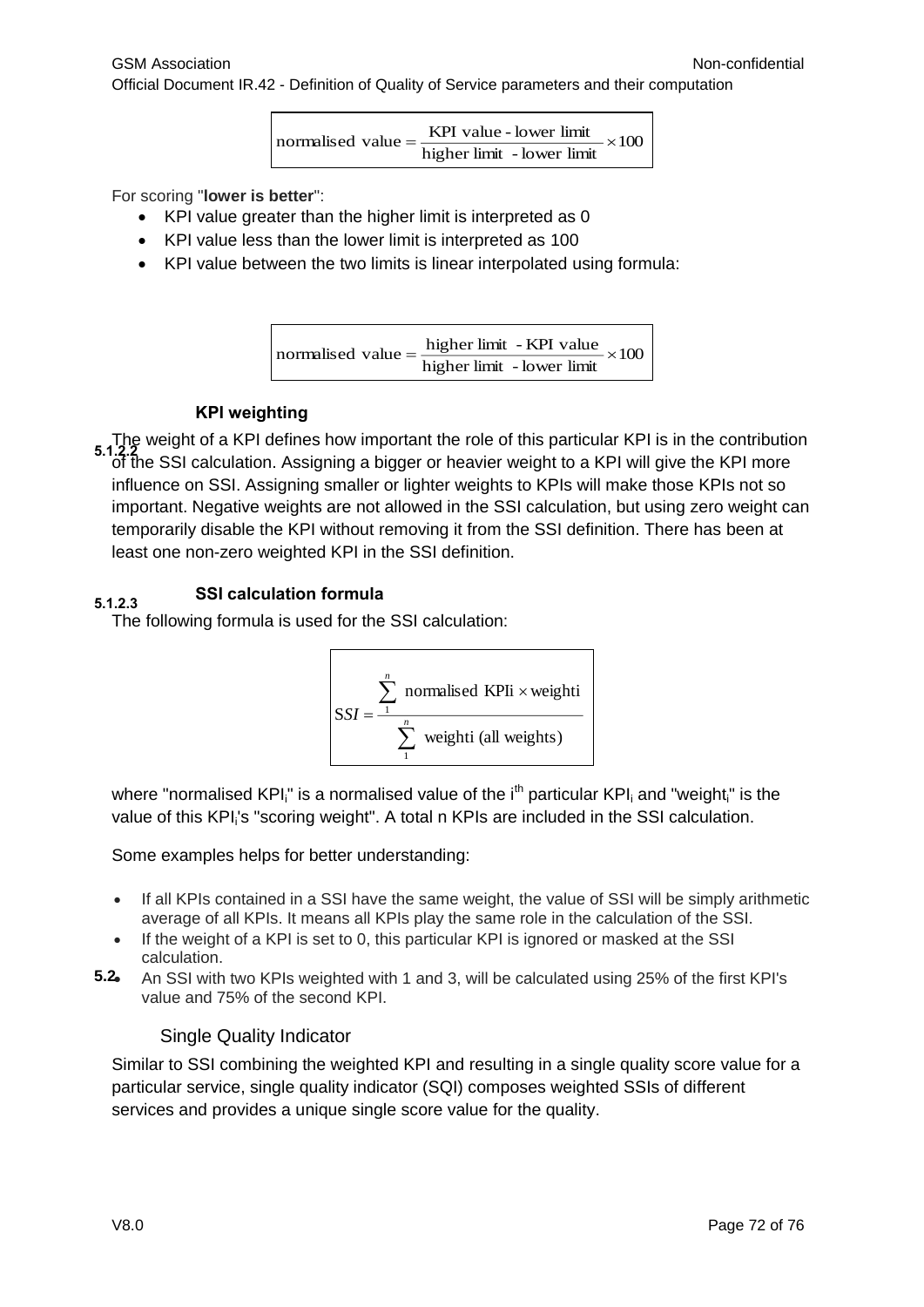Official Document IR.42 - Definition of Quality of Service parameters and their computation

#### **5.2.1 SQI calculation**

A SQI value can be calculated by using the following formula  $\mathbf{r}$ 

$$
SQL = \frac{\sum_{1}^{m} SSIj \times weightj}{\sum_{1}^{m} weightj (all weights)}
$$

where "SSI<sub>j</sub>" is a value of the j<sup>th</sup> particular SSI<sub>j</sub> and "weigh t<sub>j</sub>" is the value of this SSI<sub>j</sub>'s "scoring weight". A total of m services, i.e. SSIs, are included in the SQI calculation.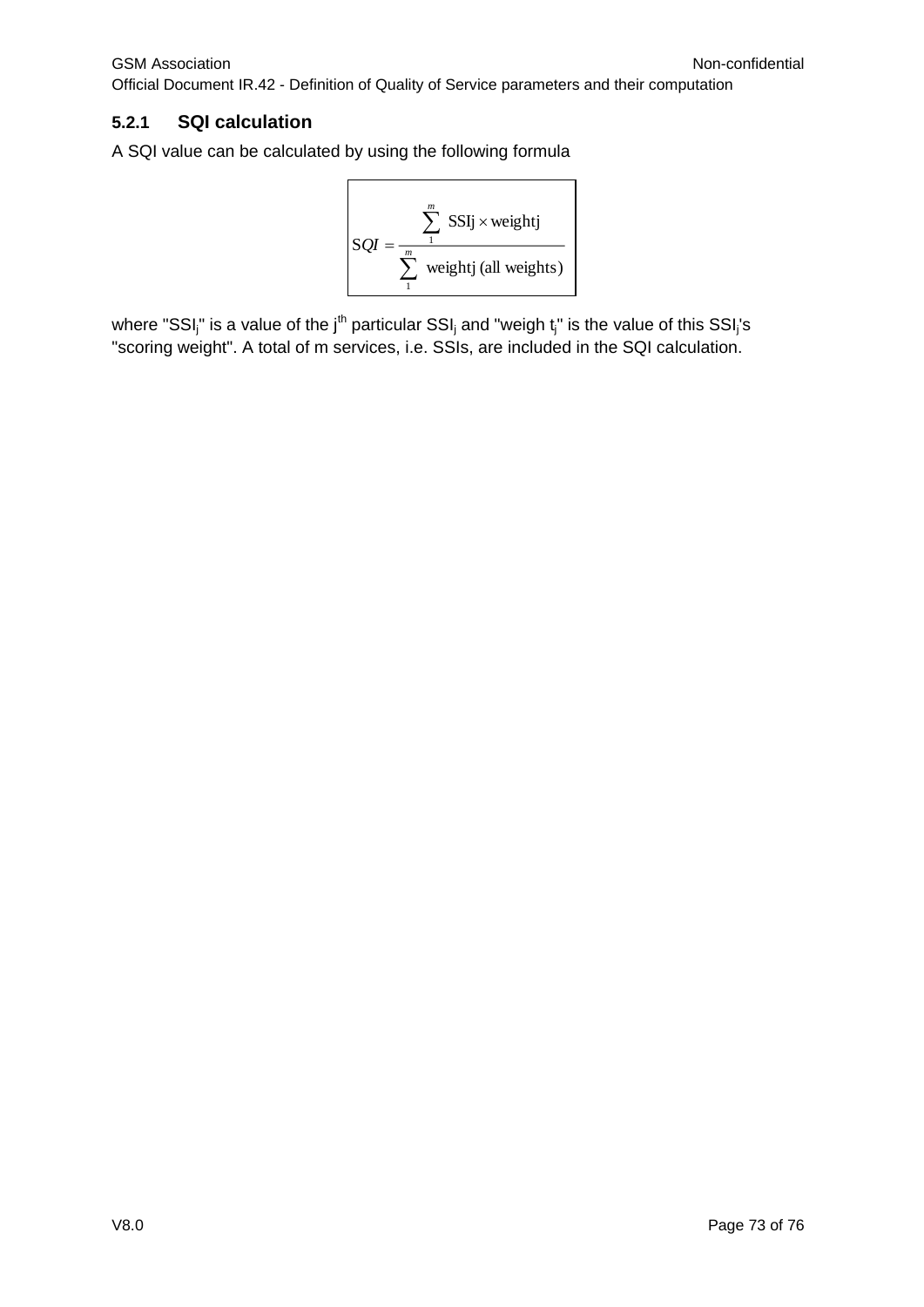## **Annex A Examples for measuring trigger points**

### **A.1 SMS-Service:**

### **A.1.1 Layer 3 Messages:**

| <b>Start SMS Service Attempt:</b>        | Generating random access (chan_request<br>SDCCH) at mobile equipment |
|------------------------------------------|----------------------------------------------------------------------|
| <b>Successful SMS Service</b><br>Attempt | Receiving cp_data (rp_ack) at mobile equipment                       |
| Receiving SMS on Mobile<br>Equipment 2:  | Receiving cp_data (rp_ack) at mobile equipment                       |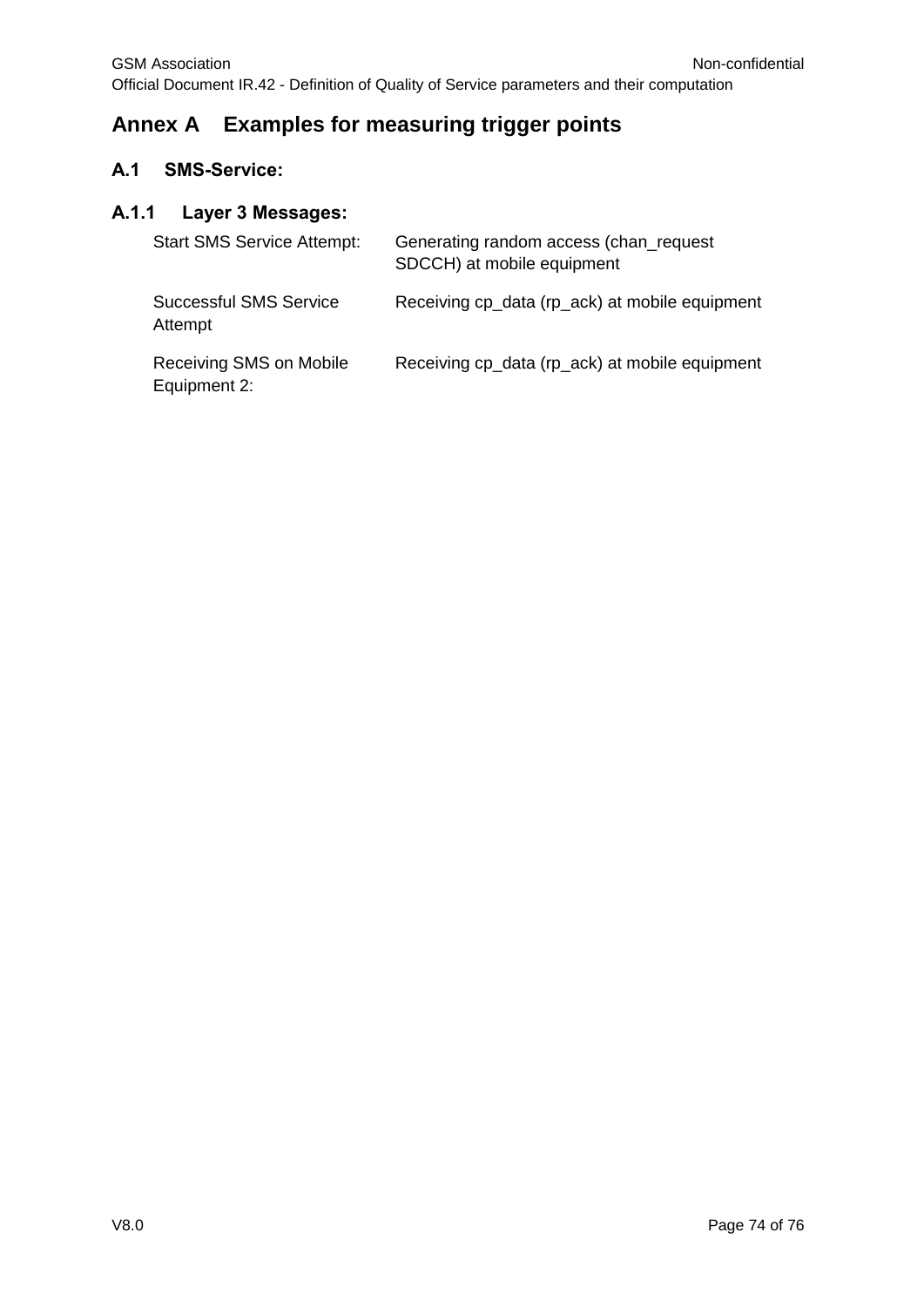# **Annex B Document Management**

## **B.1 Document History**

| <b>Version</b> | <b>Date</b> | <b>Brief Description of Change</b>                                                                            | Approval<br><b>Authority</b>     | <b>Editor</b><br>Company        |
|----------------|-------------|---------------------------------------------------------------------------------------------------------------|----------------------------------|---------------------------------|
| 0.1.0          | 5/1/2001    | First draft of document for IREG<br>QoS WP discussion                                                         |                                  |                                 |
| 0.2.0          | 30/3/2001   | Second draft of document for<br>IREG QoS WP e-mail discussion                                                 |                                  |                                 |
| 0.3.0          | 27/4/2001   | draft<br><b>IREG</b><br><b>Third</b><br>for<br>QoS<br>workshop<br>including<br>Data<br>Services               |                                  |                                 |
| 1.0.0          | 10/6/2001   | First stable Version for chapters<br>Telephony, SMS                                                           |                                  |                                 |
| 2.0.0          | 11/9/2001   | Document for approval at IREG<br>#41 and GSMA with a document<br>classification of "Unrestricted -<br>Public" |                                  |                                 |
| 3.0.0          | 21/9/2001   | Document approved by GSMA                                                                                     |                                  |                                 |
| 3.0.1          | 30/4/2002   | Parameter Completion Rate SMS<br>circuit switched added                                                       |                                  |                                 |
| 3.0.2          | 14/5/2002   | Parameter for CSD and PSD<br>Data Services added                                                              |                                  |                                 |
| 3.1.0          | 17/6/2002   | Document for approval at IREG<br>#43 and GSMA with a document<br>classification of "Unrestricted -<br>Public" |                                  |                                 |
| 3.2.0          | 10/10/2002  | Changes in chapters 2.4, 2.5-2.7<br>approved by QoSWP Meeting<br>#8, 02.10.2002                               |                                  |                                 |
| 3.2.1          | 10/2/2003   | Editorial changes in chapters 2.5-<br>2.7                                                                     |                                  |                                 |
| 3.3            | 16/4/2007   | IREG doc 52_037 incorporated<br>"Addition of the<br>new<br>QoS<br>parameter definitions"                      |                                  |                                 |
| 3.4            | 10/8/2009   | Signal doc 43_009 incorporated<br>"Changing computation method<br>for speech quality from MOS to<br>PESQ"     |                                  | Marko<br>Onikki,<br>TeliaSonera |
| 3.5            | 9/12/2009   | Incorporate outputs of Global<br>roaming Quality project                                                      | <b>IREG#55,</b><br><b>EMC#79</b> | Onikki,<br>Marko<br>TeliaSonera |
| 3.6            | 4/1/2011    | Signal Docs 49_16 and 50_009<br>incorporated                                                                  | <b>IREG Signal</b>               | Onikki,<br>Marko<br>TeliaSonera |
| 4.0            | 6/6/2011    | Signal Docs 53_009 incorporated                                                                               | <b>IREG Signal</b>               | Onikki,<br>Marko<br>TeliaSonera |
| 5.0            | 22/5/2015   | CR1001<br>Incorporated<br>and<br>CR1002                                                                       | <b>IREG</b>                      | Marko Onikki<br>TeliaSonera     |
| 6.0            | 5/11/2015   | Incorporated CR1003                                                                                           | <b>NG</b>                        | Marko Onikki<br>TeliaSonera     |
| 7.0            | 18/10/2016  | CR1004 Add VoLTE and ViLTE<br>roaming quality parameters                                                      | <b>NG</b>                        | Marko Onikki<br>Telia Company   |
| 8.0            | 29/8/2017   | CR1005 (Introduction of SSI and<br>SQI calculations                                                           | <b>NG</b>                        | Marko Onikki<br>Telia Company   |